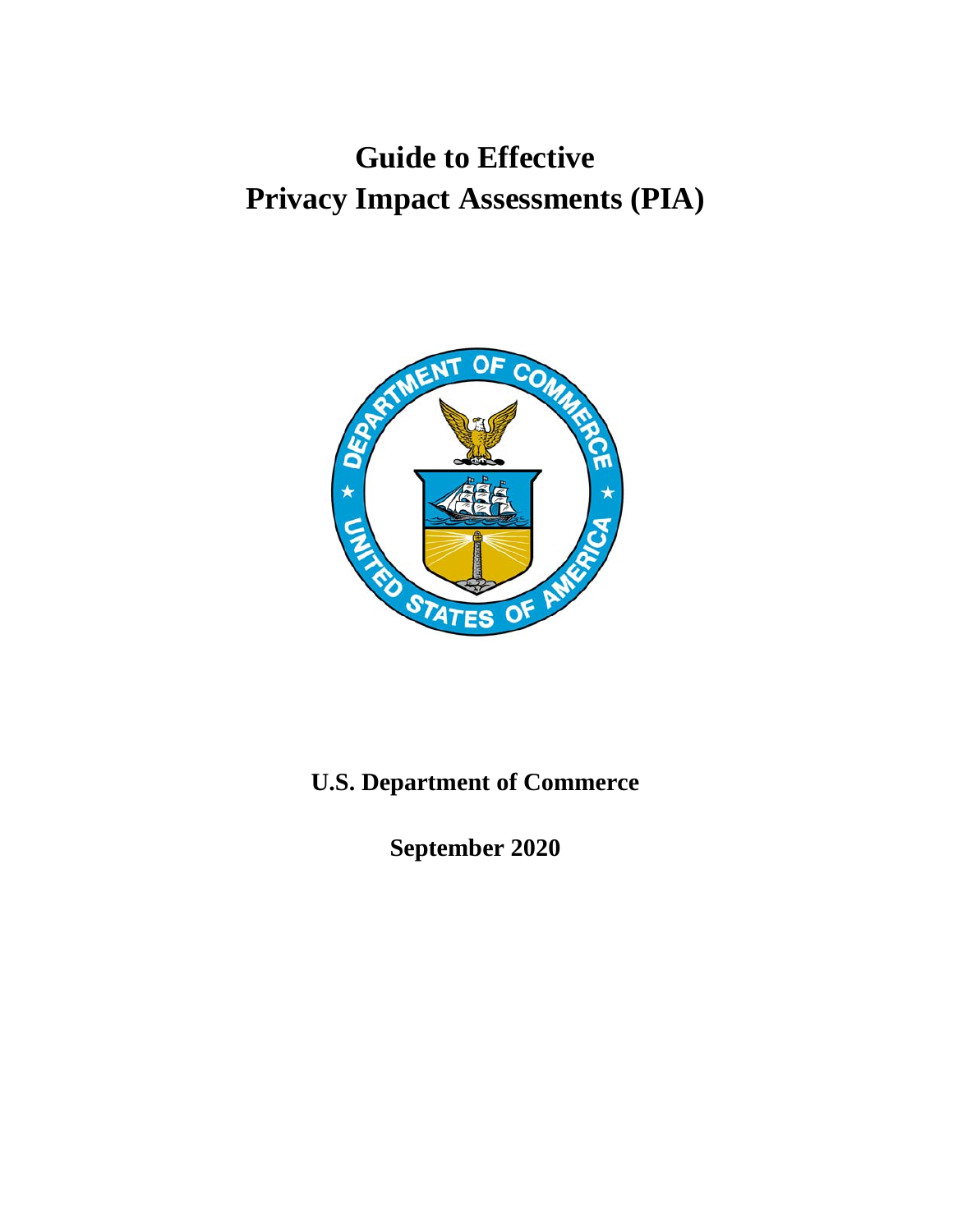## **Table of Contents**

| 1. |     |                                                                                                  |
|----|-----|--------------------------------------------------------------------------------------------------|
| 2. |     |                                                                                                  |
|    | 2.1 |                                                                                                  |
|    | 2.2 |                                                                                                  |
|    | 2.3 |                                                                                                  |
|    | 2.4 |                                                                                                  |
|    | 2.5 |                                                                                                  |
| 3. |     |                                                                                                  |
|    | 3.1 |                                                                                                  |
|    | 3.2 |                                                                                                  |
|    | 3.3 |                                                                                                  |
|    | 3.4 |                                                                                                  |
|    | 3.5 |                                                                                                  |
|    | 3.6 |                                                                                                  |
|    | 3.7 |                                                                                                  |
|    | 3.8 |                                                                                                  |
|    | 3.9 |                                                                                                  |
| 4. |     |                                                                                                  |
|    |     |                                                                                                  |
|    |     |                                                                                                  |
|    | 28  | Appendix C: Department of Commerce Privacy Threshold Analysis (Template Version Number: 01-2020) |
|    | 34  | Appendix D: Department of Commerce Privacy Impact Assessment (Template Version Number: 01-2020)  |
|    | 47  | Appendix E: Department of Commerce Privacy Impact Assessment (Template Version Number 01-2019)   |
|    |     |                                                                                                  |
|    |     |                                                                                                  |
|    |     |                                                                                                  |
|    |     |                                                                                                  |
|    |     |                                                                                                  |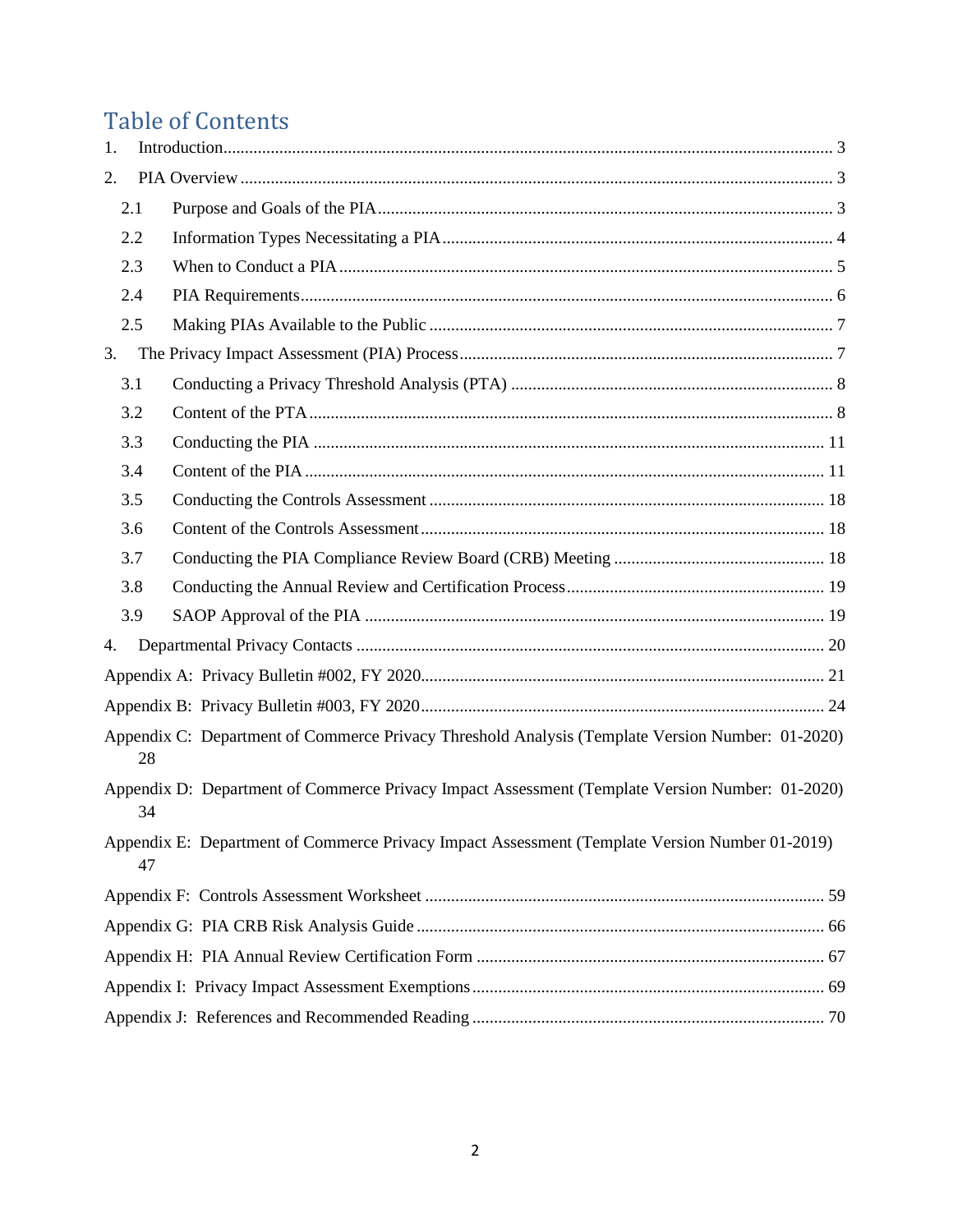#### <span id="page-2-0"></span>**1. Introduction**

Section 208(b) of the E-Government Act of 2002 and subsequent guidance<sup>[1](#page-2-3)</sup> from the Office of Management and Budget (OMB) requires all federal agencies to conduct Privacy Impact Assessments (PIA) for any new or substantially changed information technology that creates, collects, stores, maintains, disseminates, discloses, or disposes of personally identifiable information (PII), or any electronic information collection of PII initiated under the Paperwork Reduction Act (PRA). [2](#page-2-4)

PIAs ensure that agencies consider the privacy implications of the technologies they intend to use or modify and incorporate appropriate privacy protections when designing, developing, and deploying them. The PIA serves as both an analysis and a formal document detailing the process and outcome of the analysis. [3](#page-2-5) PIAs are to be drafted in plain language and must be posted on the agency's website. The publication of PIAs allows the public to understand what agencies are doing with the PII collected and how the PII is protected.

This guide provides a framework for conducting PIAs at the Department of Commerce (DOC or Department) and a methodology for assessing how PII is to be managed in electronic information systems. The DOC Senior Agency Official for Privacy (SAOP)/Chief Privacy Officer (CPO) requires that all PIAs at the Department be conducted in accordance with this guidance.

#### <span id="page-2-1"></span>**2. PIA Overview**

A PIA is an analysis of how information is handled to: i) ensure handling conforms to applicable legal, regulatory, and policy requirements regarding privacy; ii) determine the risks and effects of creating, collecting, using, processing, storing, maintaining, disseminating, disclosing, and disposing of information in identifiable form<sup>[4](#page-2-6)</sup> in an electronic information system; and iii) examine and evaluate protections and alternate processes for handling information to mitigate potential privacy concerns. A privacy impact assessment is both an analysis and a formal document detailing the process and the outcome of the analysis.<sup>[5](#page-2-7)</sup>

#### <span id="page-2-2"></span>2.1 Purpose and Goals of the PIA

PIAs have three primary goals:

<span id="page-2-3"></span><sup>1</sup> OMB Memorandum (M) 03-22, *OMB Guidance for Implementing the Privacy Provisions of the E-Government Act of 2002*, issued on September 26, 2003, and OMB Circular A-130, *Managing Information as a Strategic Resource*, issued on July 28, 2016.

<span id="page-2-4"></span><sup>2</sup> Exceptions apply. See Appendix I for a list of exceptions and work with your BCPO to determine if a particular system is exempt from the PIA requirement under DOC policy.

<span id="page-2-5"></span><sup>3</sup> OMB Circular A-130, *Managing Federal Information as a Strategic Resource*, July 28, 2016, Appendix II, section e. "Privacy Impact Assessments."

<span id="page-2-6"></span><sup>4</sup> While Section 208 of the E-Government Act of 2002 refers to "information in identifiable form" when outlining the requirements for conducting a PIA, subsequent implementing guidance from OMB refers to the broader and more widely accepted "PII." At the DOC, PIAs are conducted for systems which process both PII and "Business Identifiable Information" (BII).

<span id="page-2-7"></span><sup>5</sup> OMB Circular A-130, Appendix II.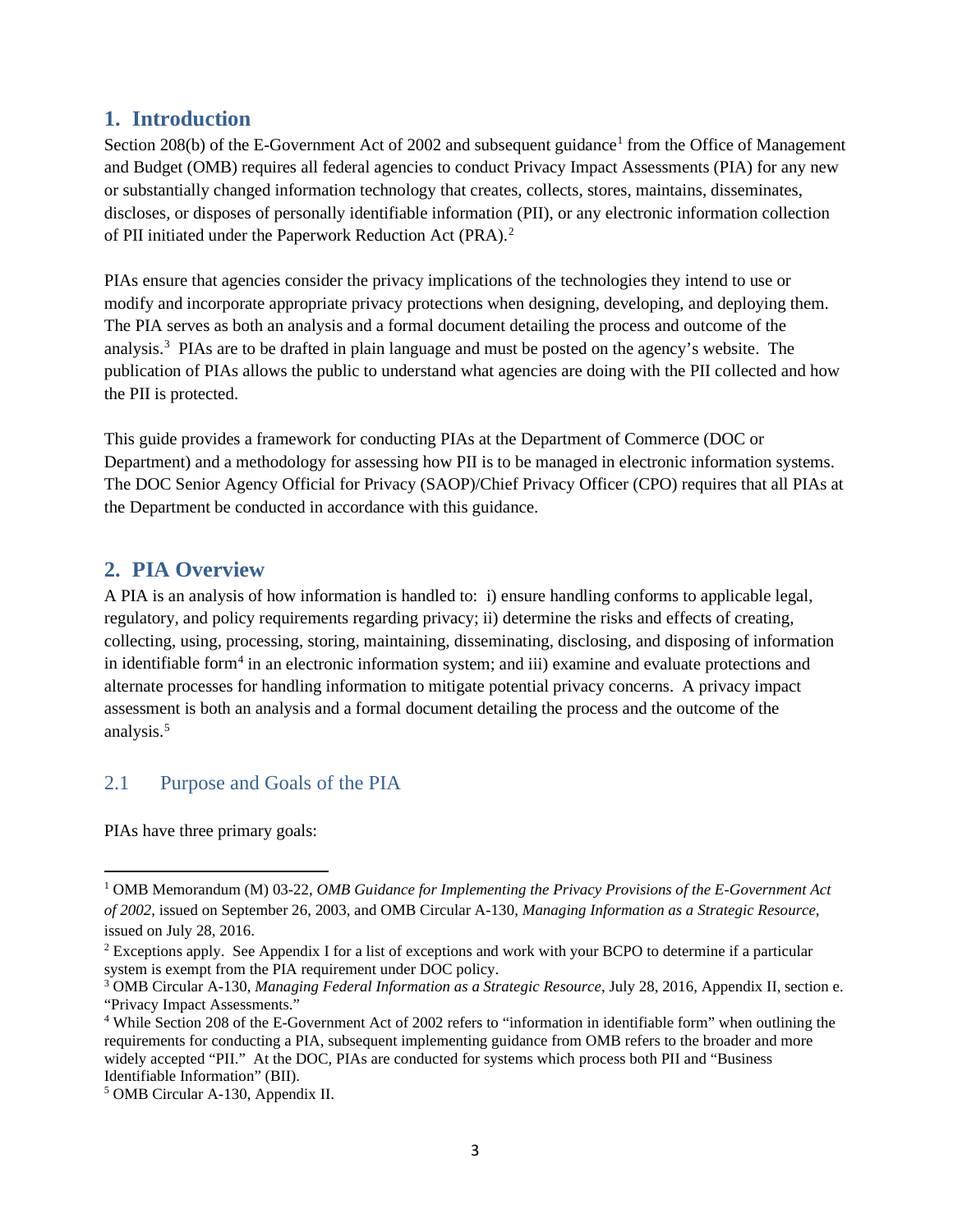- To identify risks and impacts associated with processing of PII and BII through information technology;
- To evaluate protections provided by the program or system, including controls implemented, design and process decisions made, and other mitigations for identified risks associated with the system; and
- To provide notice to the public about the Department's collection and processing of PII and BII as it relates to specific information technology.

The SAOP/CPO is responsible for reviewing and approving all PIAs in accordance with guidance set forth by OMB. Approved and signed PIAs are a pre-requisite for issuance of a new or renewed Authority-to-Operate (ATO) for information systems at the Department. PIAs are subject to annual review and recertification by the SAOP. The SAOP/CPO delegates authority to the Bureau Chief Privacy Officers (BCPOs) for the re-certification process (Appendix A: Privacy Bulletin #002, FY 2020) and to conduct Compliance Review Board (CRB) meetings for Low PII Confidentiality Impact Level systems (Appendix B: Privacy Bulletin #003, FY 2020).

## <span id="page-3-0"></span>2.2 Information Types Necessitating a PIA

At the DOC, PIAs are conducted on information technology that collects and processes both PII and/or Business Identifiable Information (BII).

*Personally Identifiable Information (PII)* is defined by OMB as "information that can be used to distinguish or trace an individual's identity, either alone or when combined with other information that is linked or linkable to a specific individual."[6](#page-3-1) Further, OMB has concluded that "the definition of PII is not anchored to any single category of information or technology. Rather, it requires a case-by-case assessment of the specific risk that an individual can be identified. In performing this assessment, it is important for an agency to recognize that non-PII can become PII whenever additional information is made publicly available — in any medium and from any source — that, when combined with other available information, could be used to identify an individual."<sup>[7](#page-3-2)</sup> Examples of PII include:

- Identifying numbers: SSN (including truncated form), driver's license or state identification number, passport number, Alien Registration Number, financial account number, etc.
- General personal data: Name, age, gender, race/ethnicity, citizenship, home address, date of birth, place of birth, education, medical information, religion, military service, etc.
- Work-related data: Occupation, job title, work address, salary, work history, employment performance ratings or other performance information, procurement/contracting records, etc.
- Biometrics: Fingerprints, palm prints, photographs, scars, marks, tattoos, voice recordings, video recordings, hair and eye color, height, weight, DNA sample or profile, dental profile, etc.
- System Administration/Audit Data: User identification, Internet Protocol (IP) address, data/time of access, queries run, etc.

<span id="page-3-1"></span><sup>6</sup> OMB Circular A-130, *Managing Information as a Strategic Resource*, July 28, 2016.

<span id="page-3-2"></span><sup>7</sup> OMB M-10-23, Guidance for Agency Use of Third-Party Websites and Applications, June 25, 2010.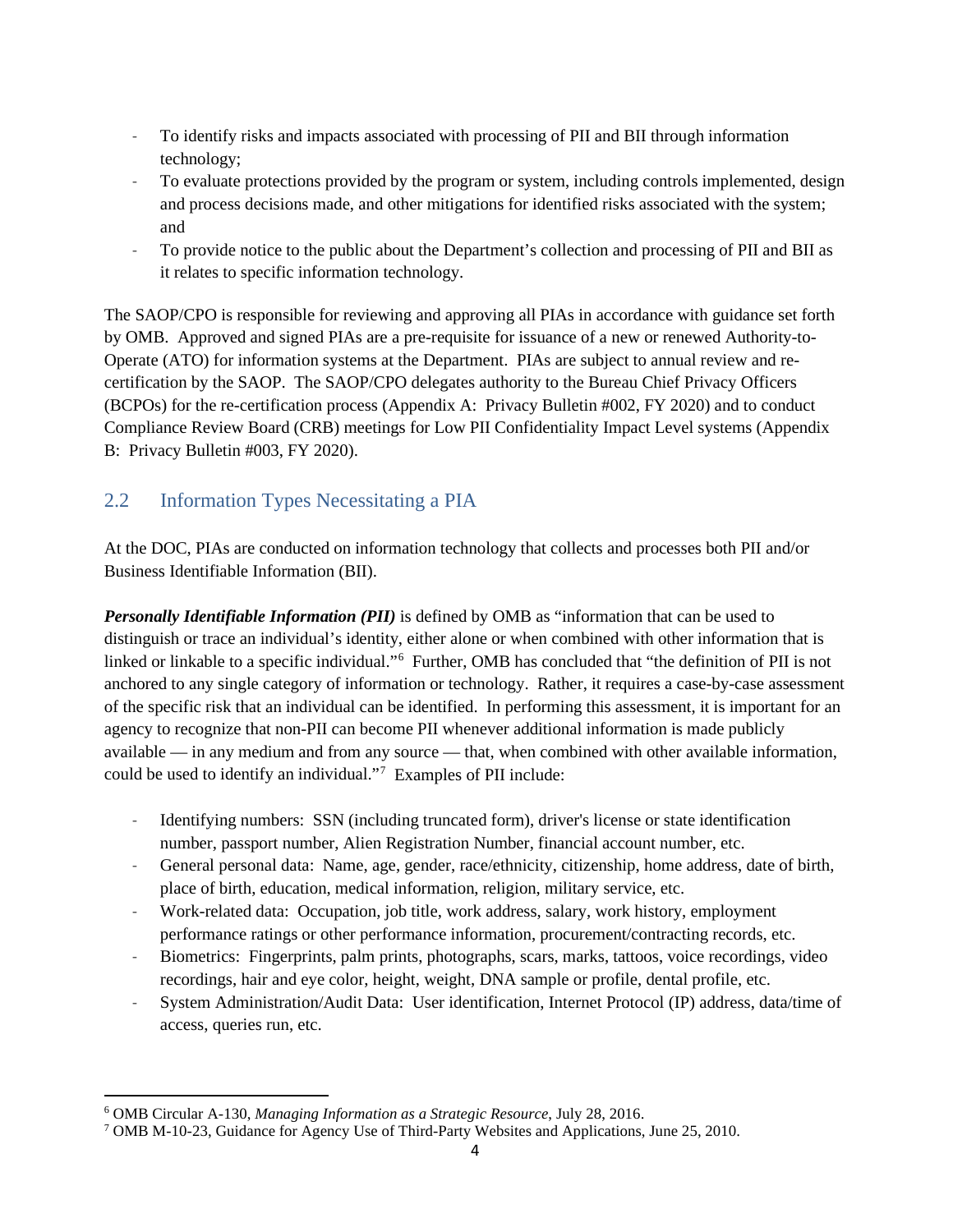*Business Identifiable Information (BII)* is defined as information that is defined in the Freedom of Information Act (FOIA) as "trade secrets and commercial or financial information obtained from a person and privileged or confidential." Commercial or financial information is considered confidential if disclosure is likely to cause substantial harm to the competitive position of the person from whom the information was obtained. Examples of BII include:

- Financial information provided in response to requests for economic census data.
- Business plans and marketing data provided to participate in trade development events.
- Commercial and financial information collected as part of export enforcement actions.
- Proprietary information provided in support of a grant application or related to a federal acquisition action.
- Financial records collected as part of an investigation.

### <span id="page-4-0"></span>2.3 When to Conduct a PIA

As outlined above, a PIA must be conducted when:

- Developing or procuring any new IT or systems that collect or process<sup>[8](#page-4-1)</sup> PII or BII;
- Initiating, consistent with the PRA, a new electronic collection of information involving the PII of 10 or more persons – excluding agencies, instrumentalities, or employees of the federal government).

Additionally, a PIA must be updated when modifying a system, IT, or an information collection in a way that changes how PII or BII is collected or processed, including changes to business processes, information collection authorities, or other affecting the collection and handling of PII and BII. Finally, a PIA should be updated, or a new PIA conducted where IT, a system, or information collection change creates new privacy risks. Table 1 below outlines common IT or system changes that may create new privacy risks:

| <b>System Change</b>       | <b>Description</b>                    | Example(s)                                   |  |
|----------------------------|---------------------------------------|----------------------------------------------|--|
| Conversion                 | Converting paper-based records to     | See description.                             |  |
|                            | electronic systems.                   |                                              |  |
| Anonymous to Non-          | When functions applied to an existing | See description.                             |  |
| Anonymous                  | information collection change         |                                              |  |
|                            | anonymous information into directly   |                                              |  |
|                            | identifiable PII.                     |                                              |  |
| Significant System         | When new uses of an existing IT       | An agency employs new relational database    |  |
| <b>Management Changes</b>  | system, including application of new  | technologies or web-based processing to      |  |
|                            | technologies, significantly change    | access multiple data stores; such additions  |  |
|                            | how PII or BII is managed in the      | could create a more open environment and     |  |
|                            | system.                               | avenues for exposure of data that previously |  |
|                            |                                       | did not exist.                               |  |
| <b>Significant Merging</b> | When agencies adopt or alter business | Databases are merged to create one central   |  |
|                            | processes so that government          | source of information; such a link may       |  |
|                            | databases holding PII or BII are      | aggregate data in ways that create privacy   |  |
|                            | merged, centralized, matched with     | concerns not previously at issue.            |  |

<span id="page-4-1"></span><sup>8</sup> Process means the creation, collection, storage, maintenance, dissemination, disclosure, or disposal of PII. See also OMB-M-10-23 which requires agencies conduct modified PIAs whenever an agency's use of a third-party website or application (as defined by the memo) "makes PII available to the agency."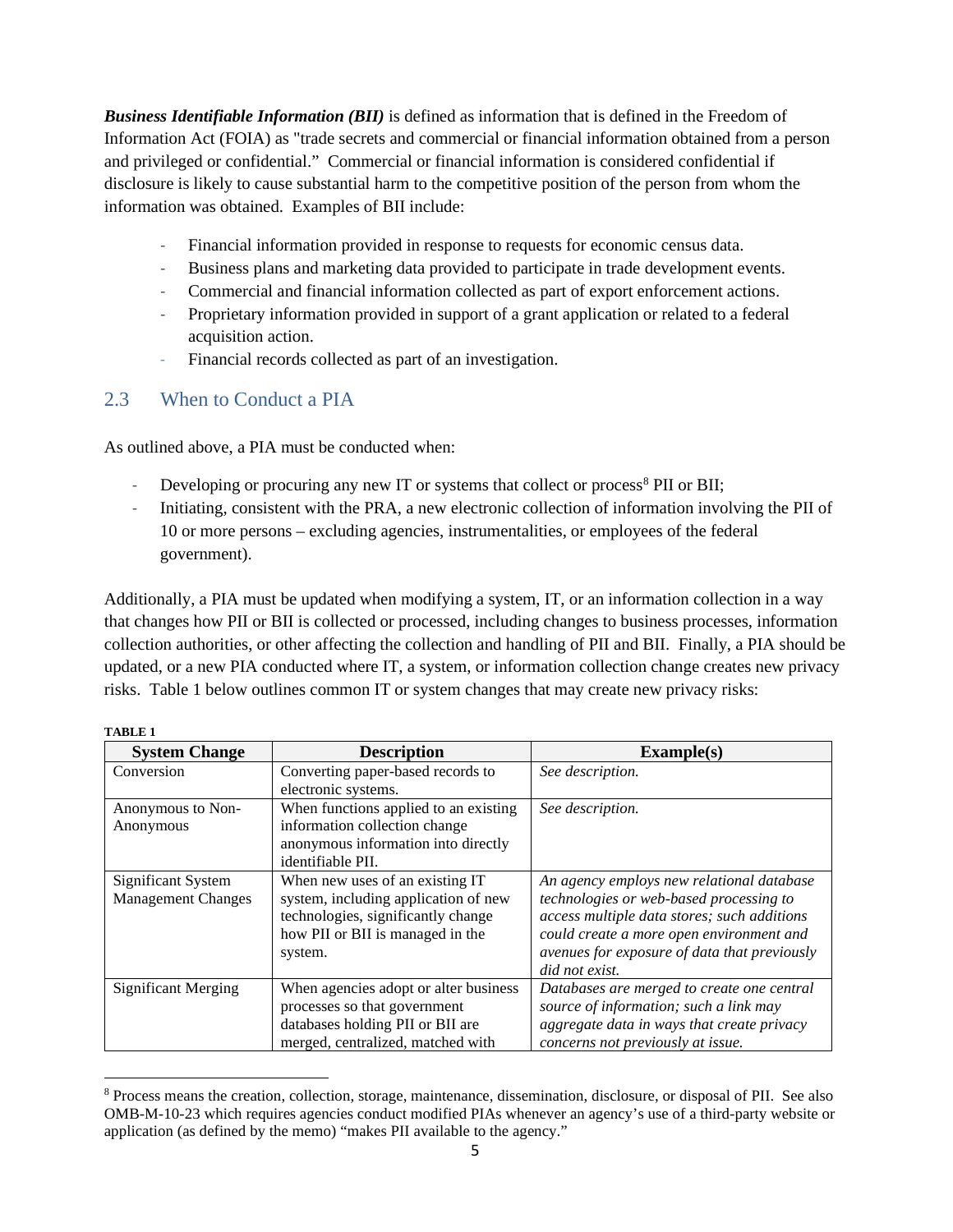|                                           | other databases or otherwise                                                                                                                                                                                                             |                                                                                                                                                                                                                                                                                                                                                                                                                                                     |
|-------------------------------------------|------------------------------------------------------------------------------------------------------------------------------------------------------------------------------------------------------------------------------------------|-----------------------------------------------------------------------------------------------------------------------------------------------------------------------------------------------------------------------------------------------------------------------------------------------------------------------------------------------------------------------------------------------------------------------------------------------------|
|                                           | significantly manipulated.                                                                                                                                                                                                               |                                                                                                                                                                                                                                                                                                                                                                                                                                                     |
| New Public Access                         | When user-authenticating technology<br>(e.g., password, digital certificate,<br>biometric) is newly applied to an<br>electronic information system<br>accessed by members of the public.                                                 | See description.                                                                                                                                                                                                                                                                                                                                                                                                                                    |
| <b>Commercial Sources</b>                 | When agencies systematically<br>incorporate into existing information<br>systems databases of PII or BII<br>purchased or obtained from<br>commercial or public sources. <sup>9</sup>                                                     | See description.                                                                                                                                                                                                                                                                                                                                                                                                                                    |
| New Interagency Uses                      | When agencies work together on<br>shared functions involving significant<br>new uses or exchanges of PII or BII,<br>such as the cross-cutting E-<br>Government initiatives; in such cases,<br>the lead agency should prepare the<br>PIA. | The DOC, the lead agency for the Census<br>Decennial, is spearheading work with<br>several agencies to define requirements for<br>integration of processes and accompanying<br>information exchanges. DOC would thus<br>prepare the PIA to ensure that all privacy<br>issues are effectively managed throughout<br>the development of this cross-agency IT<br><i>investment.</i>                                                                    |
| Internal Flow or<br>Collection            | When alteration of a business process<br>results in significant new uses or<br>disclosures of information or<br>incorporation into the system of<br>additional PII or BII.                                                               | Agencies that participate in E-Gov initiatives<br>could see major changes in how they conduct<br>business internally or collect information, as<br>a result of new business processes or E-Gov<br>requirements. In most cases the focus will be<br>on integration of common processes and<br>supporting data. Any business change that<br>results in substantial new requirements for<br>PII or BII could warrant examination of<br>privacy issues. |
| <b>Alteration of Character</b><br>of Data | When new PII or BII added to a<br>collection raises the risks to personal<br>privacy.                                                                                                                                                    | The addition of health or financial<br>information.                                                                                                                                                                                                                                                                                                                                                                                                 |

#### <span id="page-5-0"></span>2.4 PIA Requirements

In accordance with guidance set forth by OMB, PIAs must analyze and describe, at a minimum, [10](#page-5-2) the following facts about information systems, information technology or information collections involving the collection or processing of PII or BII:

- what information is to be collected (e.g., nature and source);
- why the information is being collected (e.g., to determine eligibility);
- intended use of the information (e.g., to verify existing data);
- with whom the information will be shared (e.g., another agency for a specified programmatic purpose);

<span id="page-5-1"></span><sup>&</sup>lt;sup>9</sup> Note that, per guidance set forth in OMB-M-03-22, merely querying such a source on an ad hoc basis using existing technology does not trigger the PIA requirement.

<span id="page-5-2"></span><sup>&</sup>lt;sup>10</sup> See also, OMB-10-23, Guidance for Agency Use of Third-Party Websites and Applications, June 25, 2010, which outlines minimum requirements and a modified template for PIAs conducted on third-party applications and social media websites leveraged by Federal agencies to communicate, engage, and interact with the public.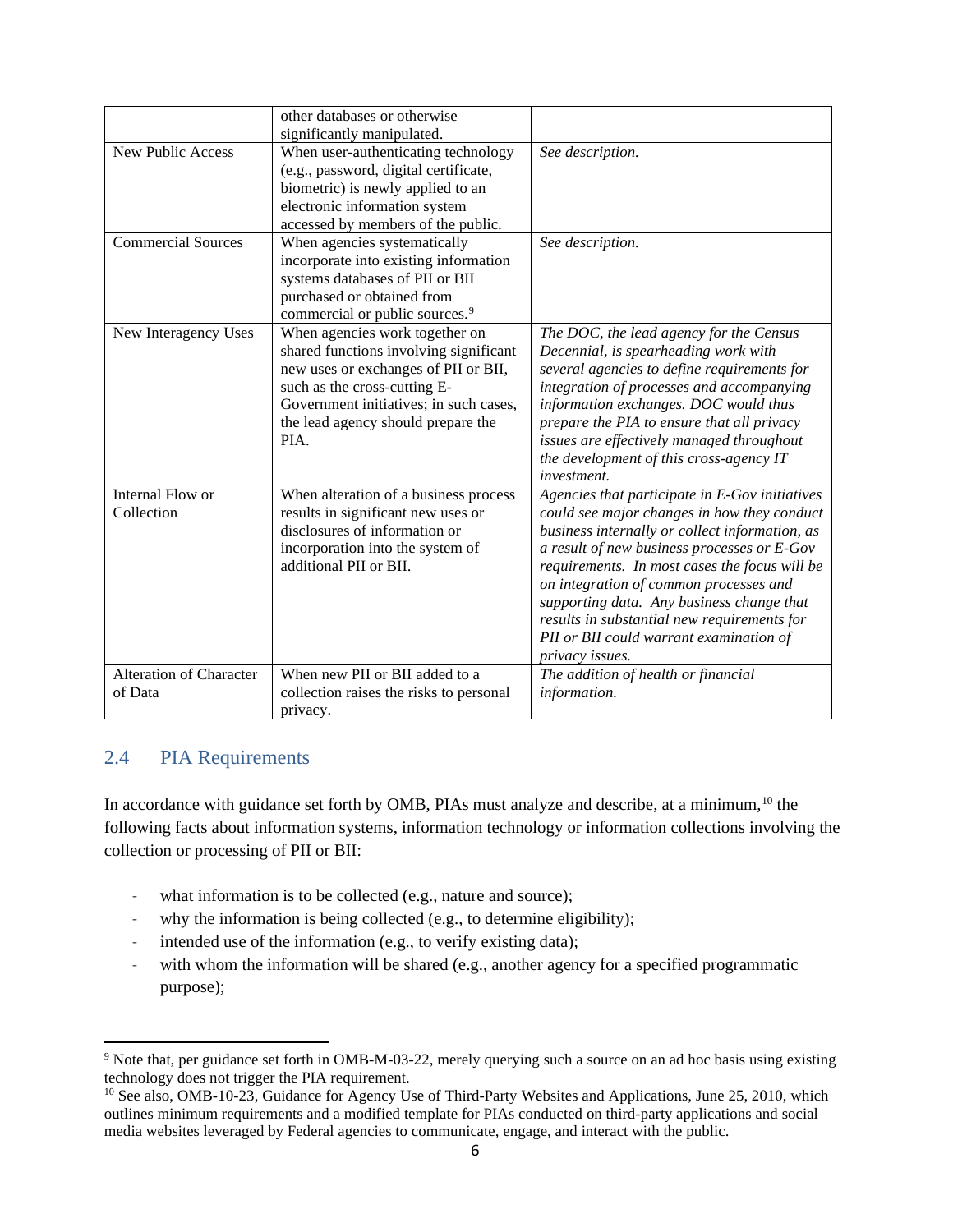- what opportunities individuals have to decline to provide information (i.e., where providing information is voluntary) or to consent to particular uses of the information (other than required or authorized uses), and how individuals can grant consent;
- how the information will be secured (e.g., administrative and technological controls); and
- whether a system of records, as defined by the Privacy Act of 1974.<sup>[11](#page-6-2)</sup>

### <span id="page-6-0"></span>2.5 Making PIAs Available to the Public

In accordance with the Section 208 of the E-Government Act of 2002 and OMB guidance, agencies must make PIAs available for public review on their public website. The Department makes PIAs available for review on its website, [https://www.commerce.gov/](http://www.osec.doc.gov/opog/privacy/compliance.html#approvedpias)privacy. In addition, members of the public can view the Department's PIA and Privacy Threshold Analysis (PTA) templates, PIA Annual Certification Form, and learn more about how PIAs are conducted at the DOC. Agencies may determine not to make a PIA publicly available when publication would raise security concerns, reveal classified (i.e., national security) information, or reveal sensitive information (e.g., potentially damaging to a national interest, law enforcement effort, or competitive business interest).

## <span id="page-6-1"></span>**3. The Privacy Impact Assessment (PIA) Process**

PIAs serve as both an analysis and a formal document detailing the process and outcome of the analysis. Thus, the most effective PIAs are those that are conducted in parallel to the design, development, or acquisition of an information system, technology, or information collection. PIAs present an opportunity for system developers, contracting officials, program managers, and other staff and officials responsible for a system or project to consider privacy implications and compliance obligations early in the project and consider alternative, less privacy-intrusive practices during development, instead of retrospectively, reducing cost and potential deployment delays.

In general, the PIA process<sup>[12](#page-6-3)</sup> is as follows:

- 1) The System Owner (SO)/Information System Security Officer (ISSO) completes PTA.
- 2) If the PTA determines a PIA is not required, SO/ISSO sends the PTA to the BCPO (Bureau Chief Privacy Officer) or designee for inclusion into the Assessment and Authorization (A&A) package. Otherwise, if the PTA determines a PIA is required, SO/ISSO completes PIA, PIA Annual Certification Form if the re-certification process is used, or the Controls Assessment Worksheet if a Compliance Review Board (CRB) meeting is needed, and submits to BCPO/designee.
- 3) Once approved by the BCPO/designee, the BCPO/designee submits the PTA, PIA, and certification form or Controls Assessment Worksheet to the SAOP/CPO at [CPO@doc.gov](mailto:CPO@doc.gov) for review.
- 4) The Departmental Privacy Team will confirm if a CRB meeting is required or if the re-certification process can be used.
- 5) The CRB meeting is held with BCPO, ISSO, SO, Information Technology Security Officer (ITSO), Privacy Act Officer (PAO), and/or Authorizing Official (AO) if required.
- 6) Once the privacy compliance documentation is reviewed by the Departmental Privacy Team, it is submitted to the SAOP/CPO for review and approval.

<span id="page-6-2"></span><sup>&</sup>lt;sup>11</sup> The Privacy Act of 1974, As Amended, 5 U.S.C. 552a

<span id="page-6-3"></span> $12$  Exceptions may apply – all systems and projects are unique.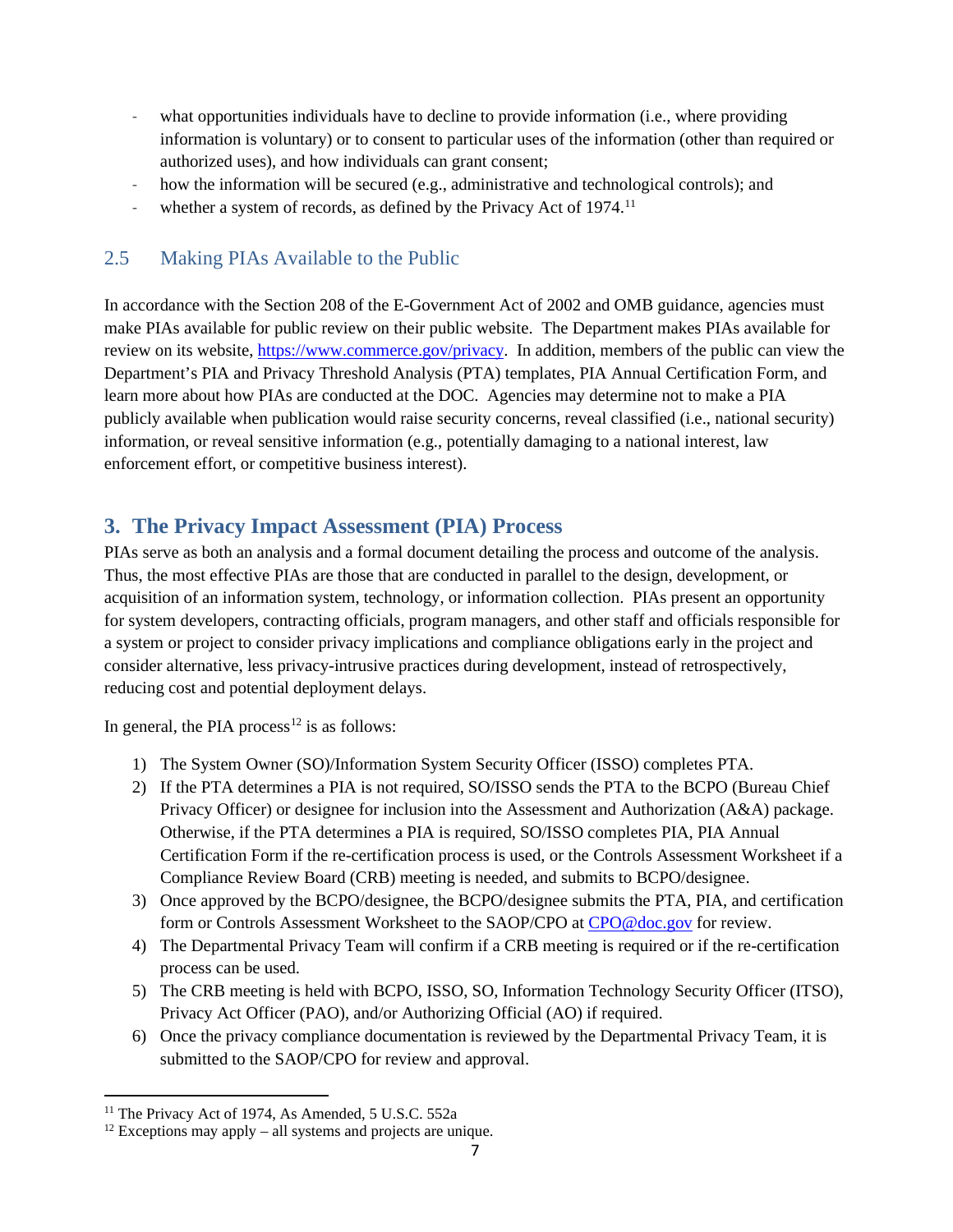- 7) Once approved by the SAOP/CPO, the PTA and PIA are posted on website at www.commerce.gov/privacy and the BCPO/designee will receive the approved PIA.
- 8) Monitor the system for changes which create new privacy risks and conduct a new PTA, as necessary.
- 9) Maintain compliance by completing the annual review process for the PIA, as applicable.

The following sections further detail the steps required for completion and approval of a PIA at the Department.

### <span id="page-7-0"></span>3.1 Conducting a Privacy Threshold Analysis (PTA)

The first step in the PIA process is conducting a Privacy Threshold Analysis (PTA). A PTA is used to determine if an information system contains PII and/or BII, and whether a PIA is required, a new or modified System of Records Notice (SORN) is required, and if any other privacy requirements apply to the information system.[13](#page-7-2) A PTA is required for every information system, but not every information system will require completion of a PIA. The current template version (01-2020) of the PTA (Appendix C) must be completed and certified.

### <span id="page-7-1"></span>3.2 Content of the PTA

Each PTA consists of:

- 1) A description of the information system and its purpose;
- 2) A set questions and sub-questions outlining the nature and content of the information system; and
- 3) A set of signatures indicating review and approval of the:
	- a. ISSO or SO
	- b. ITSO
	- c. PAO
	- d. AO
	- e. BCPO

Table 2 below outlines the individual sections and questions, and a description of its content.

**TABLE 2**

| <b>Section/Question</b>                 | <b>Description</b>                                                                                                                                                                                                                                                                                                                                                                                                                                                                                               |  |
|-----------------------------------------|------------------------------------------------------------------------------------------------------------------------------------------------------------------------------------------------------------------------------------------------------------------------------------------------------------------------------------------------------------------------------------------------------------------------------------------------------------------------------------------------------------------|--|
| <b>Unique Project Identifier</b>        | The unique project identifier assigned to the information system or                                                                                                                                                                                                                                                                                                                                                                                                                                              |  |
|                                         | project.                                                                                                                                                                                                                                                                                                                                                                                                                                                                                                         |  |
| <b>Introduction: Description of the</b> | Whether the information system is a general support system<br>a)                                                                                                                                                                                                                                                                                                                                                                                                                                                 |  |
| information system and its purpose      | (GSS), a major application, or other type of system as defined in<br>NIST SP 800-37 and OMB Circular A-130. Identify whether<br>the system is a General Support System (GSS), a Major<br>Application, or some other designation (child system, minor<br>child, third-party service provider, etc.).<br>Where the system is physically located. Identify the physical<br>b)<br>location of the servers which house or process the information,<br>and/or the location where physical (hard copies) of information |  |

<span id="page-7-2"></span> $<sup>13</sup>$  NIST Special Publication 800-122, Guide to Protecting the Confidentiality of Personally Identifiable Information</sup> (PII), April 2010 (available at: [http://csrc.nist.gov/publications/nistpubs/800-122/sp800-122.pdf\)](http://csrc.nist.gov/publications/nistpubs/800-122/sp800-122.pdf).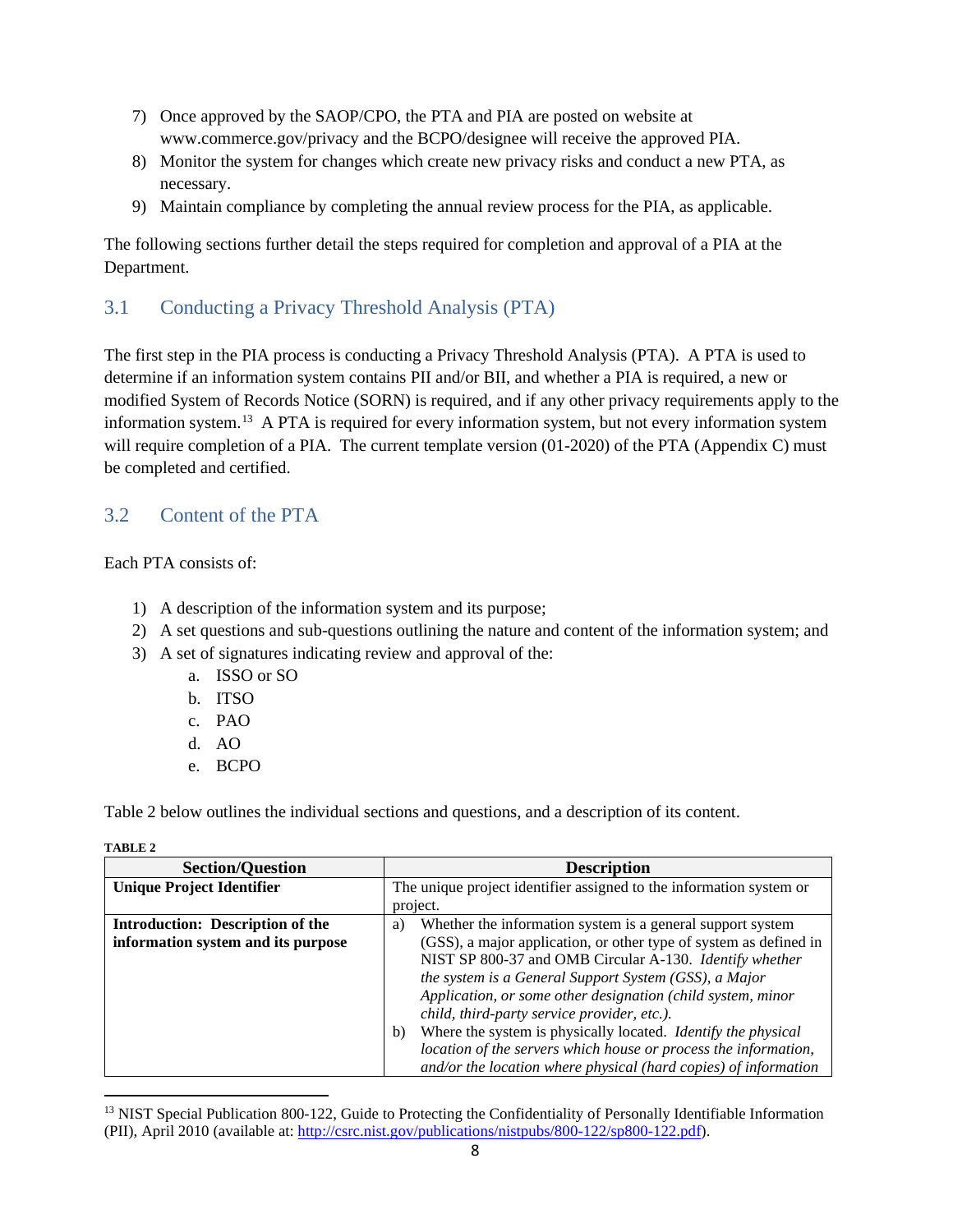|                                            | are stored or maintained. Where Cloud Service Providers                                    |
|--------------------------------------------|--------------------------------------------------------------------------------------------|
|                                            | (CSP) are leveraged, please indicate as appropriate.                                       |
|                                            |                                                                                            |
|                                            | Whether it is a standalone system or interconnects with other<br>c)                        |
|                                            | systems, including identifying and describing any other systems                            |
|                                            | to which it interconnects. Identify whether the system is                                  |
|                                            | standalone or relies on or connects to other systems and include                           |
|                                            | a discussion of: $i$ ) what those other systems' names and                                 |
|                                            | $primary function(s)$ are; and $ii)$ how and $for$ what purpose the                        |
|                                            | system connects to those other systems. Please note that this                              |
|                                            |                                                                                            |
|                                            | question is not intended to address applications which reside on                           |
|                                            | the GSS for which a separate PIA already exists.                                           |
|                                            | The purpose of the system. State the general purposes of the<br>$\rm d)$                   |
|                                            | system.                                                                                    |
|                                            | The way the system operates to achieve the stated purpose.<br>e)                           |
|                                            | Provide a high level, typical "transaction" for the system -                               |
|                                            | focusing on end-user interaction and/or lifecycle of information                           |
|                                            | in the system – from initial collection through use, sharing, and                          |
|                                            |                                                                                            |
|                                            | retention or disposal.                                                                     |
|                                            | A general description of the type of information collected,<br>f                           |
|                                            | maintained, used, or disseminated by the information system.                               |
|                                            | Provide an overall description of the type of information                                  |
|                                            | collected, maintained, used, or disseminated by the information                            |
|                                            | system.                                                                                    |
|                                            | Individuals who have access to information on the system.<br>g)                            |
|                                            | Identify the types of users who have access to the information on                          |
|                                            | the system.                                                                                |
|                                            | h)<br>How information in the system is retrieved by the user. <i>Identify</i>              |
|                                            | how information is pulled, queried, or otherwise accessed by                               |
|                                            |                                                                                            |
|                                            | system users (which may include other systems if an                                        |
|                                            | interconnection exists). Where applicable, describe how any                                |
|                                            | automated retrieval works.                                                                 |
|                                            | $\left(i\right)$<br>How information is transmitted to and from the system. <i>Identify</i> |
|                                            | methods of intake for the system, including any web or physical                            |
|                                            | forms, oral, mail, or telephone intake of information for the                              |
|                                            | system, whether information is input directly by a user or                                 |
|                                            | captured from another system via automated processes. Identify                             |
|                                            | any processes whereby information is transmitted from the                                  |
|                                            |                                                                                            |
|                                            | system either back to an individual to whom the information                                |
|                                            | pertains via mail, fax, telephone, or via automated processes to                           |
|                                            | another system.                                                                            |
|                                            |                                                                                            |
|                                            | NOTE: If a PIA is required, the responses to: Introduction (a) must                        |
|                                            | be the same in the PIA; Introduction (b) must be the same in the                           |
|                                            | PIA; Introduction (c) must be the same in the PIA; Introduction (e)                        |
|                                            | must be the same in Introduction (d) of the PIA; Introduction (h)                          |
|                                            | must be the same in Introduction (e) of the PIA; and Introduction (i)                      |
|                                            |                                                                                            |
|                                            | must be the same in Introduction (f) of the PIA.                                           |
| 1a) What is the status of this information | Outlines whether the system is:                                                            |
| system?                                    | New<br>a)                                                                                  |
|                                            | Existing with changes that create new privacy risks and<br>b)                              |
|                                            | identifies the changes which create new privacy risks <sup>14</sup> (where                 |
|                                            | applicable).                                                                               |
|                                            | Existing with changes that do not create new privacy risks and a<br>c)                     |
|                                            | SAOP approved PIA does not exist.                                                          |
|                                            |                                                                                            |

<span id="page-8-0"></span><sup>&</sup>lt;sup>14</sup> Table 1 of Section 2.3 of this guide.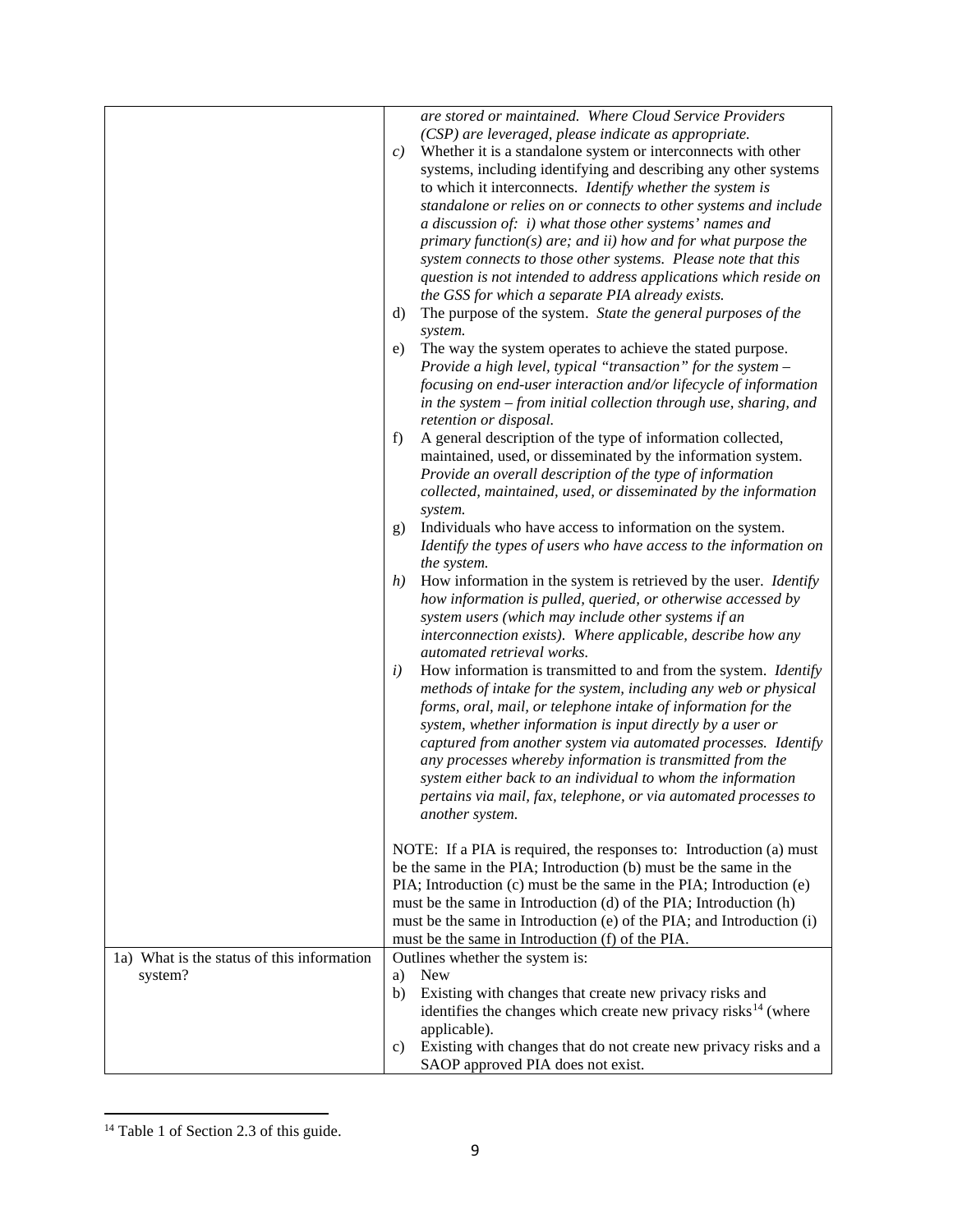|                                                                                                                                                                                                                                                                                                                                                                                                                                                                                                          | Existing with changes that do not create new privacy risks and a<br>d)<br>SAOP approved PIA exists.                                                                                                                                                                                                                                                                                                                                                                                                                                                                                                                                                                                                                                                                                                 |
|----------------------------------------------------------------------------------------------------------------------------------------------------------------------------------------------------------------------------------------------------------------------------------------------------------------------------------------------------------------------------------------------------------------------------------------------------------------------------------------------------------|-----------------------------------------------------------------------------------------------------------------------------------------------------------------------------------------------------------------------------------------------------------------------------------------------------------------------------------------------------------------------------------------------------------------------------------------------------------------------------------------------------------------------------------------------------------------------------------------------------------------------------------------------------------------------------------------------------------------------------------------------------------------------------------------------------|
|                                                                                                                                                                                                                                                                                                                                                                                                                                                                                                          | NOTE: The response to this question must be the same as Section<br>1.1 of the PIA, if a PIA is required.                                                                                                                                                                                                                                                                                                                                                                                                                                                                                                                                                                                                                                                                                            |
| 1b) Has an IT Compliance in<br>Acquisitions Checklist been<br>completed with the appropriate<br>signatures?                                                                                                                                                                                                                                                                                                                                                                                              | This IT checklist must be completed for Information Technology<br>(IT) acquisitions within the Department. Completion of this<br>checklist is not required for the acquisition of equipment for<br>specialized Research and Development (R&D) or scientific purposes<br>that are not a National Security System.                                                                                                                                                                                                                                                                                                                                                                                                                                                                                    |
| 2) Is the IT system or its information<br>used to support any activity which<br>may raise privacy concerns?                                                                                                                                                                                                                                                                                                                                                                                              | Identifies whether the system supports activities that raise privacy<br>concerns, as outlined in NIST 800-53, Rev 4, Appendix J. Such<br>activities are those that may not include the collection and use of PII,<br>but still raise privacy concerns - such as audio recordings, video<br>surveillance, building entry readers, and electronic purchase<br>transactions.                                                                                                                                                                                                                                                                                                                                                                                                                           |
|                                                                                                                                                                                                                                                                                                                                                                                                                                                                                                          | NOTE: The response to this question must be the same as Section<br>3.1 of the PIA, if a PIA is required.                                                                                                                                                                                                                                                                                                                                                                                                                                                                                                                                                                                                                                                                                            |
| Does the IT system collect, maintain<br>3)<br>or disseminate Business Identifiable<br>Information (BII)?                                                                                                                                                                                                                                                                                                                                                                                                 | Identifies whether the system processes BII as defined in this guide.                                                                                                                                                                                                                                                                                                                                                                                                                                                                                                                                                                                                                                                                                                                               |
| 4a) Does the IT system collect,<br>maintain, or disseminate PII?<br>4b) Does the IT system collect, maintain,<br>or disseminate Social Security<br>numbers (SSNs), including truncated<br>form?<br>4c) Does the IT system collect, maintain,<br>or disseminate PII other than user<br>ID?<br>4d) Will the purpose for which the PII is<br>collected, stored, used, processed,<br>disclosed, or disseminated (context<br>of use) cause the assignment of a<br>higher PII confidentiality impact<br>level? | Identifies whether the system processes PII as defined by OMB and<br>in this guide, and if so; a) to whom the PII pertains (e.g. employees,<br>contractors, or members of the public); b) whether the PII includes<br>SSNs; c) whether PII processed includes information other than<br>system user IDs; and d) whether the PII processed (and the purpose<br>for which it is processed) necessitates a higher PII confidentiality<br>impact level, <sup>15</sup> (e.g. law enforcement, benefits administration, etc.).<br>NOTE: If a PIA is required, the responses to: question 4a must<br>coincide with Sections 2.1 and 5.1 (to whom the PII pertains) of the<br>PIA; 4b must coincide with Section 2.1 (Identifying Numbers) of the<br>PIA; and 4c must coincide with Section 2.1 of the PIA. |
| <b>Certification</b>                                                                                                                                                                                                                                                                                                                                                                                                                                                                                     | Certifies whether the system necessitates a PIA in accordance with<br>answers provided to the questions in the PTA and the guidance set<br>forth in this document. It also documents concurrence of ISSO/SO,<br>ITSO, PAO, AO, and BCPO for the information system.                                                                                                                                                                                                                                                                                                                                                                                                                                                                                                                                 |
|                                                                                                                                                                                                                                                                                                                                                                                                                                                                                                          | The name, office, phone number, and email address must be<br>completed, along with the signature of the ISSO/SO, ITSO, PAO,<br>AO, and BCPO. All signatures must be received.                                                                                                                                                                                                                                                                                                                                                                                                                                                                                                                                                                                                                       |

If any of the answers to questions 2, 3, 4b, 4c, and/or 4d are "Yes," a PIA must be completed for the information system. The PTA and the SAOP approved PIA must be a part of the system's Assessment and Authorization (A&A) Package.

<span id="page-9-0"></span><sup>&</sup>lt;sup>15</sup> See NIST 800-122, Guide to Protecting the Confidentiality of Personally Identifiable Information.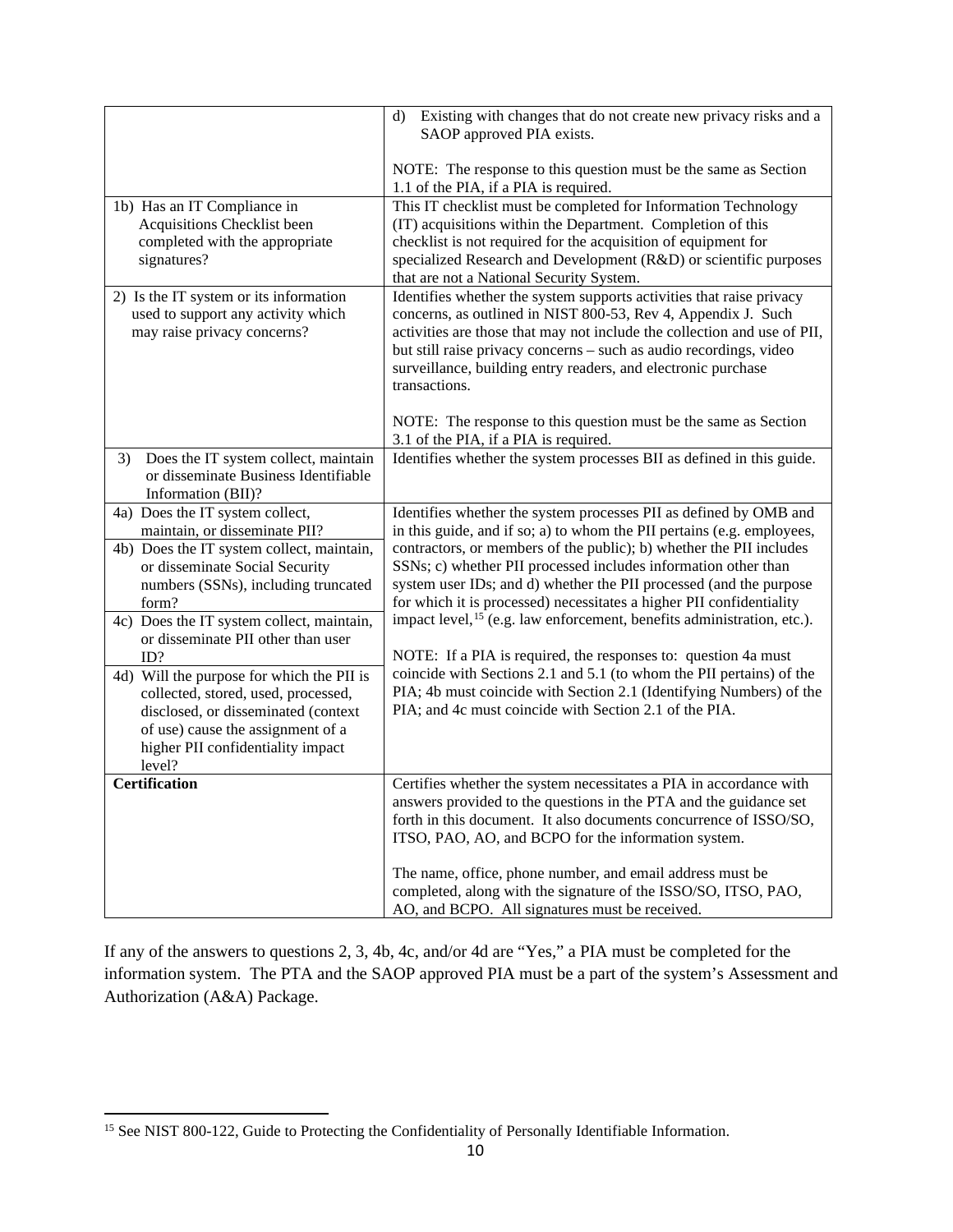### <span id="page-10-0"></span>3.3 Conducting the PIA

When it has been determined that a PIA is required, the current usable template version 01-2020 (Appendix D) or template version 01-2019 (Appendix E) of the PIA must be completed and fully signed. Remember that PIAs are made publicly available. As such, they should be clear, unambiguous, and understandable to the general public. The length and breadth of a PIA will vary according to the size and complexity of the information system. In general, please adhere to the following guidelines when drafting responses to the questions posed in the PIA template:

- Use plain language and consider the perspective of a member of the public who is unfamiliar with the information system or technology.
- Spell out each acronym in the first instance it is used in the document (e.g., Office of Management and Budget (OMB)).
- Use words, phrases, or names in the PIA that are readily known to the public.
- Define technical terms or references.
- Clearly reference projects and systems and provide explanations, if needed, to aid the public.
- Include the complete name of the reference when first referencing NIST or OMB publications and other documents. The abbreviated format may be used for subsequent references.

#### <span id="page-10-1"></span>3.4 Content of the PIA

Each PIA consists of:

- 1) A description of the information system and its purpose;
- 2) A set of questions and sub-questions outlining the nature and content of the system, identified privacy risks and mitigations, and associated compliance; and
- 3) Certification signatures indicating review and approval of the:
	- a. ISSO/SO
	- b. ITSO
	- c. PAO
	- d. AO
	- e. BCPO

Table 3 below outlines the individual sections and questions, a description of its content, and guidance on addressing the question.

| 17111777                                                                                         |                                                                                                                                                                                         |  |
|--------------------------------------------------------------------------------------------------|-----------------------------------------------------------------------------------------------------------------------------------------------------------------------------------------|--|
| <b>Section/Question</b>                                                                          | <b>Description and Guidance</b>                                                                                                                                                         |  |
| <b>Unique Project</b>                                                                            | The unique project identifier assigned to the information system or project.                                                                                                            |  |
| <b>Identifier</b>                                                                                |                                                                                                                                                                                         |  |
| <b>Introduction</b>                                                                              |                                                                                                                                                                                         |  |
| (a) Whether it is a<br>general support system,<br>major application, or<br>other type of system. | Identify whether the system is a General Support System (GSS), a Major Application,<br>or some other designation (child system, minor child, third-party service provider,<br>$etc.$ ). |  |
|                                                                                                  | NOTE: The response must be the same as Introduction (a) of the PTA.                                                                                                                     |  |

**TABLE 3**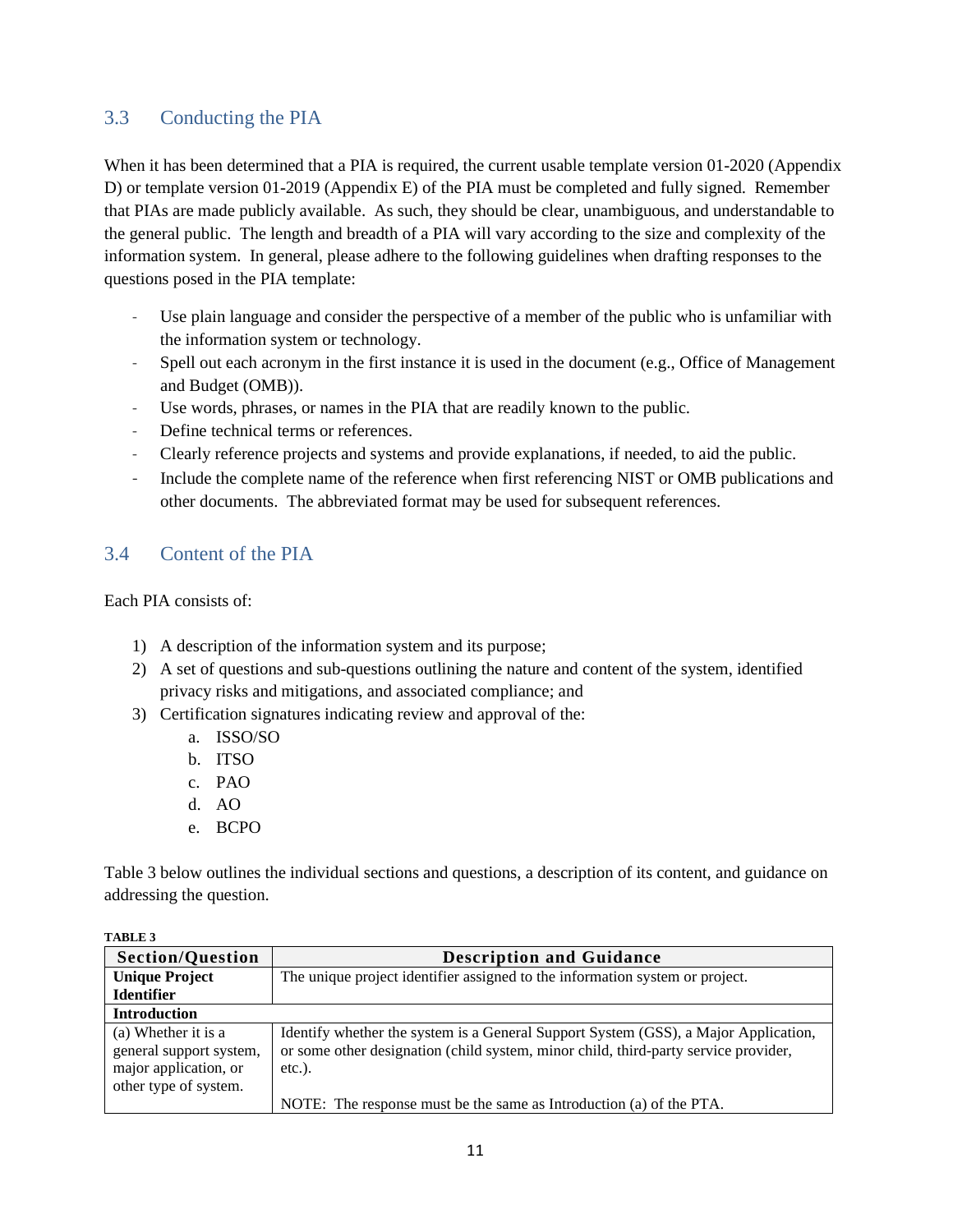| (b) System location                                                                                                                                                        | Identify the physical location of the servers which house or process the information,<br>and/or the location where physical (hard copies) of information are stored or<br>maintained. Where Cloud Service Providers (CSP) are leveraged, please indicate as<br>appropriate.                                                                                                                                                                                                                                                                                   |
|----------------------------------------------------------------------------------------------------------------------------------------------------------------------------|---------------------------------------------------------------------------------------------------------------------------------------------------------------------------------------------------------------------------------------------------------------------------------------------------------------------------------------------------------------------------------------------------------------------------------------------------------------------------------------------------------------------------------------------------------------|
|                                                                                                                                                                            | NOTE: The response must be the same as Introduction (b) of the PTA.                                                                                                                                                                                                                                                                                                                                                                                                                                                                                           |
| (c) Whether it is a<br>standalone system or<br>interconnects with other<br>systems (identifying<br>and describing any<br>other systems to which<br>it interconnects)       | Identify whether the system is standalone or relies on or connects to other systems and<br>include a discussion of i) what those other systems' names and primary function(s) are;<br>and ii) how and for what purpose the system connects to those other systems. Please<br>note that this question is not intended to address applications which reside on the GSS<br>for which a separate PIA already exists.<br>NOTE: The response must be the same as Introduction (c) of the PTA.                                                                       |
| (d) The way the system<br>operates to achieve the<br>purpose(s) identified in<br>Section 4                                                                                 | Provide a high level, typical "transaction" for the system – focusing on end-user<br>interaction and/or lifecycle of information in the system - from initial collection<br>through use, sharing, and retention or disposal.                                                                                                                                                                                                                                                                                                                                  |
|                                                                                                                                                                            | NOTE: The response must be the same as Introduction (e) of the PTA.                                                                                                                                                                                                                                                                                                                                                                                                                                                                                           |
| (e) How information in<br>the system is retrieved<br>by the user                                                                                                           | Identify how information is pulled, queried, or otherwise accessed by system users<br>(which may include other systems if an interconnection exists). Where applicable,<br>describe how any automated retrieval works.                                                                                                                                                                                                                                                                                                                                        |
| (f) How information is<br>transmitted to and from<br>the system                                                                                                            | NOTE: The response must be the same as Introduction (h) of the PTA.<br>Identify methods of intake for the system, including any web or physical forms, oral,<br>mail, or telephone intake of information for the system, whether information is input<br>directly by a user or captured from another system via automated processes. Identify<br>any processes whereby information is transmitted from the system either back to an<br>individual to whom the information pertains via mail, fax, telephone, or via automated<br>processes to another system. |
|                                                                                                                                                                            | NOTE: The response must be the same as Introduction (i) of the PTA.                                                                                                                                                                                                                                                                                                                                                                                                                                                                                           |
| (g) Any information<br>sharing conducted by<br>the system                                                                                                                  | Discuss any sharing of information by the system, either through manual processes or<br>automated means.                                                                                                                                                                                                                                                                                                                                                                                                                                                      |
| (h) The specific<br>programmatic<br>authorities (statutes or<br><b>Executive Orders)</b> for<br>collecting, maintaining,<br>using, and<br>disseminating the<br>information | Cite the specific legal authorities which allow for the collection and use of information<br>in the system or operation of the system. Please note that OMB guidance and the<br>Privacy Act of 1974 are not acceptable statutes which authorize the collection or<br>processing of PII. If unsure, the PAO should work with the Bureau Chief Counsel to<br>identify relevant authorities.                                                                                                                                                                     |
| (i) The Federal<br><b>Information Processing</b><br>Standards (FIPS) 199<br>security impact<br>category for the system                                                     | Identify the FIPS 199 security categorization assigned to the information system -<br>"High," "Moderate," or "Low."                                                                                                                                                                                                                                                                                                                                                                                                                                           |
| <b>Status of the Information System</b><br>1.                                                                                                                              |                                                                                                                                                                                                                                                                                                                                                                                                                                                                                                                                                               |
| $1.1$ – Indicate whether<br>the information system<br>is a new or existing<br>system.                                                                                      | Identify whether the information system is:<br>a) New                                                                                                                                                                                                                                                                                                                                                                                                                                                                                                         |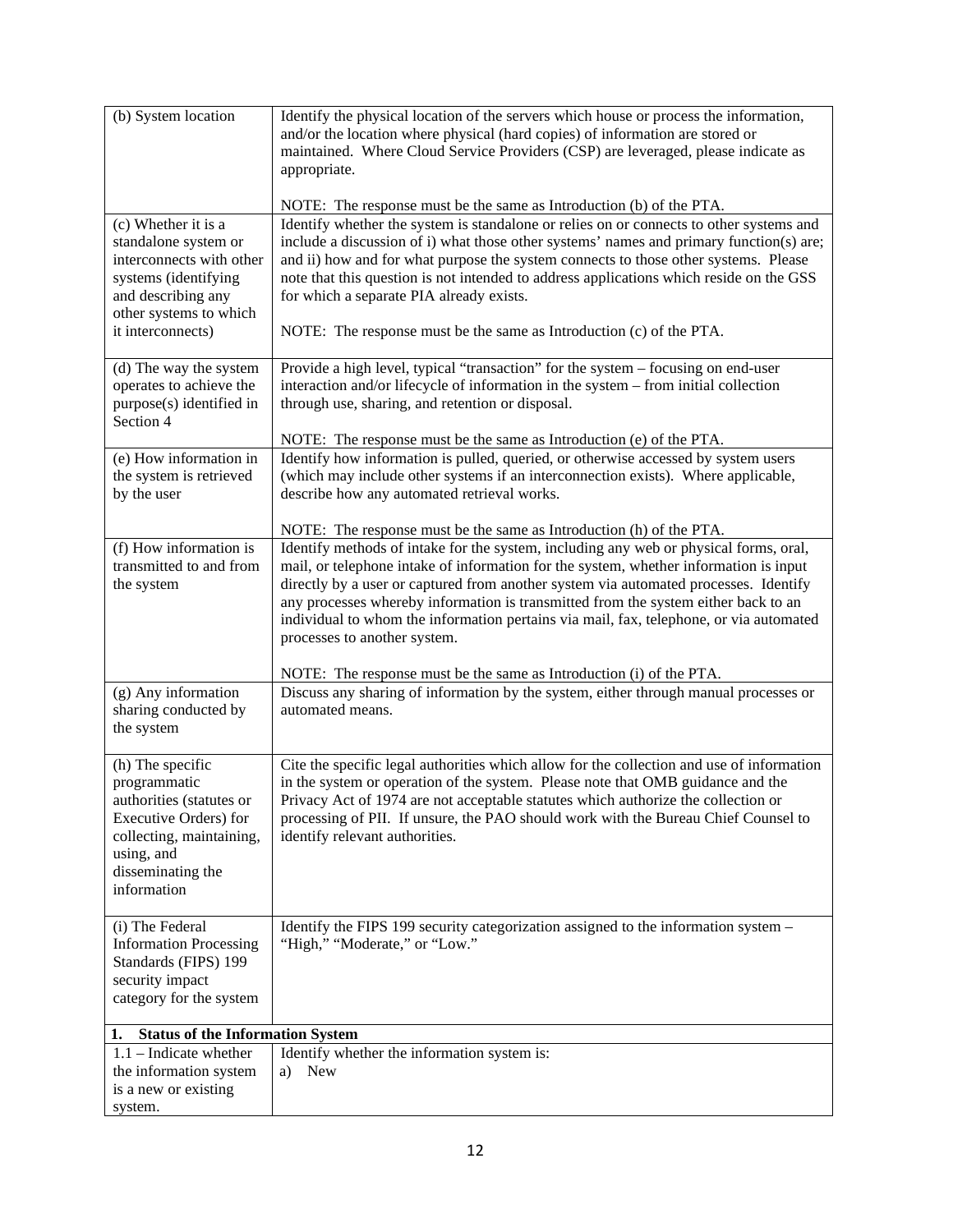|                                                        | Existing with changes that create new privacy risks and identifies the changes<br>b)                                                                                   |  |  |
|--------------------------------------------------------|------------------------------------------------------------------------------------------------------------------------------------------------------------------------|--|--|
|                                                        | which create new privacy risks <sup>16</sup> (where applicable).                                                                                                       |  |  |
|                                                        | Existing with changes that do not create new privacy risks and a SAOP approved<br>$\mathbf{c})$<br>PIA does not exist.                                                 |  |  |
|                                                        | Existing with changes that do not create new privacy risks and a SAOP approved<br>d)                                                                                   |  |  |
|                                                        | PIA exists.                                                                                                                                                            |  |  |
|                                                        |                                                                                                                                                                        |  |  |
|                                                        | NOTE: The response must be the same as Question 1 of the PTA. Table 1 of this PIA                                                                                      |  |  |
|                                                        | guide provides additional information and examples for each type of change.                                                                                            |  |  |
| 2. Information in the System                           |                                                                                                                                                                        |  |  |
| $2.1$ – Indicate what                                  | Identify all PII/BII types using the checkboxes provided. Where a certain PII or BII                                                                                   |  |  |
| PII/BII is collected,                                  | type processed by the system is not presented, indicate using the "other" box for each                                                                                 |  |  |
| maintained or                                          | sub-category. The sub-categories are: Identifying Numbers; General Personal Data;                                                                                      |  |  |
| disseminated.                                          | Work-Related Data; Distinguishing Features/Biometrics; System Administration/Audit                                                                                     |  |  |
|                                                        | Data; and Other Information.                                                                                                                                           |  |  |
| 2.2 - Indicate sources                                 | Identify from whom the PII/BII is collected and the method of collection.                                                                                              |  |  |
| of the PII/BII in the                                  |                                                                                                                                                                        |  |  |
| system.                                                | Please note, for systems with a web-collection or similar input, select "online."                                                                                      |  |  |
|                                                        | Additionally, note that the question is seeking who or what entity is providing the                                                                                    |  |  |
|                                                        | information, not the association of the individual to whom the information pertains to                                                                                 |  |  |
|                                                        | an entity. For example, an information system that receives a monthly upload from                                                                                      |  |  |
|                                                        | another Federal agency system which contains PII about that agency's employees                                                                                         |  |  |
|                                                        | would have the box for "Other Federal Agencies" checked, whereas a system that<br>received that same monthly update by asking employees to enter their own information |  |  |
|                                                        | in the information system through a web form would have "Online" selected under                                                                                        |  |  |
|                                                        | "Directly from Individual about Whom the Information Pertains."                                                                                                        |  |  |
| $2.3$ – Describe how the                               | Discuss how PII/BII will be collected (directly from individuals or from a third-party);                                                                               |  |  |
| accuracy of information                                | by what mechanism (paper form, web or electronic form, telephonically, etc.); what                                                                                     |  |  |
| in the system is                                       | opportunities exist for individuals to amend or correct information in the system;                                                                                     |  |  |
| ensured.                                               | whether information is verified and if so by what means (manual checks, automated                                                                                      |  |  |
|                                                        | checks or other technical means, etc.); what level of data quality is necessary; and                                                                                   |  |  |
|                                                        | what processes will exist to ensure data quality.                                                                                                                      |  |  |
| $2.4 - Is$ the information                             | Identify any information in the system which is covered by the Paperwork Reduction                                                                                     |  |  |
| covered by the                                         | Act (PRA) and, where applicable, provide the OMB control number and the agency                                                                                         |  |  |
| <b>Paperwork Reduction</b>                             | number associated with the collection of that information.                                                                                                             |  |  |
| Act?                                                   |                                                                                                                                                                        |  |  |
| $2.5$ – Indicate the                                   | Identify any technologies which use or contain PII/BII which have not been previously                                                                                  |  |  |
| technologies used that                                 | deployed relative to the system (rather than the organization or Federal government at                                                                                 |  |  |
| contain PII/BII in ways<br>that have not been          | large), or, if not applicable, select "There are not any technologies used that contain<br>PII/BII in ways that have not been previously deployed."                    |  |  |
|                                                        |                                                                                                                                                                        |  |  |
| previously deployed.<br>3. System Supported Activities |                                                                                                                                                                        |  |  |
| $3.1$ – Indicate IT system                             | Identifies whether the system supports activities that raise privacy concerns, as                                                                                      |  |  |
| supported activities                                   | outlined in NIST 800-53, Rev 4, Appendix J. Such activities are those that may not                                                                                     |  |  |
| which raise privacy                                    | include the collection and use of PII, but still raise privacy concerns - such as audio                                                                                |  |  |
| risks/concerns.                                        | recordings, video surveillance, building entry readers, and electronic purchase                                                                                        |  |  |
|                                                        | transactions.                                                                                                                                                          |  |  |
|                                                        |                                                                                                                                                                        |  |  |
|                                                        | NOTE: The response must be the same as Question 2 of the PTA.                                                                                                          |  |  |
| <b>Purpose of the System</b><br>4.                     |                                                                                                                                                                        |  |  |
| $4.1$ – Indicate why the                               | Identify the primary and any secondary purposes PII/BII in the system will be used for.                                                                                |  |  |
| PII/BII in the IT system                               | Please note common, routine uses, such as disclosure to law enforcement or similar                                                                                     |  |  |
| is being collected,                                    | related to a breach of the system do not need to be selected, unless the activities are                                                                                |  |  |
| maintained, or                                         | unique to the system.                                                                                                                                                  |  |  |
| disseminated.                                          |                                                                                                                                                                        |  |  |

<span id="page-12-0"></span><sup>&</sup>lt;sup>16</sup> Table 1 of Section 2.3 of this guide.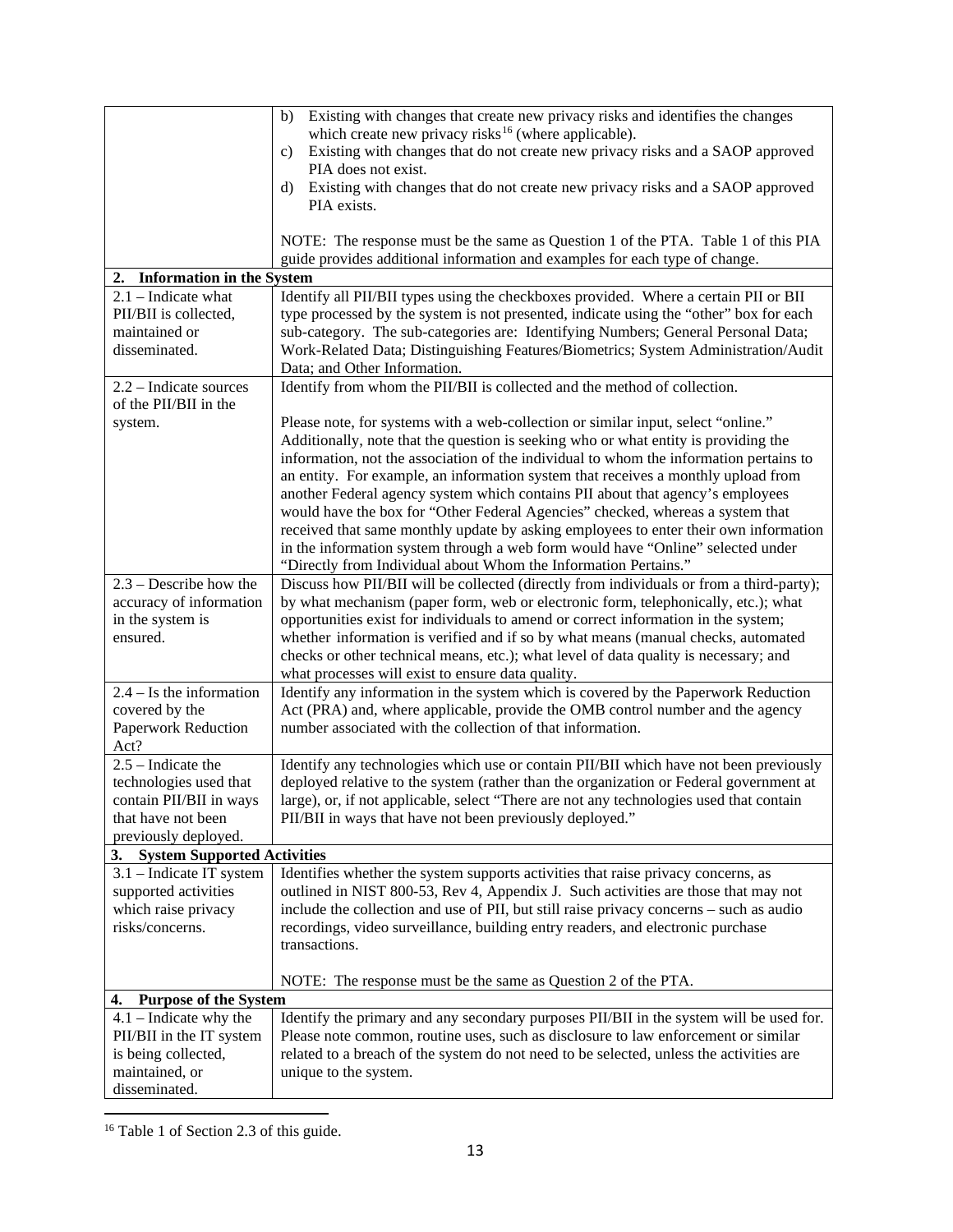| 5. Use of the Information                     |                                                                                                                                                                                  |  |
|-----------------------------------------------|----------------------------------------------------------------------------------------------------------------------------------------------------------------------------------|--|
| $5.1 -$ In the context of<br>functional areas | For each purpose identified in Section 4.1 of the PIA, describe how the PII/BII that is<br>identified in Section 2.1 of the PIA will be used and identify the population to whom |  |
| (business processes,                          | the information pertains – generally (e.g. DOC employees and contractors, Federal                                                                                                |  |
| missions, operations,                         | employees and contractors, members of the public, foreign nationals, visitors, etc.).                                                                                            |  |
| etc.) supported by the                        |                                                                                                                                                                                  |  |
| IT system, describe                           | Example: Visitors to the HCHB provide their name, a driver's license, and the name                                                                                               |  |
| how the PII/BII that is                       | of their point of contact when scheduling a visit to the HCHB. This information is                                                                                               |  |
| collected, maintained,                        | used by the HCHB physical security team to ensure physical security of the HCHB and                                                                                              |  |
| or disseminated will be                       | DOC employees. The name and driver's license information are used to establish                                                                                                   |  |
| used. Indicate if the                         | identity of the visitor and the name of the point of contact is used to identify a $DOC$                                                                                         |  |
| PII/BII identified in                         | employee responsible for the visitor and validate the visitor's stated purpose of visit.                                                                                         |  |
| Section 2.1 of this                           |                                                                                                                                                                                  |  |
| document is in                                |                                                                                                                                                                                  |  |
| reference to a federal                        |                                                                                                                                                                                  |  |
| employee/contractor,                          |                                                                                                                                                                                  |  |
| member of the public,                         |                                                                                                                                                                                  |  |
| foreign national, visitor                     |                                                                                                                                                                                  |  |
| or other (specify).                           |                                                                                                                                                                                  |  |
| $5.2$ – Describe any                          | Identify potential threats to privacy posed by the use of information in the system and                                                                                          |  |
| potential threats to                          | controls implemented, design or business process decisions made, or other actions                                                                                                |  |
| privacy as a result of                        | taken to mitigate the risk. Please note <b>ALL</b> systems which process PII/BII implicate                                                                                       |  |
| the bureau's/operating                        | some element of risk, such as insider threat. PIAs should document that risk and the                                                                                             |  |
| unit's use of the                             | actions taken to reduce or eliminate the risk. Do not answer this section with not-                                                                                              |  |
| information, and<br>controls that the         | applicable or "no risk."                                                                                                                                                         |  |
| bureau/operating unit                         | Consider the following Fair Information Practice Principles (FIPPs) when thinking                                                                                                |  |
| has put into place to                         | about privacy risks associated with data usage:                                                                                                                                  |  |
| ensure that the                               |                                                                                                                                                                                  |  |
| information is handled,                       | Risks related to Purpose Specification: Specifically articulate the authority that                                                                                               |  |
| retained, and disposed                        | permits collection and use of PII and specify this authority and use at the time of                                                                                              |  |
| appropriately. (For                           | collection. Limit subsequent uses of the data to the original purpose for which it was                                                                                           |  |
| example: mandatory                            | collected or other purposes compatible with the original collection purpose.                                                                                                     |  |
| training for system                           |                                                                                                                                                                                  |  |
| users regarding                               | Risks related to Use Limitation: PII should not be disclosed, made available, or                                                                                                 |  |
| appropriate handling of                       | otherwise used for purposes other than those specified except (a) with the consent of                                                                                            |  |
| information, automatic                        | the individual or (b) by the authority of law.                                                                                                                                   |  |
| purging of information                        |                                                                                                                                                                                  |  |
| in accordance with the                        | Risks related to Collection Limitation/Data Minimization: PII should be collected                                                                                                |  |
| retention schedule, etc.)                     | only if the data is directly relevant and necessary to accomplish the specified purpose.                                                                                         |  |
|                                               | PII should be obtained by lawful and fair means and retained only as long as is                                                                                                  |  |
|                                               | necessary to fulfill the specified purpose.                                                                                                                                      |  |
|                                               |                                                                                                                                                                                  |  |
|                                               | Risks Related to Data Quality and Integrity: PII collected should be relevant to the                                                                                             |  |
|                                               | purposes identified for its use and should be accurate, complete, and up-to-date.                                                                                                |  |
|                                               |                                                                                                                                                                                  |  |
|                                               | Risks related to Data Security: Agencies should institute reasonable security                                                                                                    |  |
|                                               | safeguards to protect PII against loss, unauthorized access, destruction, misuse,                                                                                                |  |
|                                               | modification, or disclosure.                                                                                                                                                     |  |
|                                               |                                                                                                                                                                                  |  |
|                                               | Risks related to Accountability and Auditing: Agency personnel and contractors are<br>accountable for complying with measures implementing the FIPPs, for providing              |  |
|                                               | training to all employees and contractors who use PII, and for auditing the actual use                                                                                           |  |
|                                               | and storage of PII.                                                                                                                                                              |  |
| <b>Information Sharing and Access</b><br>6.   |                                                                                                                                                                                  |  |
| $6.1$ – Indicate with                         | Identify entities which the system may share information with, or which information                                                                                              |  |
| whom the bureau                               | from the system may be shared with, as well as the mechanism(s) by which                                                                                                         |  |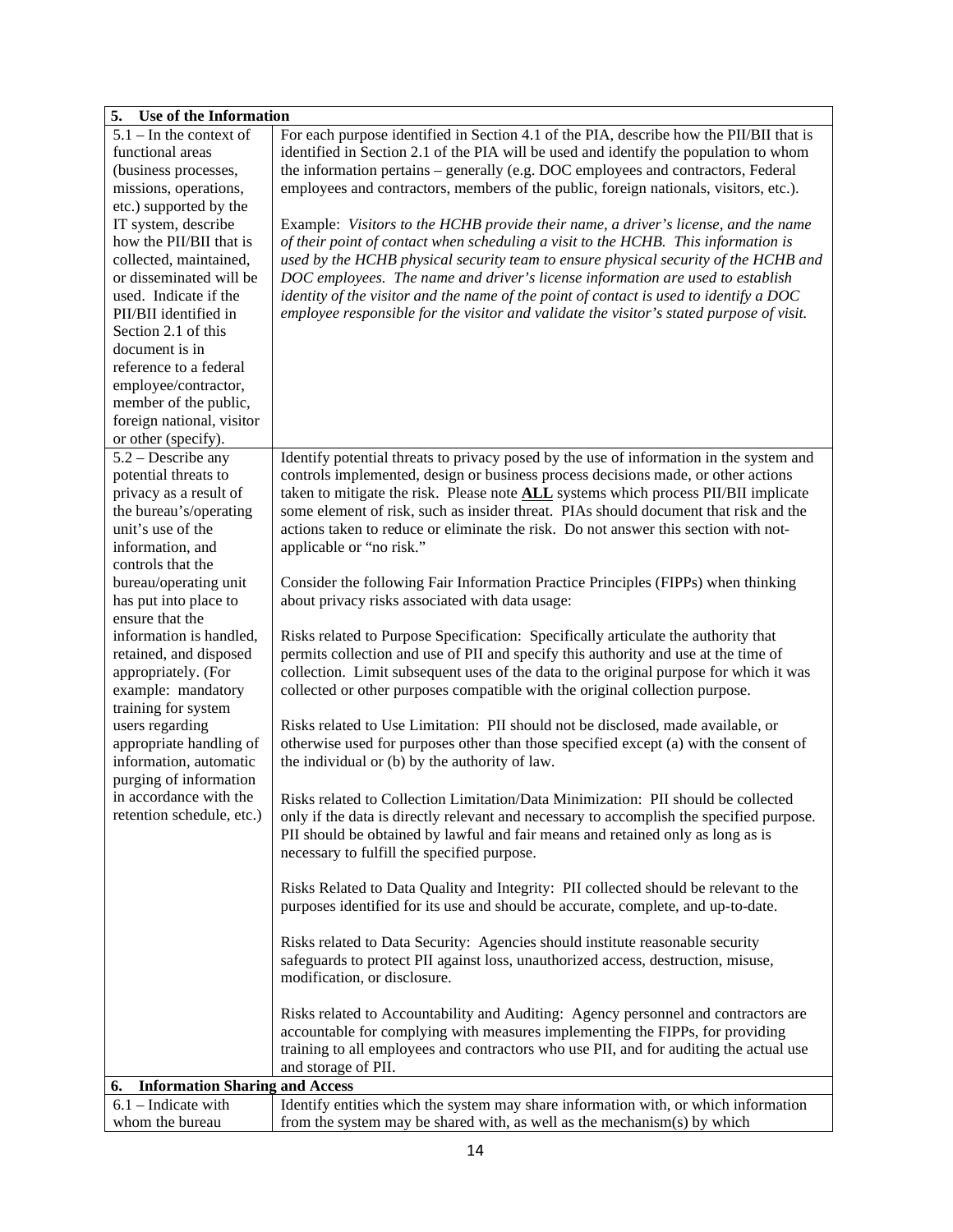| intends to share the<br>PII/BII in the IT system<br>and how the PII/BII<br>will be shared.                                                              | information will be shared. Remember to include other systems which the system may<br>connect to for the purpose of sharing information. Ensure the answer aligns with<br>statements made about interconnections in the System Description (c) and information<br>sharing conducted by the system in the System Description (g) of the PIA. |
|---------------------------------------------------------------------------------------------------------------------------------------------------------|---------------------------------------------------------------------------------------------------------------------------------------------------------------------------------------------------------------------------------------------------------------------------------------------------------------------------------------------|
|                                                                                                                                                         | Case-by-Case: Manual processes to include physical, oral, email, etc. to include small<br>numbers of records or individual data.                                                                                                                                                                                                            |
|                                                                                                                                                         | Bulk Transfer: Automated or semi-automated processes, or those which involve<br>connections between two (2) systems or large transfers of data between the system and                                                                                                                                                                       |
|                                                                                                                                                         | $recipient(s)$ .<br>Direct Access: System credentials or access granted, or data made available through<br>open, or public means.                                                                                                                                                                                                           |
|                                                                                                                                                         | If PII/BII will not be shared, indicate by checking the "PII/BII will not be shared" box.                                                                                                                                                                                                                                                   |
|                                                                                                                                                         | Please note that the intent of this question is not to cover routine, common uses, such<br>as sharing as a result of a breach or incident involving the system, etc.                                                                                                                                                                        |
| $6.2 - Does the DOC$<br>bureau/operating unit<br>place a limitation on re-<br>dissemination of<br>PII/BII shared with<br>external<br>agencies/entities? | Describe any limitations that may be placed on external agencies to further share the<br>information provided by the DOC bureau/operating unit. In some cases, the external<br>agency may have a duty to share the information.                                                                                                             |
| $6.3$ – Indicate whether                                                                                                                                | Indicate whether the system connects with or receives information from other IT                                                                                                                                                                                                                                                             |
| the IT system connects<br>with or receives                                                                                                              | systems, both internal and external to DOC. Provide the name of the technology or                                                                                                                                                                                                                                                           |
| information from any                                                                                                                                    | system and the purpose for the interconnections. Describe the technical controls in<br>place to prevent PII/BII leakage. Ensure the answer aligns with statements made about                                                                                                                                                                |
| other IT systems                                                                                                                                        | interconnections in the System Description (c) of the PIA.                                                                                                                                                                                                                                                                                  |
| authorized to process                                                                                                                                   |                                                                                                                                                                                                                                                                                                                                             |
| PII and/or BII.                                                                                                                                         |                                                                                                                                                                                                                                                                                                                                             |
| $6.4$ – Identify the class<br>of users who will have                                                                                                    | Identify all types of individuals who will have access to the system or information<br>maintained by the system $-$ i.e. have an account, or general, open access in the case of                                                                                                                                                            |
| access to the IT system                                                                                                                                 | a publicly available, open system.                                                                                                                                                                                                                                                                                                          |
| and the PII/BII.                                                                                                                                        |                                                                                                                                                                                                                                                                                                                                             |
| 7. Notice and Consent                                                                                                                                   |                                                                                                                                                                                                                                                                                                                                             |
| $7.1$ – Indicate whether<br>individuals will be                                                                                                         | Identify the mechanisms by which notice is provided to individuals whose PII/BII is<br>collected or processed. Where applicable, indicate if a Privacy Act System of Records                                                                                                                                                                |
| notified if their PII/BII                                                                                                                               | Notice (SORN) for the system has been published in the Federal Register and whether                                                                                                                                                                                                                                                         |
| is collected,                                                                                                                                           | a Privacy Act $(\S e(3))$ Statement is provided at the point of collection from the                                                                                                                                                                                                                                                         |
| maintained, or                                                                                                                                          | individual to whom the information pertains. If so, cite the location where the Privacy                                                                                                                                                                                                                                                     |
| disseminated by the                                                                                                                                     | Act Statement can be viewed. In cases where no Privacy Act Statement is necessary                                                                                                                                                                                                                                                           |
| system.                                                                                                                                                 | or available, provide the location where a Privacy Policy can be viewed.                                                                                                                                                                                                                                                                    |
|                                                                                                                                                         | Indicate and describe any additional or other notice provided or made available to                                                                                                                                                                                                                                                          |
|                                                                                                                                                         | individuals regarding collection and use of their information.                                                                                                                                                                                                                                                                              |
|                                                                                                                                                         | If no notice is provided or if notice is not provided directly to individuals to whom the<br>information pertains, explain why.                                                                                                                                                                                                             |
| 7.2 – Indicate whether                                                                                                                                  | Indicate whether individuals may decline to provide PII/BII and describe how they                                                                                                                                                                                                                                                           |
| and how individuals                                                                                                                                     | may do so, including how notice of this ability is provided and the consequences of not                                                                                                                                                                                                                                                     |
| have an opportunity to<br>decline to provide                                                                                                            | providing PII or BII.                                                                                                                                                                                                                                                                                                                       |
| PII/BII.                                                                                                                                                |                                                                                                                                                                                                                                                                                                                                             |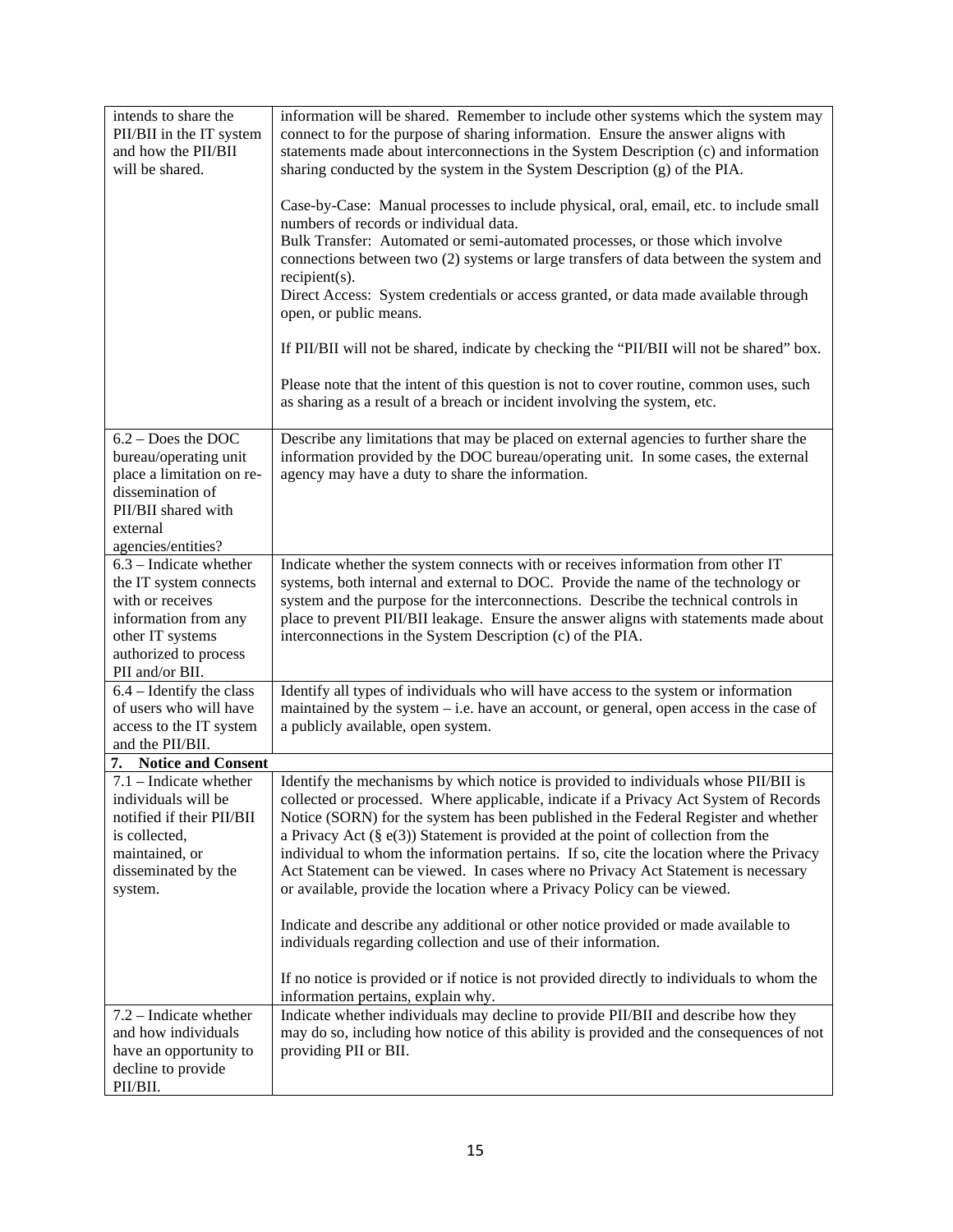| 7.3 - Indicate whether<br>and how individuals<br>have an opportunity to<br>consent to particular<br>uses of their PII/BII.               | Indicate whether individuals may consent to uses of PII/BII and describe how they<br>may do so, including how notice of this ability is provided and any consequences<br>associated with not consenting to particular uses of PII/BII.                                                                                                                                                                                                                                                                                                                                                                                                   |  |
|------------------------------------------------------------------------------------------------------------------------------------------|------------------------------------------------------------------------------------------------------------------------------------------------------------------------------------------------------------------------------------------------------------------------------------------------------------------------------------------------------------------------------------------------------------------------------------------------------------------------------------------------------------------------------------------------------------------------------------------------------------------------------------------|--|
| 7.4 – Indicate whether<br>and how individuals<br>have an opportunity to<br>review/update PII/BII<br>pertaining to them.                  | Indicate whether individuals may request or receive access to, amend, or correct<br>information about them in the system. Identify the process for individuals to make<br>such corrections or requests for corrections and how notice of this process is made<br>available to individuals. In cases where the system is a Privacy Act System of<br>Records, cite the applicable Privacy Act/FOIA regulations and procedures for<br>accessing records.                                                                                                                                                                                    |  |
| 8.                                                                                                                                       | <b>Administrative and Technological Controls</b>                                                                                                                                                                                                                                                                                                                                                                                                                                                                                                                                                                                         |  |
| $8.1$ – Indicate the<br>administrative and<br>technological controls<br>for the system.                                                  | Check all applicable controls for the system. Remember to include an explanation if<br>access to the PII/BII is being monitored, tracked, or recorded, if applicable, and<br>provide the date of the most recent Assessment and Authorization if an existing<br>information system. If needed, work with the Contracting Officer's Representative or<br>Contracting Officer in reference to requirements in contracts.                                                                                                                                                                                                                   |  |
| 8.2 – Provide a general<br>description of the<br>technologies used to<br>protect PII/BII on the<br>IT system.                            | To the greatest extent possible, outline the technologies and technical controls in place<br>to protect PII/BII on the system. To reduce risk to the security posture of the system,<br>do not identify specific appliances, software, etc. Provide the encryption standard for<br>PII/BII at rest and in transit (where applicable).                                                                                                                                                                                                                                                                                                    |  |
|                                                                                                                                          | Refer to NIST SP 800-122 controls for protecting the confidentiality of PII for<br>applicable controls.<br>NOTE: The BCPO is responsible for reviewing the system's security assessments and<br>determining if there are risks found.                                                                                                                                                                                                                                                                                                                                                                                                    |  |
| 9. Privacy Act                                                                                                                           |                                                                                                                                                                                                                                                                                                                                                                                                                                                                                                                                                                                                                                          |  |
| $9.1 -$ Is the PII/BII<br>searchable by a<br>personal identifier (e.g.,<br>name or SSN?                                                  | Indicate whether the PII/BII is searchable by a personal identifier, which may be an<br>individual's name or some identifying number, symbol, or other identifying particular<br>assigned to an individual.                                                                                                                                                                                                                                                                                                                                                                                                                              |  |
| 9.2 – Indicate whether a<br>system of records is<br>being created under the<br>Privacy Act, 5 U.S.C.<br>§ 552a.                          | Indicate whether the system, as used, constitutes a "System of Records" as defined in<br>the Privacy Act of 1974, as amended. Generally, this is triggered by the retrieval of<br>records by a personal identifier, such as a name or other identifying number or symbol.<br>Where a System of Records is implicated, identify whether a System of Records<br>Notice (SORN) exists to cover the system and provide a reference to the SORN (name,<br>number and hyperlink). If not, indicate that the system does not constitute a System of<br>Records OR a System of Records Notice is currently in development/has been<br>submitted. |  |
| 10. Retention of Information                                                                                                             |                                                                                                                                                                                                                                                                                                                                                                                                                                                                                                                                                                                                                                          |  |
| $10.1$ – Indicate whether<br>these records are<br>covered by an approved<br>records control<br>schedule and monitored<br>for compliance. | All Federal records must be scheduled for retention and disposal in accordance with<br>the Federal Records Act. Indicate whether records in the system are covered by an<br>existing approved records control schedule and provide the name and number of the<br>applicable schedule. If an approved records control schedule does not exist, indicate<br>the status of a proposed schedule for the records.<br>Indicate whether the system monitors for compliance with the schedule. If compliance                                                                                                                                     |  |
|                                                                                                                                          | is not monitored, explain why not.                                                                                                                                                                                                                                                                                                                                                                                                                                                                                                                                                                                                       |  |
| $10.2$ – Indicate the<br>disposal method of the<br>PII/BII.                                                                              | Identify the mechanism or method by which PII/BII in the system is disposed of or<br>destroyed in accordance with the applicable records schedule and in accordance with<br>DOC policy.                                                                                                                                                                                                                                                                                                                                                                                                                                                  |  |
| 11. NIST Special Publication (SP) 800-122 PII Confidentiality Impact Level                                                               |                                                                                                                                                                                                                                                                                                                                                                                                                                                                                                                                                                                                                                          |  |
| $11.1$ – Indicate the<br>potential impact that<br>could result to the                                                                    | Identify the confidentiality impact level (Low, Moderate, or High) of PII in the system<br>in accordance with guidance set forth in NIST SP 800-122. It is important to<br>remember that the PII Confidentiality Impact Level is not the same as the Federal                                                                                                                                                                                                                                                                                                                                                                             |  |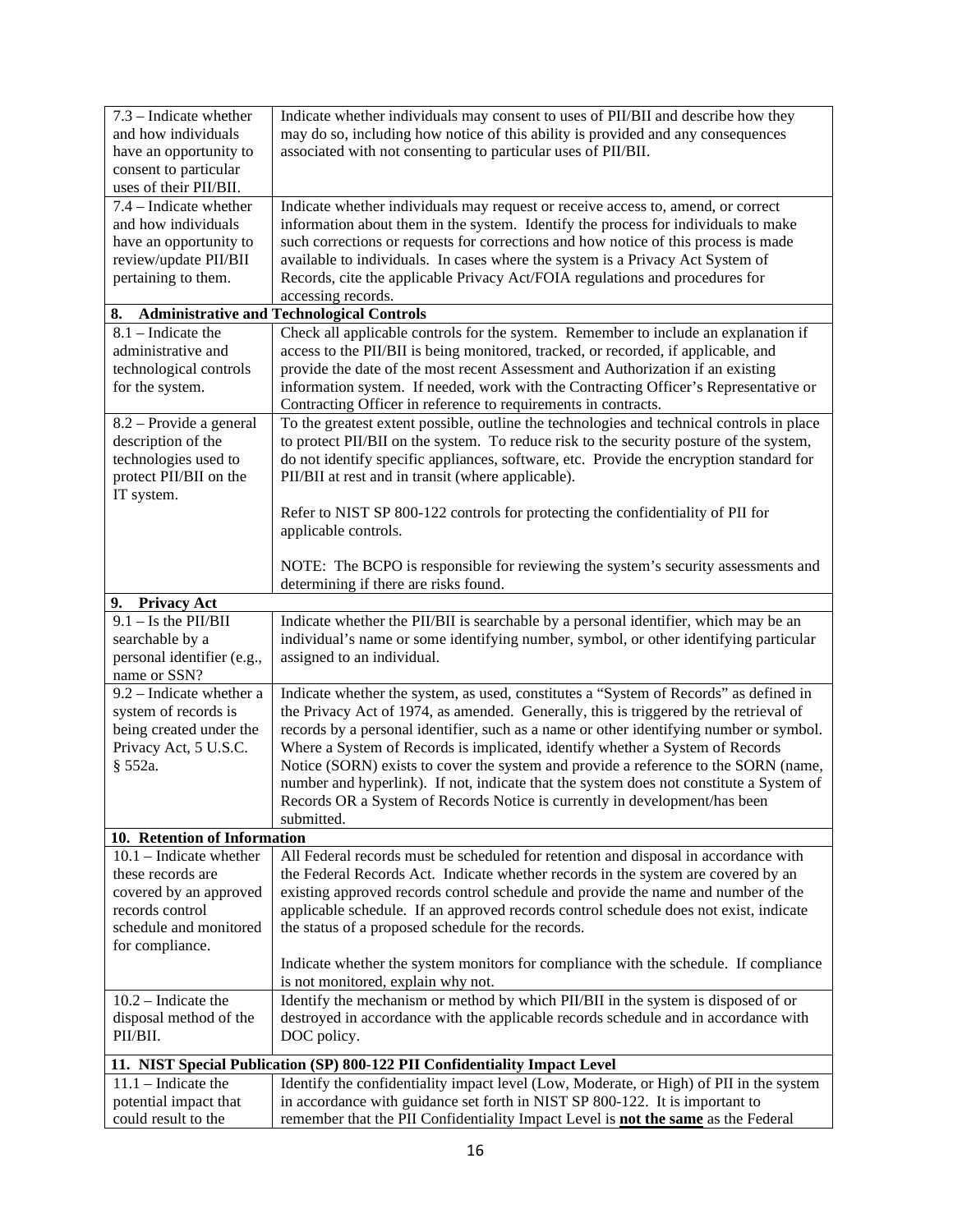| subject individuals<br>and/or the organization<br>if PII were<br>inappropriately<br>accessed, used, or<br>disclosed.                                                                                                                    | Information Processing Standards (FIPS) 199 security impact category for the system.<br>When evaluating and assigning a level, only consider the impact on individuals and the<br>organization caused by a loss of confidentiality of PII/BII in the system.                                                                                                                                                                                                                                                                                                                                                                                                                                                                                                             |
|-----------------------------------------------------------------------------------------------------------------------------------------------------------------------------------------------------------------------------------------|--------------------------------------------------------------------------------------------------------------------------------------------------------------------------------------------------------------------------------------------------------------------------------------------------------------------------------------------------------------------------------------------------------------------------------------------------------------------------------------------------------------------------------------------------------------------------------------------------------------------------------------------------------------------------------------------------------------------------------------------------------------------------|
| 11.2 - Indicate which<br>factors were used to<br>determine the above PII<br>confidentiality impact<br>level.                                                                                                                            | Identify the factors used to determine the impact from a loss of confidentiality,<br>integrity, or availability of PII taken into account: Identifiability; Quantity of PII; Data<br>Field Sensitivity; Context of Use; Obligation to Protect Confidentiality; and Access to<br>and Location of PII.                                                                                                                                                                                                                                                                                                                                                                                                                                                                     |
| 12. Analysis                                                                                                                                                                                                                            |                                                                                                                                                                                                                                                                                                                                                                                                                                                                                                                                                                                                                                                                                                                                                                          |
| $12.1$ – Identify and<br>evaluate any potential<br>threats to privacy that<br>exist in light of the<br>information collected or<br>the sources from which<br>the information is<br>collected. Also,<br>describe the choices<br>that the | Identify potential threats to privacy that exist in light of the information collected or<br>the sources or from whom/where the information in the system is obtained/collected.<br>Identify any controls implemented, design or business process decisions made, or other<br>actions taken to mitigate the risk. For example: If a decision was made to collect less<br>data, include a discussion of this decision; if it is necessary to obtain information from<br>sources other than the individual, explain why. Please note <b>ALL</b> systems which<br>process PII/BII implicate some element of risk. PIAs should document that risk and<br>the actions taken to reduce or eliminate the risk. Do not answer this section with not-<br>applicable or "no risk." |
| bureau/operating unit<br>made with regard to the                                                                                                                                                                                        | Consider the following Fair Information Practice Principles (FIPPs) when thinking<br>about privacy risks associated with data usage:                                                                                                                                                                                                                                                                                                                                                                                                                                                                                                                                                                                                                                     |
| type or quantity of<br>information collected<br>and the sources<br>providing the<br>information in order to<br>prevent or mitigate<br>threats to privacy.                                                                               | Risks related to Openness/Transparency: To the extent feasible, agencies should be<br>open about developments, practices, and policies with respect to the collection, use,<br>dissemination, and maintenance of PII. Agencies should publish information about<br>policies in this area, including the privacy policy, and contact information for data<br>corrections and complaints, as well as System of Records Notices, PIAs, and other<br>similar notice documentation.                                                                                                                                                                                                                                                                                           |
|                                                                                                                                                                                                                                         | Individual Participation: To the extent practicable, involve the individual in the<br>process of using PII and seek individual consent for the collection, use, dissemination,<br>and maintenance of PII. Agencies should also provide mechanisms for appropriate<br>access, correction, and redress regarding the agency's use of PII.                                                                                                                                                                                                                                                                                                                                                                                                                                  |
|                                                                                                                                                                                                                                         | Risks related to Collection Limitation/Data Minimization: PII should be collected<br>only if the data is directly relevant and necessary to accomplish the specified purpose.<br>PII should be obtained by lawful and fair means and retained only as long as is<br>necessary to fulfill the specified purpose.                                                                                                                                                                                                                                                                                                                                                                                                                                                          |
|                                                                                                                                                                                                                                         | Risks Related to Data Quality and Integrity: PII collected should be relevant to the<br>purposes identified for its use and should be accurate, complete, and up-to-date.                                                                                                                                                                                                                                                                                                                                                                                                                                                                                                                                                                                                |
| $12.2$ – Indicate whether<br>the conduct of this PIA<br>results in any required<br>business process<br>changes.                                                                                                                         | Indicate whether the conduct of the PIA resulted in any business process changes<br>related to system use or business process around information collection, use, disposal,<br>or disclosure as it relates to the system. Discuss any business process changes.<br>Example: As a result of conducting the PIA, Customer Service Representatives will<br>now verify contact information with subject individuals telephonically prior to<br>updating a record.                                                                                                                                                                                                                                                                                                            |
| $12.3$ – Indicate whether<br>the conduct of this PIA<br>results in any required<br>technology changes.                                                                                                                                  | Indicate whether the conduct of the PIA resulted system or technology changes that<br>altered how information is collected, used, disclosed, maintained, or otherwise<br>processed by the system. Discuss any technology changes.                                                                                                                                                                                                                                                                                                                                                                                                                                                                                                                                        |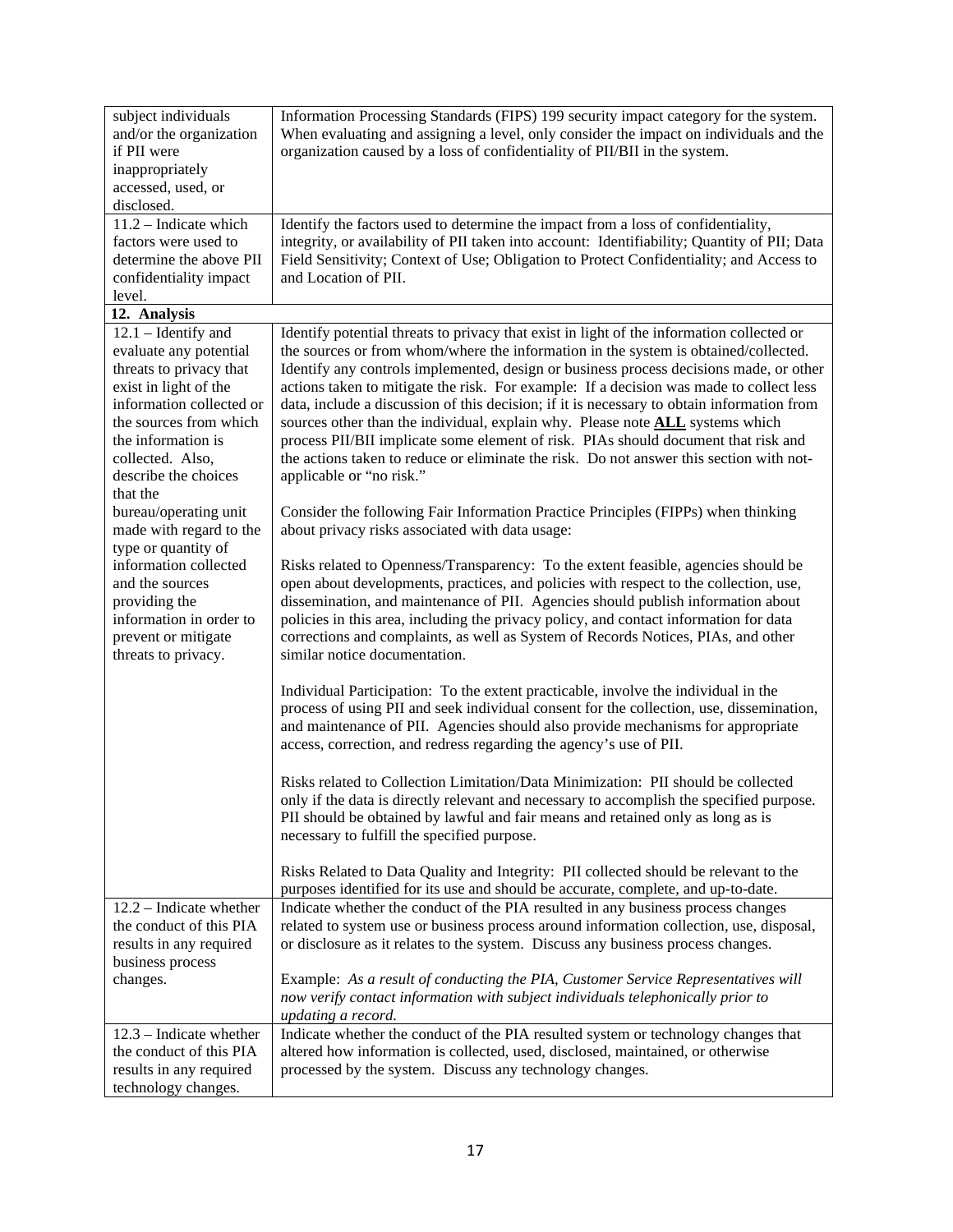|                              | Example: After conducting the PIA, new User Role types were defined and created to<br>ensure a separation of duties and ensure need to know amongst Customer Service<br>Representatives, Call Center Contact Representatives, and System Administrators. |
|------------------------------|----------------------------------------------------------------------------------------------------------------------------------------------------------------------------------------------------------------------------------------------------------|
| <b>Points of Contact and</b> | Identifies the points of contact for the information system and documents concurrence                                                                                                                                                                    |
| <b>Signatures</b>            | of each contact (SO/ISSO, ITSO, PAO, AO, and BCPO).                                                                                                                                                                                                      |
|                              | The name, office, phone number, and email address must be completed, along with the                                                                                                                                                                      |
|                              | signature of the ISSO/SO, ITSO, PAO, AO, and BCPO. All signatures must be                                                                                                                                                                                |
|                              | received.                                                                                                                                                                                                                                                |

#### <span id="page-17-0"></span>3.5 Conducting the Controls Assessment

For a new system processing PII/BII, an existing system with changes that create new privacy risks, and an existing PII processing system without a current SAOP approved PIA, a Controls Assessment Worksheet (Appendix F) must be completed and approved by the bureau's Chief Information Officer. The Controls Assessment identifies the status of the security and privacy controls applicable to the PII Confidentiality Impact Level.

#### <span id="page-17-1"></span>3.6 Content of the Controls Assessment

The steps for completion of the Controls Assessment Worksheet are:

- 1. Identify the name of PII/BII processing system in row 1.
- 2. In CELL D2, select the applicable NIST SP 800-122 PII Confidentiality Impact Level for the system from the drop-down menu. The applicable NIST SP 800-122 PII Confidentiality Impact Level can be found in Section 11.1 of the PIA.
- 3. Using the Filter functions for the "Low," "Moderate," and "High" columns, filter for "X" for the applicable PII Confidentiality Impact Level. (For "High" PII Confidentiality Impact Level systems, also include \* and -- for additional relevant controls).
- 4. After filtering, assess each control and document the current implementation status by selecting from the drop-down menu under COLUMN H, System Implementation.
- 5. For any controls other than "Implemented," include a brief explanation in the "Notes and Findings" (COLUMN I).

## <span id="page-17-2"></span>3.7 Conducting the PIA Compliance Review Board (CRB) Meeting

The BCPO must submit the privacy compliance documentation (PTA, PIA, and Controls Assessment Worksheet) to the SAOP/CPO at [CPO@doc.gov](mailto:CPO@doc.gov) at least 60 days in advance of the ATO (new PII/BII processing system) or ATO expiration date (existing PII/BII processing system without a current SAOP approved PIA or existing PII/BII processing system and there are changes which create new privacy risks in which a CRB meeting is required). The SAOP conducts the PIA CRB meeting with the BCPO, ISSO, SO, ITSO, PAO, and/or AO to discuss system/data characterization, information sharing practices, website/mobile application processes, privacy controls, and risk assessments. The PIA CRB Risk Analysis Guide (Appendix G) outlines the critical areas discussed during a CRB meeting. A CRB meeting must be conducted at least once every three (3) years.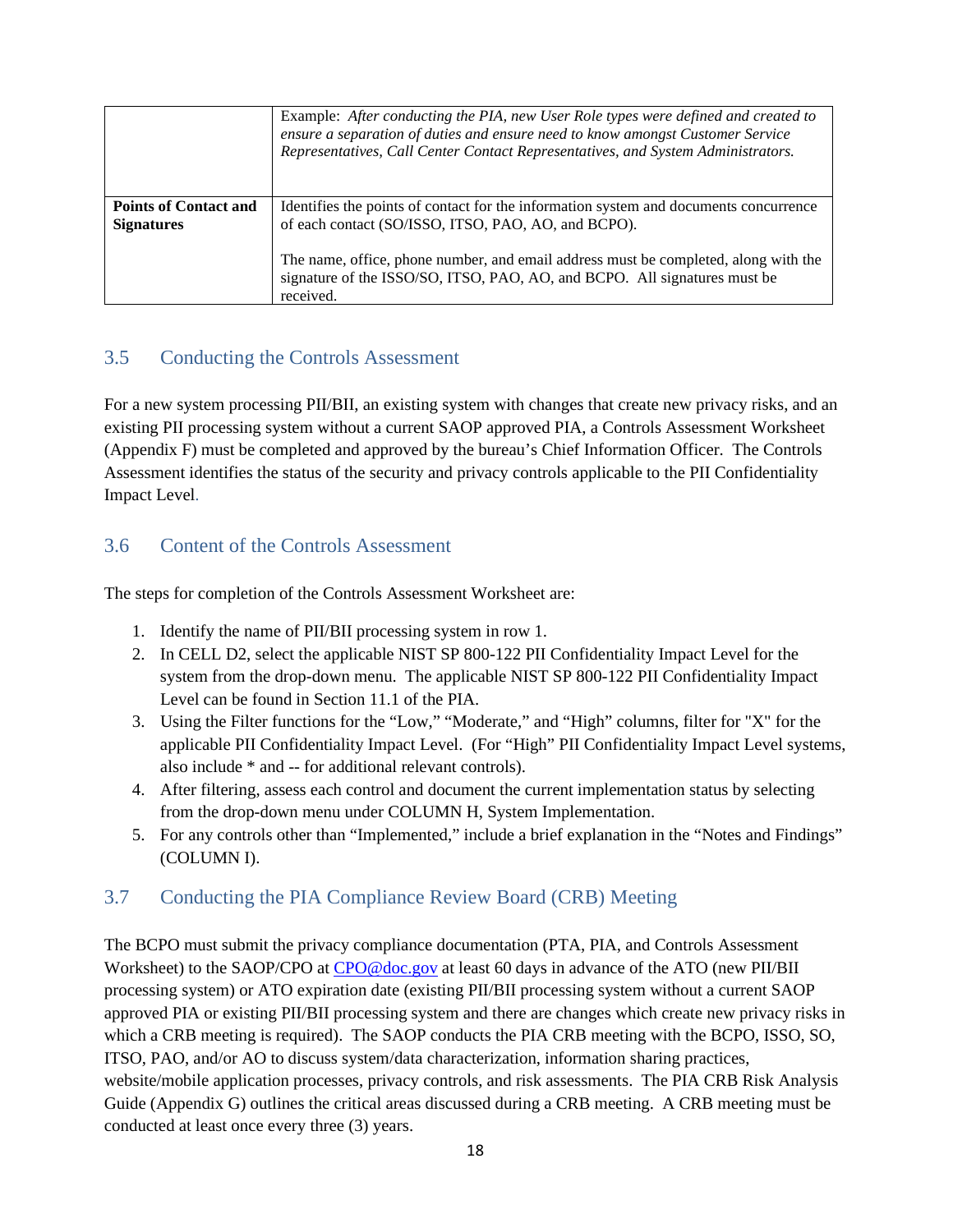The SAOP/CPO has delegated authority to the BCPOs to conduct CRB meetings for Low PII Confidentiality Impact Level systems (Appendix B: Privacy Bulletin #003, FY 2020).

### <span id="page-18-0"></span>3.8 Conducting the Annual Review and Certification Process

For existing systems in which there is a current SAOP approved PIA (good for one year only), an annual review must be conducted. The current template version (01-2020) of the PTA (Appendix C) must be completed and certified. If it is determined that there are changes which create new privacy risks, then a CRB meeting must be conducted. If it is determined that there are not any changes which create new privacy risks, the PIA annual certification process can be used, unless it has been more than three (3) years since the last CRB meeting was conducted.

If the PIA annual certification process is used, then the following privacy compliance documentation must be submitted by the SAOP at [CPO@doc.gov](mailto:CPO@doc.gov) at least 60 days in advance of the SAOP approved PIA expiration date (if before ATO expiration date or if after ATO expiration date and the certification process will be used):

- PTA Template version number 01-2020 (Appendix C);
- PIA Template version number 01-2020 (Appendix D) or template version number 01-2019 (Appendix E) with updates **only** to Section 1.1 (Status of the Information System), Section 6.2 (Limitation on re-dissemination of PII/BII if using template version number 01-2020), Section 8.1 (Administrative and Technological Controls – date of most recent Assessment & Authorization only), and if needed, Sections 12.2 and/or 12.3 (Analysis); and
- PIA Annual Review Certification Form (Appendix H).

The SAOP/CPO has delegated authority to the BCPOs for the re-certification process (Appendix A: Privacy Bulletin #002, FY 2020).

#### <span id="page-18-1"></span>3.9 SAOP Approval of the PIA

During the CRB meeting, SAOP verbal concurrence may be granted if it is determined that there are not any additional privacy risks. If SAOP verbal concurrence is granted, it is contingent upon receipt of the revised privacy compliance documents requested during the CRB meeting. Once the revised documentation is received, it is reviewed by the Deputy Director for Departmental Privacy Operations who will recommend SAOP written approval or return the documentation to the BCPO with comments. Once the approval recommendation is received, the SAOP provides written approval of the PIA. The SAOP approved PIA is sent to the BCPO and posted on the Department's privacy website at [www.commerce.gov/privacy](http://www.commerce.gov/privacy) within three (3) business days.

When the PIA annual certification process is used, the Departmental Privacy Operations Team reviews the privacy compliance documentation to confirm that there are no changes which create new privacy risks. If there are not any changes which create new privacy risks, the Deputy Director for Departmental Privacy Operations will recommend SAOP written approval. Once the approval recommendation is received, the SAOP provides written approval of the PIA. The SAOP approved PIA is sent to the BCPO and posted on the Department's privacy website at www.commerce.gov/privacy within three (3) business days.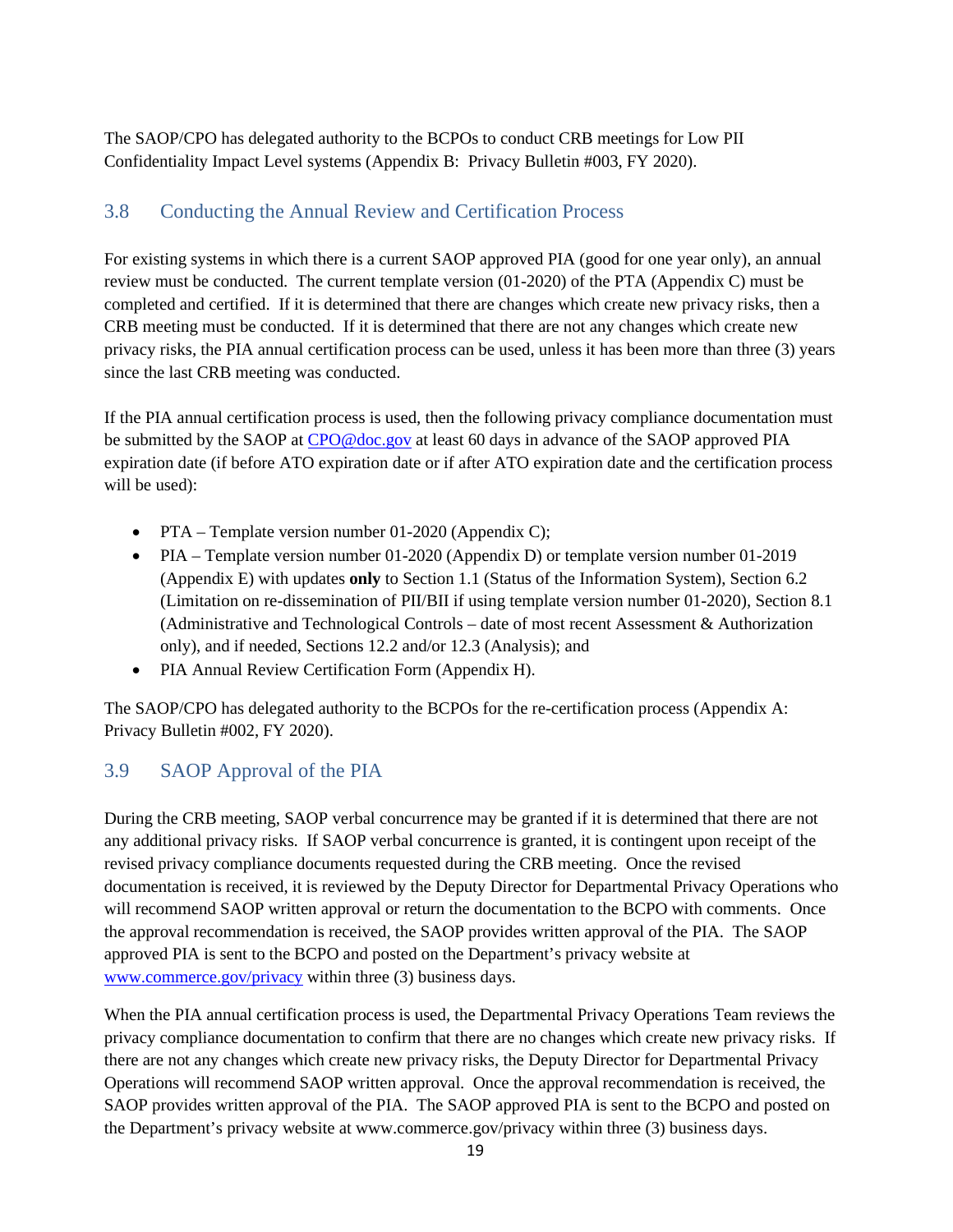## <span id="page-19-0"></span>**4. Departmental Privacy Contacts**

U.S. Department of Commerce 1401 Constitution Avenue, N.W. Washington, DC 20230

Email: [CPO@doc.gov](mailto:CPO@doc.gov) Telephone: (202) 482-1190 Website Link: [www.commerce.gov/privacy](http://www.commerce.gov/privacy)

Dr. Catrina D. Purvis Senior Agency Official for Privacy/Chief Privacy Officer

Lisa J. Martin Deputy Director for Departmental Privacy Operations

Tahira Murphy Acting Deputy Director for Departmental Privacy Act Operations/Digital Privacy Analyst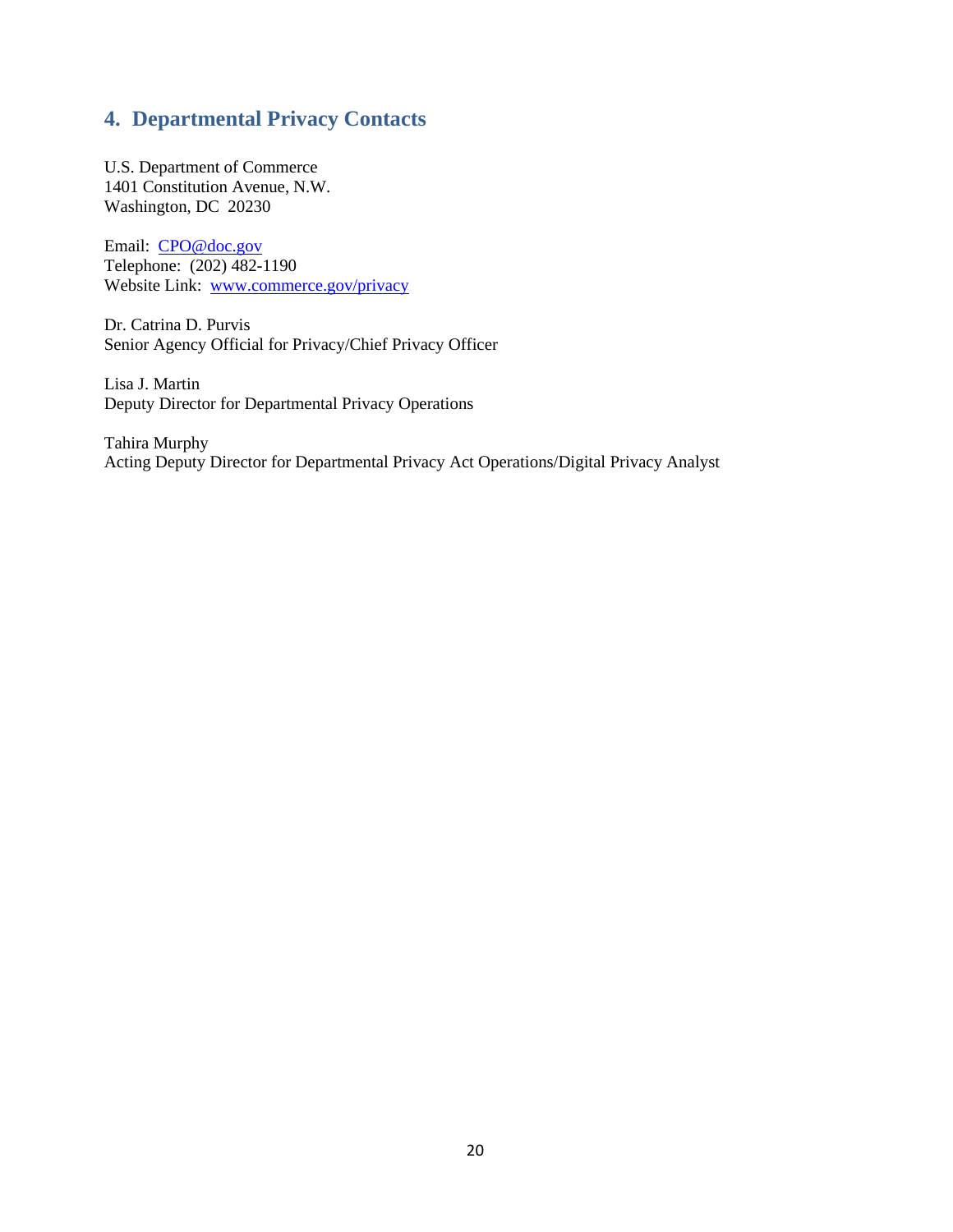## <span id="page-20-0"></span>**Appendix A: Privacy Bulletin #002, FY 2020**

**CATRINA PURVIS** 

Digitally signed by CATRINA PURVIS Date: 2020.09.28

09/28/2020

Approved for Release Date Date Date Date Catrina D. Purvis Senior Agency Official for Privacy (SAOP)/Chief Privacy Officer (CPO)

#### DEPARTMENT OF COMMERCE OFFICE OF PRIVACY AND OPEN GOVERNMENT

#### PRIVACY BULLETIN #002, FY 2020

**SUBJECT:** Delegation of SAOP Concurrence for the Re-issuance of an Authorization to Operate (ATO) for Personally Identifiable Information (PII)/Business Identifiable Information (BII) Processing Systems Eligible for the Re-certification Process

**EFFECTIVE DATE:** Upon release of this Privacy Bulletin

**EXPIRATION DATE:** Effective until superseded or revoked

**SUPERSEDES:** Not applicable

**BACKGROUND:** Office of Management and Budget (OMB) Memorandum 14-04 and Commerce policy require Senior Agency Official for Privacy (SAOP) approval as a precondition for the issuance/re-issuance of an Authorization to Operate (ATO).

**PURPOSE:** This Bulletin provides the criteria, as well as instruction to the Bureau Chief Privacy Officers (BPCOs) on reviewing and approving Privacy Impact Assessments (PIAs) for PII processing systems which are eligible for the re-certification process.

**COVERAGE:** This bulletin applies to Bureau Chief Privacy Officers (BCPOs).

**PROCEDURE:** The responsibilities for key stakeholders are as follows:

- 1. Bureau Chief Privacy Officers (BCPOs):
	- a. Review the bureau/operating unit's PII/BII Processing System Inventory to confirm that the last Compliance Review Board (CRB) meeting was held within three (3) years. If it has been less than three (3) years, continue to follow the instruction below. If it has been more than three (3) years and the PII Confidentiality Impact Level is Moderate or High, submit the privacy compliance documentation to the SAOP at [CPO@doc.gov](mailto:CPO@doc.gov) in order for a CRB meeting to be scheduled to be held with the SAOP. Otherwise, if the PII Confidentiality Impact Level is Low, follow the guidance and instruction of Privacy Bulletin #003, FY 2020.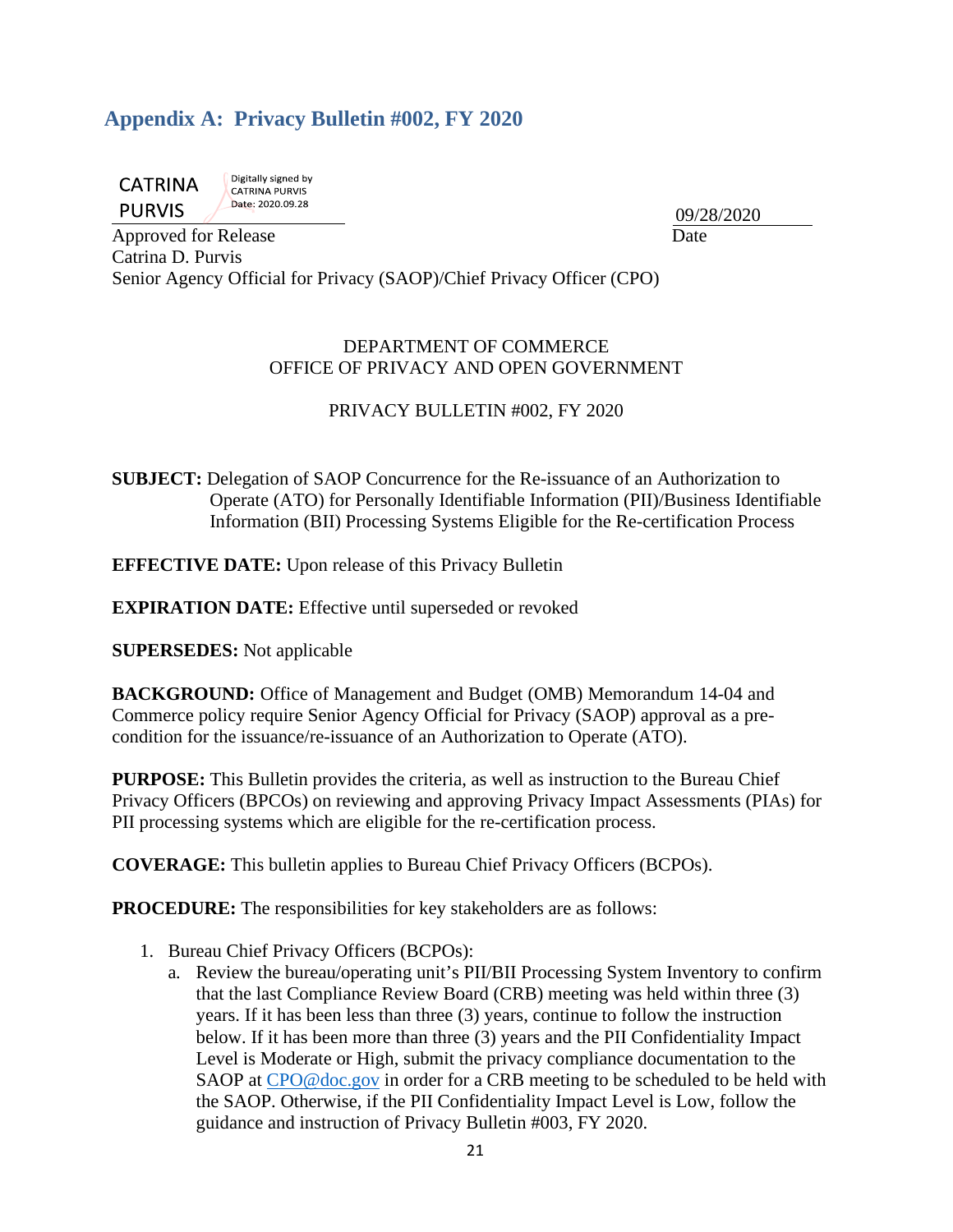- b. Review the Privacy Impact Assessments (PIAs) posted on the DOC Privacy Program web page at [www.commerce.gov/privacy](http://www.commerce.gov/privacy) to confirm that there is a current SAOP approved PIA (good for one year only) for the information system.
- c. Review the Privacy Threshold Analysis (PTA) and updated PIA to confirm that there are not any changes which create new privacy risks and there are not any new collections of PII/BII.
- d. Review the PIA Annual Review Certification Form to ensure the appropriate reviews have been conducted by the reviewer, Privacy Act Officer, and BCPO.
- e. Complete the BCPO Concurrence of PIA Memorandum (Appendix) and submit it, as well as the PTA, PIA, and PIA Annual Review Certification Form to the SAOP a[t](mailto:CPO@doc.gov) [CPO@doc.gov](mailto:CPO@doc.gov) within three (3) work days of BCPO concurrence of the PIA on behalf of the SAOP.
- 2. Senior Agency Official for Privacy (SAOP) and Deputy Director for Departmental Privacy Operations:
	- a. Review the privacy compliance documentation received.
	- b. Ensure posting of the BCPO approved PIA, in addition to the corresponding PTA on the Deparment's privacy web page at [www.commerce.gov/privacy](http://www.commerce.gov/privacy) within three (3) business days.
	- c. Update the Departmental PII/BII Processing System Inventory.

### **ACCOUNTABILITY:**

- OMB Circular A-130 requires Federal agencies to:
	- o Ensure compliance with all applicable statutory, regulatory, and policy requirements and use PIAs and other tools to manage privacy risks;
	- o Conduct PIAs in accordance with the E-Government Act and make the PIAs available to the public in accordance with OMB policy;
	- o Review authorization packages for information systems that involve PII; and
	- o Establish and maintain a privacy continuous monitoring program.
- The PTA and PIA will be published on the Department's privacy web page.

#### **REFERENCES:**

OMB Circular A-130, *Managing Information as a Strategic Resource*

OMB Memorandum 14-01, *Fiscal Year 2013 Reporting Instructions for the Federal Information Security Management Act and Agency Privacy Management*

#### **PROGRAM CONTACT INFORMATION:**

Office of Privacy and Open Government (202) 482-1190 [PrivacyAct@doc.gov](mailto:PrivacyAct@doc.gov)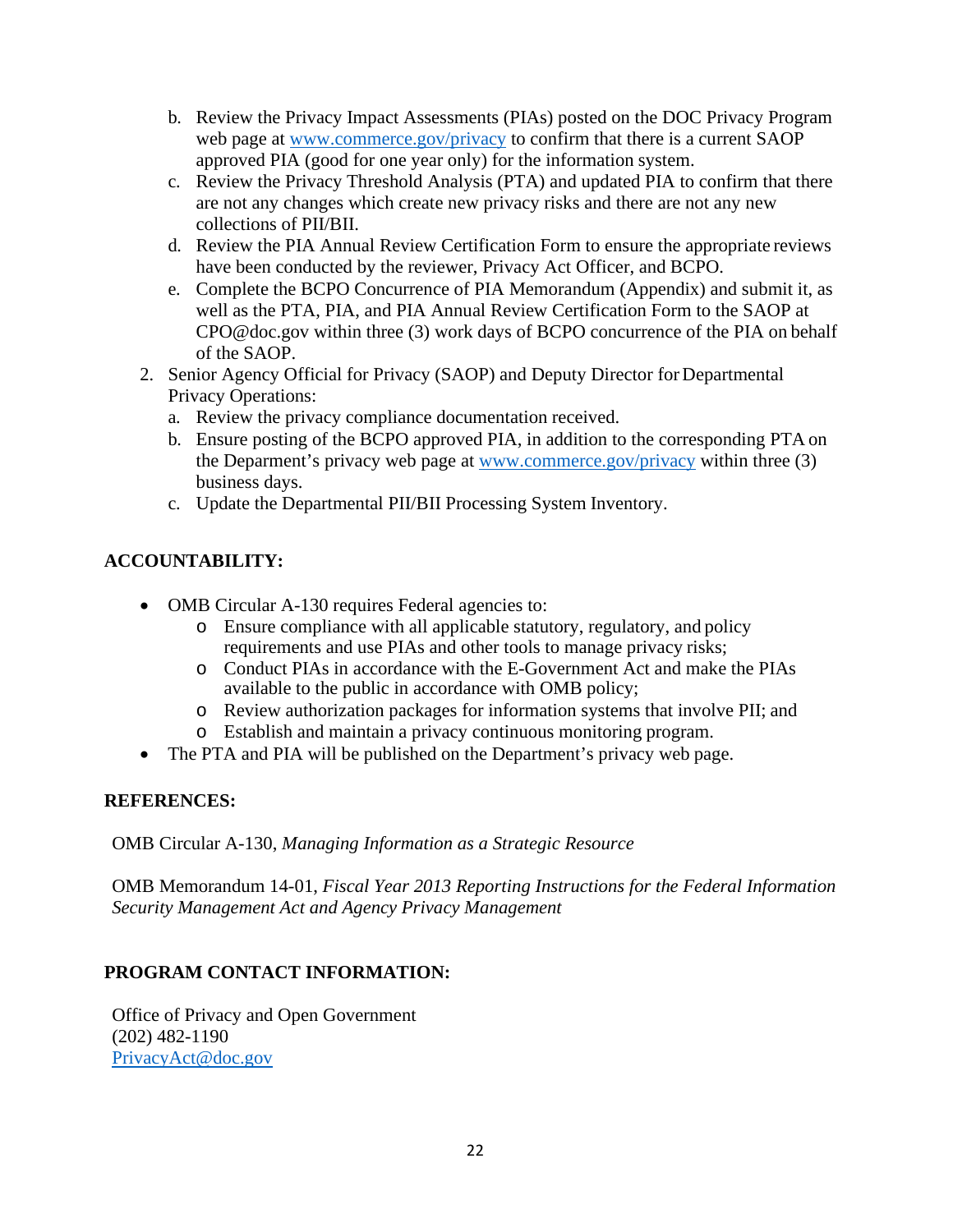#### **APPENDIX:**

| <b>MEMORANDUM FOR:</b> | Catrina D. Purvis<br>Senior Agency Official for Privacy (SAOP) and<br>Chief Privacy Officer (CPO) |
|------------------------|---------------------------------------------------------------------------------------------------|
| FROM:                  | Bureau Chief Privacy Officer (BCPO)                                                               |
| SUBJECT:               | BCPO Concurrence of Privacy Impact Assessment (PIA)<br>for the Re-certification Process           |

I certify that the following criteria has been met for

(Name of PII processing system)

- ☐ The PII confidentiality impact level is: ☐ Low ☐ Moderate ☐ High
- ☐ The last Compliance Review Board (CRB) meeting was held on .
- ☐ The current SAOP approved PIA expires on .
- $\Box$  There are not any changes which create new privacy risks.
- ☐ There are not any new collections of PII/BII.
- ☐ The following sections of the PIA have been updated accordingly (*check all that apply*):
	- ☐ Section 1.1 (Status of the Information System)
	- ☐ Section 8.1 (Administrative and Technological Controls most recent Assessment and Authorization date)
	- ☐ Section 12.2 (Analysis Required Business Process Changes)
	- $\Box$  Section 12.3 (Analysis Required Technology Changes)
	- ☐ Current certification signatures on the PTA and PIA.

The following documents are attached (check all that apply):

- ☐ PTA
- $\square$  PIA
- ☐ PIA Annual Review Certification Form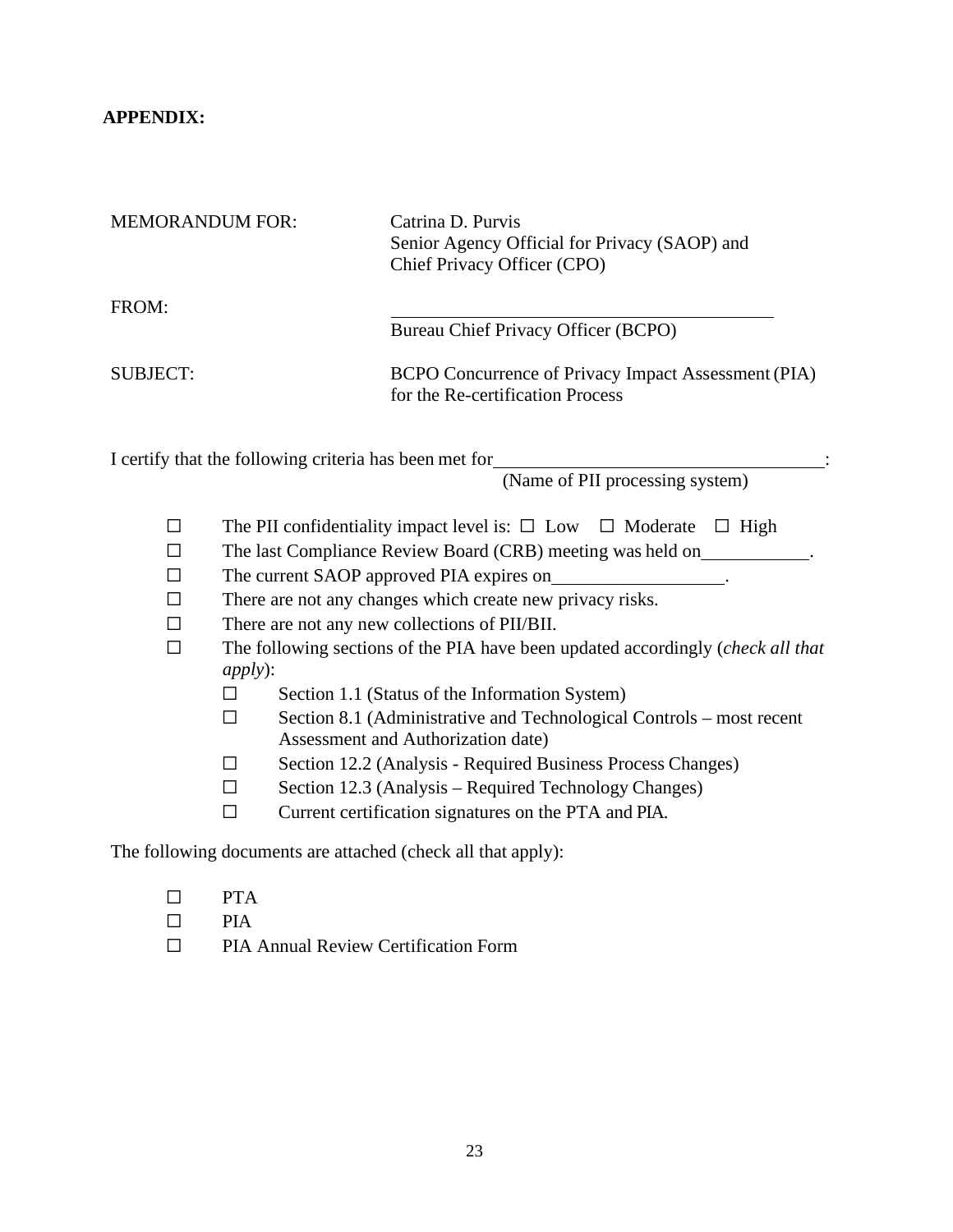## <span id="page-23-0"></span>**Appendix B: Privacy Bulletin #003, FY 2020**

| CATRINA       | Digitally signed by CATRIN<br><b>PURVIS</b> |
|---------------|---------------------------------------------|
| <b>PURVIS</b> | Date: 2020.09.28 12:35:35                   |

Approved for Release Date Catrina D. Purvis Senior Agency Official for Privacy (SAOP)/Chief Privacy Officer (CPO)

#### DEPARTMENT OF COMMERCE OFFICE OF PRIVACY AND OPEN GOVERNMENT

#### PRIVACY BULLETIN #003, FY2020

**SUBJECT:** Delegation of SAOP Concurrence for the Re-issuance of an Authorization to Operate (ATO) for Low Personally Identifiable Information (PII) Confidentiality Impact Level Processing Systems

**EFFECTIVE DATE:** Upon release of this Privacy Bulletin

**EXPIRATION DATE:** Effective until superseded or revoked

**SUPERSEDES:** Not applicable

**BACKGROUND:** Office of Management and Budget (OMB) Memorandum 14-04 and Commerce policy require Senior Agency Official for Privacy (SAOP) approval as a precondition for the issuance/re-issuance of an Authorization to Operate (ATO).

**PURPOSE:** This Bulletin provides the criteria, as well as instruction to the Bureau Chief Privacy Officers (BPCOs) on reviewing and approving Privacy Impact Assessments (PIAs) for Low PII Confidentiality Impact Level processing systems that require a Compliance Review Board (CRB) meeting.

**COVERAGE:** This bulletin applies to Bureau Chief Privacy Officers (BCPOs).

**PROCEDURE:** The responsibilities for key stakeholders are as follows:

- 1. Bureau Chief Privacy Officers (BCPOs):
	- a. Review the last SAOP approved PIA to confirm that the PII Confidentiality Impact Level was deemed Low.
	- b. Review the PTA and PIA to confirm that there are not any new collections of PII/BII which would increase the PII confidentiality impact level to Moderate or High.
	- c. If the PII Confidentiality Impact Level is Moderate or High, submit the privacy compliance documentation to the SAOP at [CPO@doc.gov](mailto:CPO@doc.gov) in order for a CRB meeting to be scheduled to be held with the SAOP.
	- d. Review the bureau/operating unit's PII/BII Processing System Inventory to confirm

09/28/2020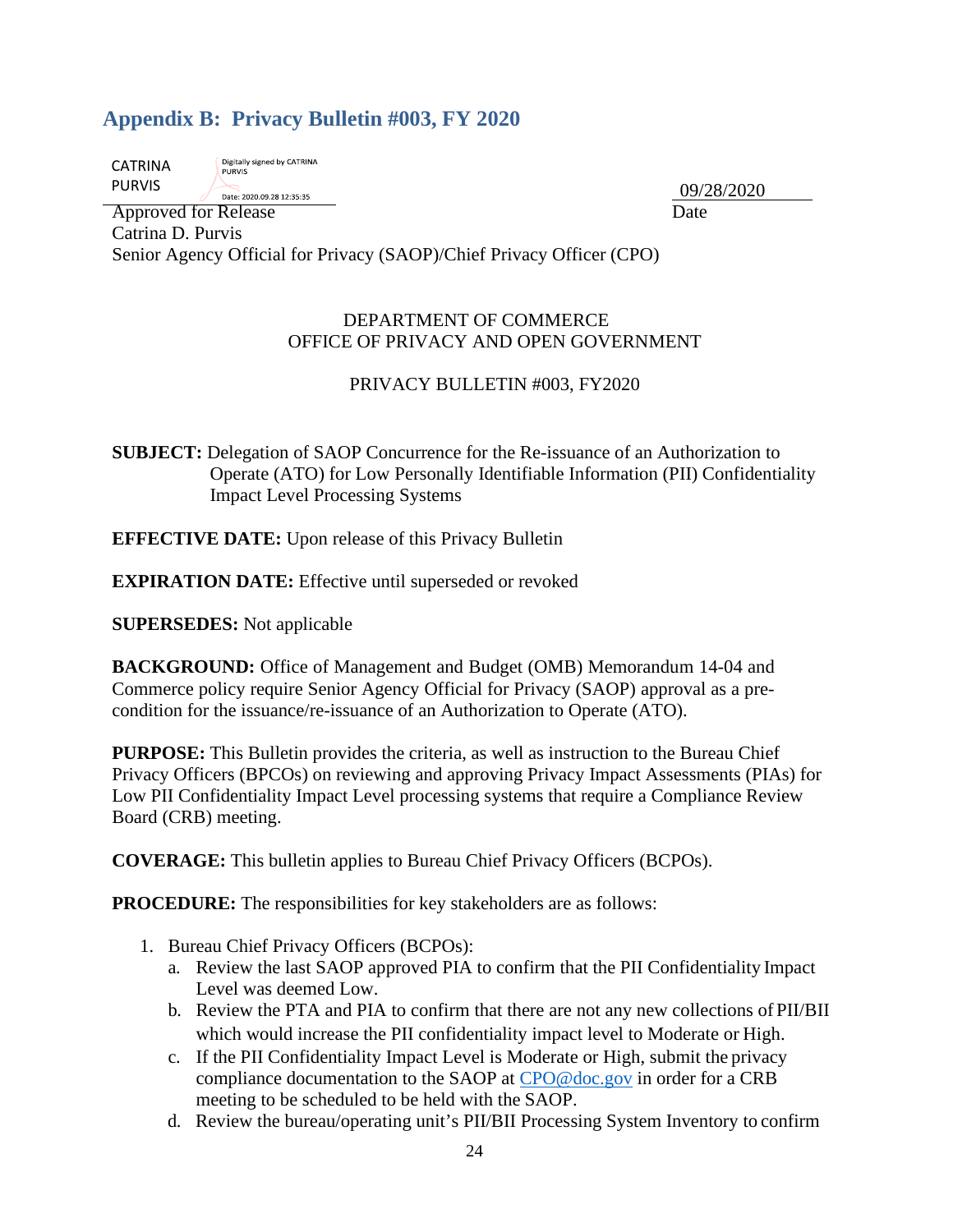that the last CRB meeting was held more than three (3) years ago.

- e. Review the Controls Assessment Worksheet to confirm that the appropriate security and privacy controls are in place.
- f. Review the Cyber Security Assessment Management (CSAM) tool to confirm that any applicable Plans of Action and Milestones (POA&Ms) are in place.
- g. Conduct the CRB meeting with the Information System Security Officer (ISSO), System Owner (SO), Information Technology Security Officer (ITSO), and Privacy Act Officer, in addition to the Approving Official (AO) if needed.
- h. Approve the PIA with signature if it has been determined that there are not any additional privacy risks.
- i. Complete the BCPO Concurrence of PIA Memorandum (Appendix) and submit it, as well as the PTA, PIA, and Controls Assessment Worksheet to the SAOP a[t](mailto:CPO@doc.gov) [CPO@doc.gov](mailto:CPO@doc.gov) within three (3) work days of BCPO concurrence of the PIA on behalf of the SAOP.
- 2. Senior Agency Official for Privacy (SAOP) and Deputy Director for Departmental Privacy Operations:
	- a. Review the privacy compliance documentation received.
	- b. Ensure posting of the BCPO approved PIA, in addition to the corresponding PTA on the Deparment's privacy web page at [www.commerce.gov/privacy](http://www.commerce.gov/privacy) within three (3) business days.
	- c. Update the Departmental PII/BII Processing System Inventory.

#### **ACCOUNTABILITY:**

- OMB Circular A-130 requires Federal agencies to:
	- o Ensure compliance with all applicable statutory, regulatory, and policy requirements and use PIAs and other tools to manage privacy risks;
	- o Conduct PIAs in accordance with the E-Government Act and make the PIAs available to the public in accordance with OMB policy;
	- o Ensure that the design of information collections is consistent with the intended use of the information, and the need for new information is balanced against any privacy risks;
	- o Identify privacy control assessment methodologies and metrics;
	- o Review authorization packages for information systems that involve PII; and
	- o Establish and maintain a privacy continuous monitoring program.
- The PTA and PIA will be published on the Department's privacy web page.

#### **REFERENCES:**

OMB Circular A-130, *Managing Information as a Strategic Resource*

OMB Memorandum 14-01, *Fiscal Year 2013 Reporting Instructions for the Federal Information Security Management Act and Agency Privacy Management*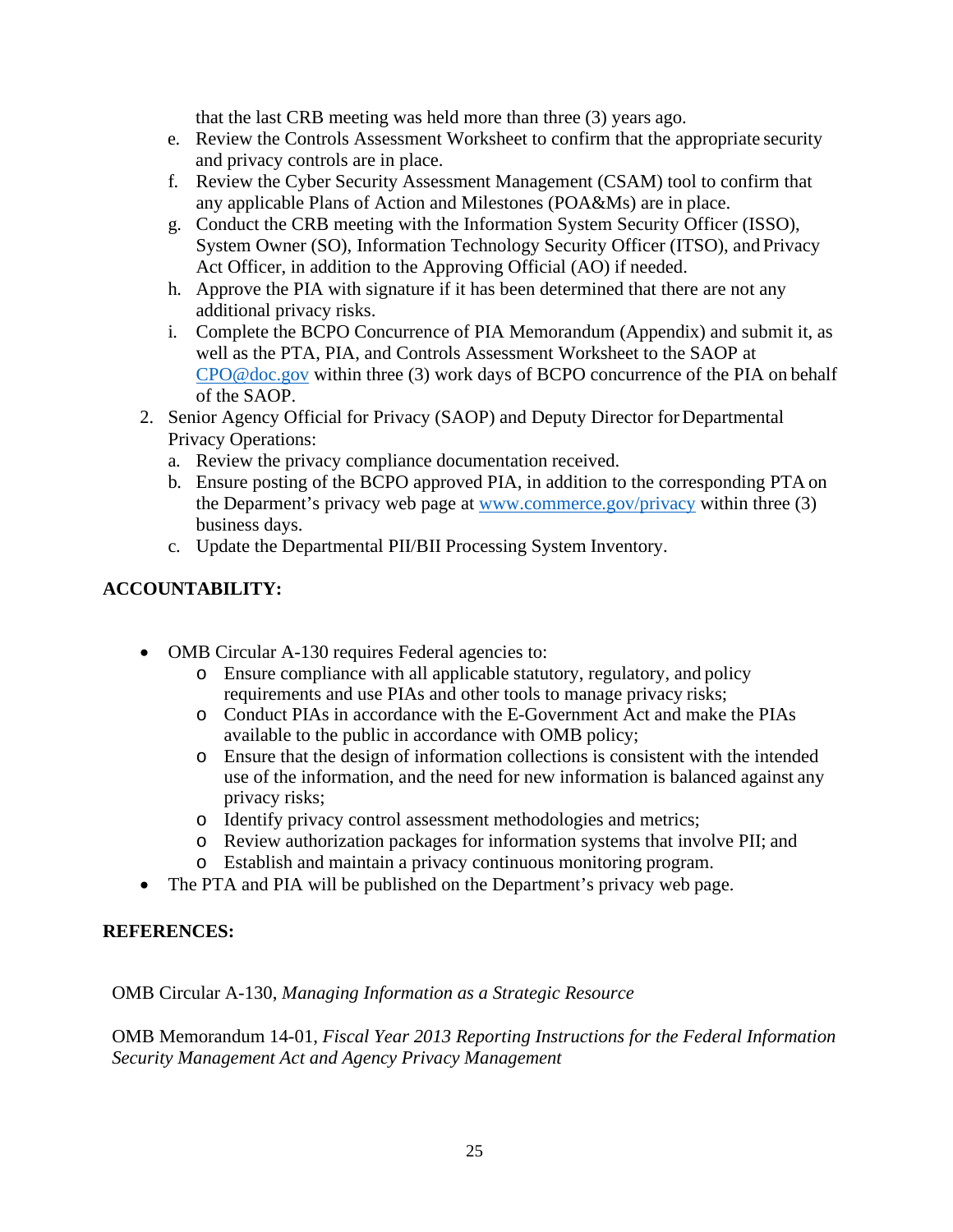## **PROGRAM CONTACT INFORMATION:**

Office of Privacy and Open Government (202) 482-1190 [PrivacyAct@doc.gov](mailto:PrivacyAct@doc.gov)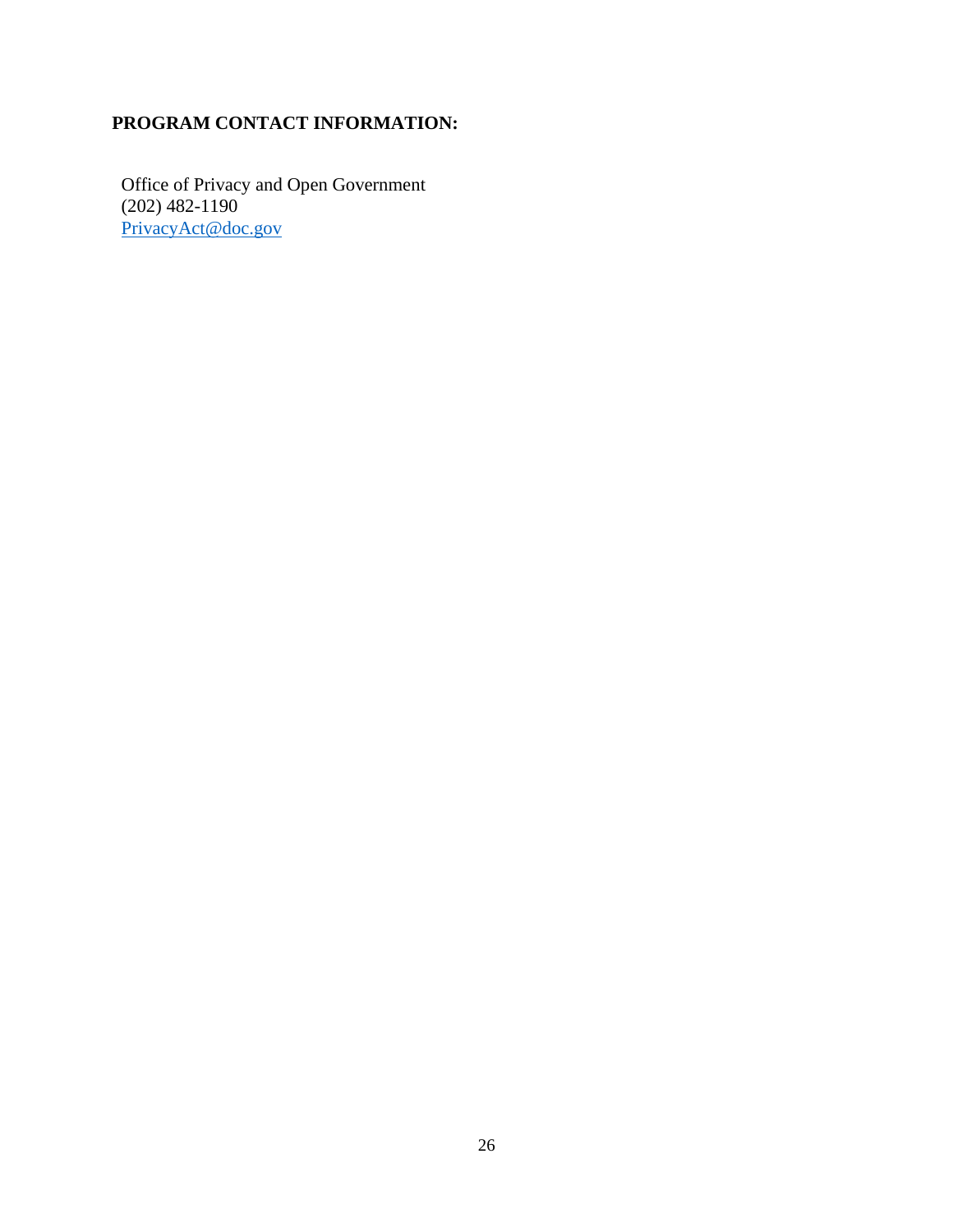#### **APPENDIX:**

| <b>MEMORANDUM FOR:</b>                                 | Catrina D. Purvis<br>Senior Agency Official for Privacy (SAOP) and<br>Chief Privacy Officer (CPO)                            |  |
|--------------------------------------------------------|------------------------------------------------------------------------------------------------------------------------------|--|
| FROM:                                                  | Bureau Chief Privacy Officer (BCPO)                                                                                          |  |
| <b>SUBJECT:</b>                                        | BCPO Concurrence of Privacy Impact Assessment (PIA)<br>for Low PII Confidentiality Impact Level PII/BII<br>Processing System |  |
| I certify that the following criteria has been met for | (Name of PII processing system)                                                                                              |  |
| The CRB meeting was held on                            |                                                                                                                              |  |

| $\Box$ | Date of SAOP concurrence of LOW PII confidentiality impact level: |
|--------|-------------------------------------------------------------------|
|        | Basis for BCPO exercise of SAOP CRB delegated authority.          |

- Check one of the following:
	- ☐ There are not any new collections of PII/BII.
	- ☐ There are new collections of PII/BII that do not change the PII confidentiality impact level.
- ☐ The appropriate security and privacy controls are in place and/or there is an approved Plan of Action and Milestones. The date of the annual review was conducted on \_\_\_\_\_\_\_\_\_\_\_\_\_\_\_\_\_\_\_\_\_\_.

The following documents are attached (check all that apply):

- ☐ PTA
- $\Box$  PIA<br> $\Box$  Com
- ☐ Controls Assessment Worksheet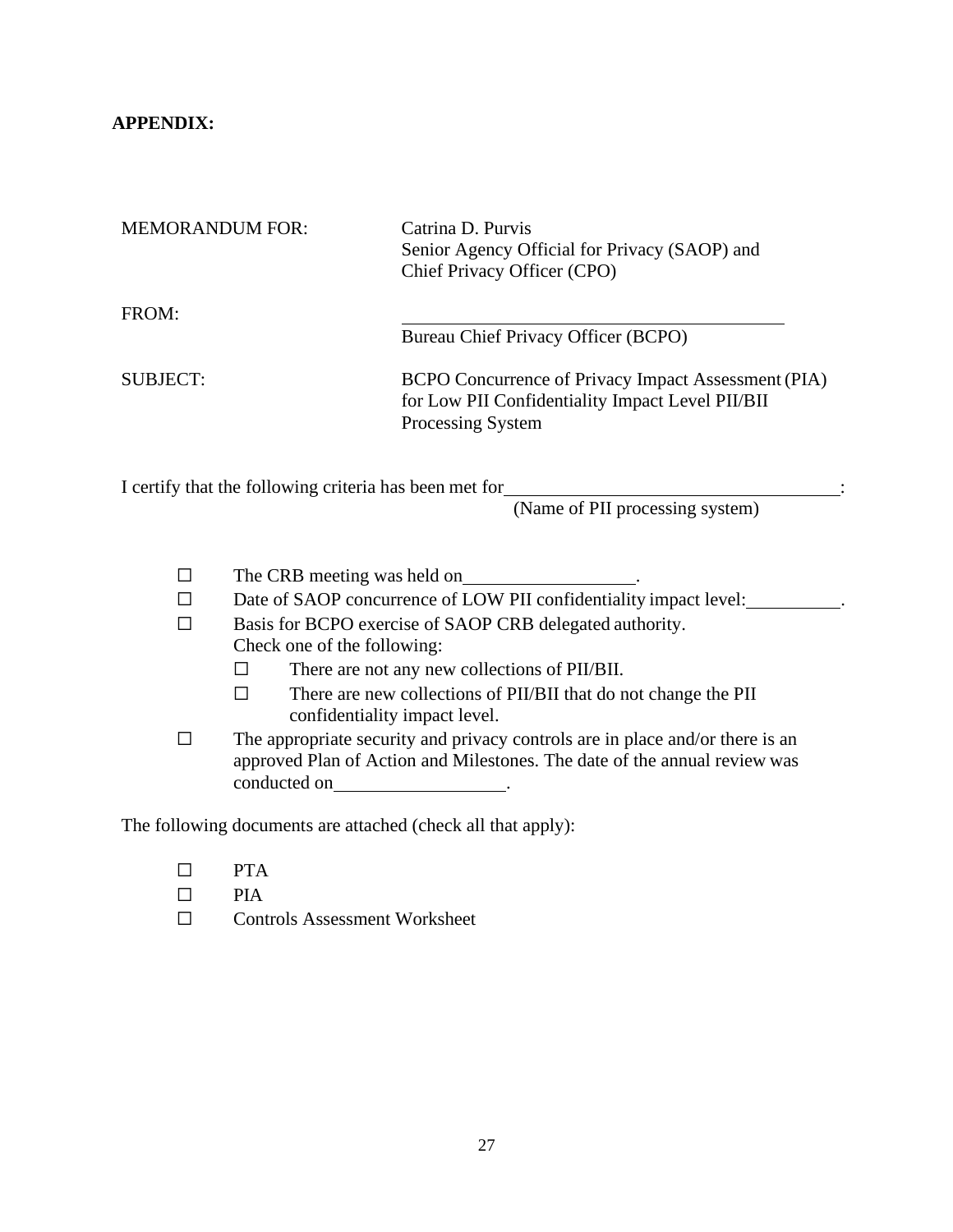<span id="page-27-0"></span>**Appendix C: Department of Commerce Privacy Threshold Analysis (Template Version Number: 01-2020)**

## **U.S. Department of Commerce [Bureau Name]**



**Privacy Threshold Analysis for the [IT System Name]**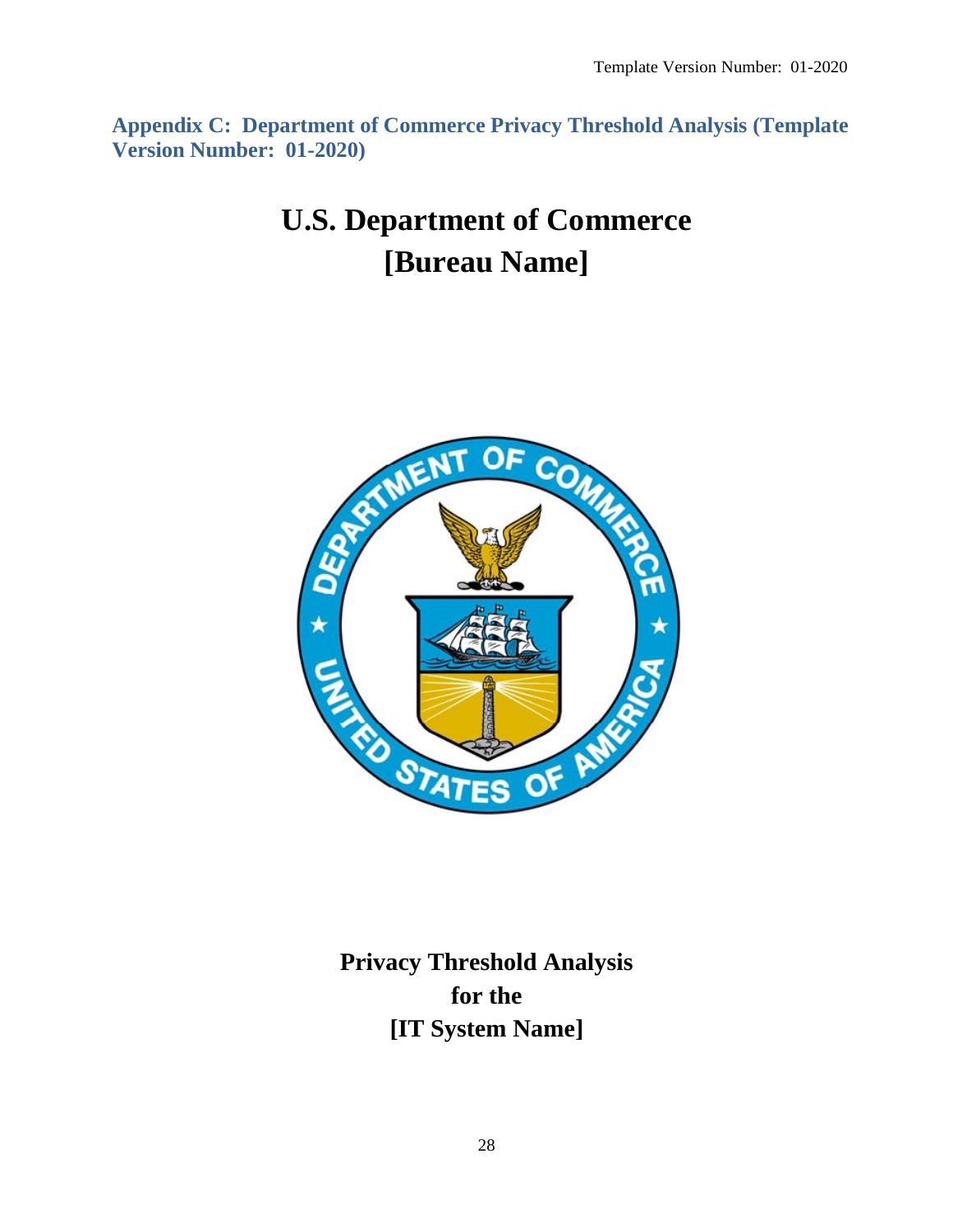## **U.S. Department of Commerce Privacy Threshold Analysis**

## **[Name of Bureau/Name of IT System]**

#### **Unique Project Identifier: [Number]**

**Introduction:** This Privacy Threshold Analysis (PTA) is a questionnaire to assist with determining if a Privacy Impact Assessment (PIA) is necessary for this IT system. This PTA is primarily based from the Office of Management and Budget (OMB) privacy guidance and the Department of Commerce (DOC) IT security/privacy policy*.* If questions arise or further guidance is needed in order to complete this PTA, please contact your Bureau Chief Privacy Officer (BCPO).

**Description of the information system and its purpose:** *Provide a general description (in a way that a non-technical person can understand) of the information system that addresses the following elements:* 

The E-Government Act of 2002 defines "information system" by reference to the definition section of Title 44 of the United States Code. The following is a summary of the definition: "Information system" means a discrete set of information resources organized for the collection, processing, maintenance, use, sharing, dissemination, or disposition of information. See: 44. U.S.C. § 3502(8).

- *a) Whether it is a general support system, major application, or other type of system*
- *b) System location*
- *c) Whether it is a standalone system or interconnects with other systems (identifying and describing any other systems to which it interconnects)*
- *d) The purpose that the system is designed to serve*
- *e) The way the system operates to achieve the purpose*
- *f) A general description of the type of information collected, maintained, used, or disseminated by the system*
- *g) Identify individuals who have access to information on the system*
- *h) How information in the system is retrieved by the user*
- *i) How information is transmitted to and from the system*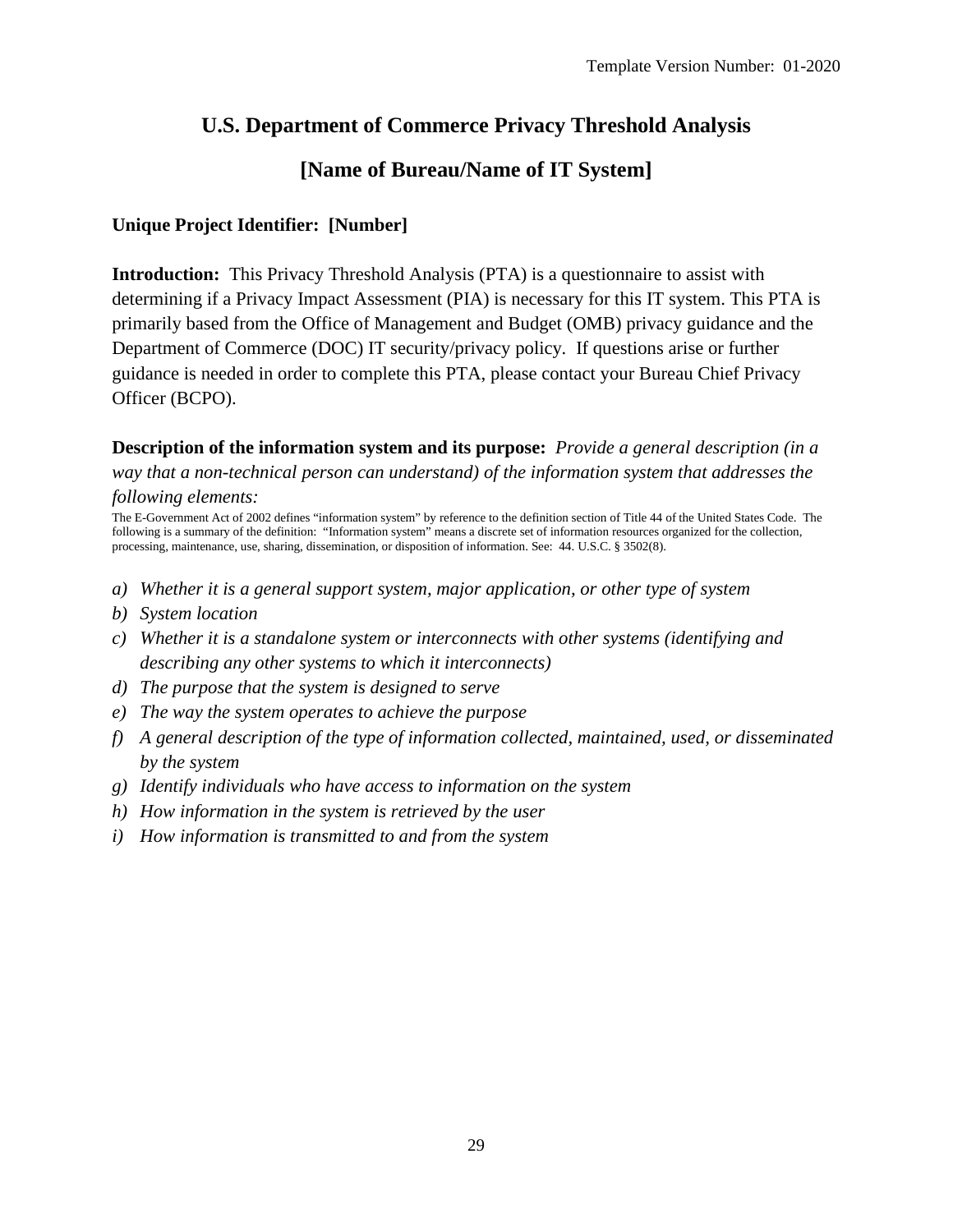#### **Questionnaire:**

- 1. Status of the Information System
- 1a. What is the status of this information system?
	- This is a new information system. *Continue to answer questions and complete certification*.
	- This is an existing information system with changes that create new privacy risks. *Complete chart below, continue to answer questions, and complete certification.*

| <b>Changes That Create New Privacy Risks (CTCNPR)</b>  |                                  |                                   |  |
|--------------------------------------------------------|----------------------------------|-----------------------------------|--|
| a. Conversions                                         | <b>Significant Merging</b><br>d. | g. New Interagency Uses           |  |
| b. Anonymous to Non-                                   | e. New Public Access             | h. Internal Flow or               |  |
| Anonymous                                              |                                  | Collection                        |  |
| c. Significant System                                  | f. Commercial Sources            | <i>i.</i> Alteration in Character |  |
| <b>Management Changes</b>                              |                                  | of Data                           |  |
| Other changes that create new privacy risks (specify): |                                  |                                   |  |
|                                                        |                                  |                                   |  |

- \_\_\_\_ This is an existing information system in which changes do not create new privacy risks, and there is not a SAOP approved Privacy Impact Assessment. *Continue to answer questions and complete certification.*
- This is an existing information system in which changes do not create new privacy risks, and there is a SAOP approved Privacy Impact Assessment (version 01-2015 or 01-2017). *Continue to answer questions and complete certification.*
- This is an existing information system in which changes do not create new privacy risks, and there is a SAOP approved Privacy Impact Assessment (version 01-2019 or later). *Skip questions and complete certification.*
- 1b. Has an IT Compliance in Acquisitions Checklist been completed with the appropriate signatures?
	- Yes. This is a new information system.
	- \_\_\_\_ Yes. This is an existing information system for which an amended contract is needed.
	- \_\_\_\_ No. The IT Compliance in Acquisitions Checklist is not required for the acquisition of equipment for specialized Research and Development or scientific purposes that are not a National Security System.
	- No. This is not a new information system.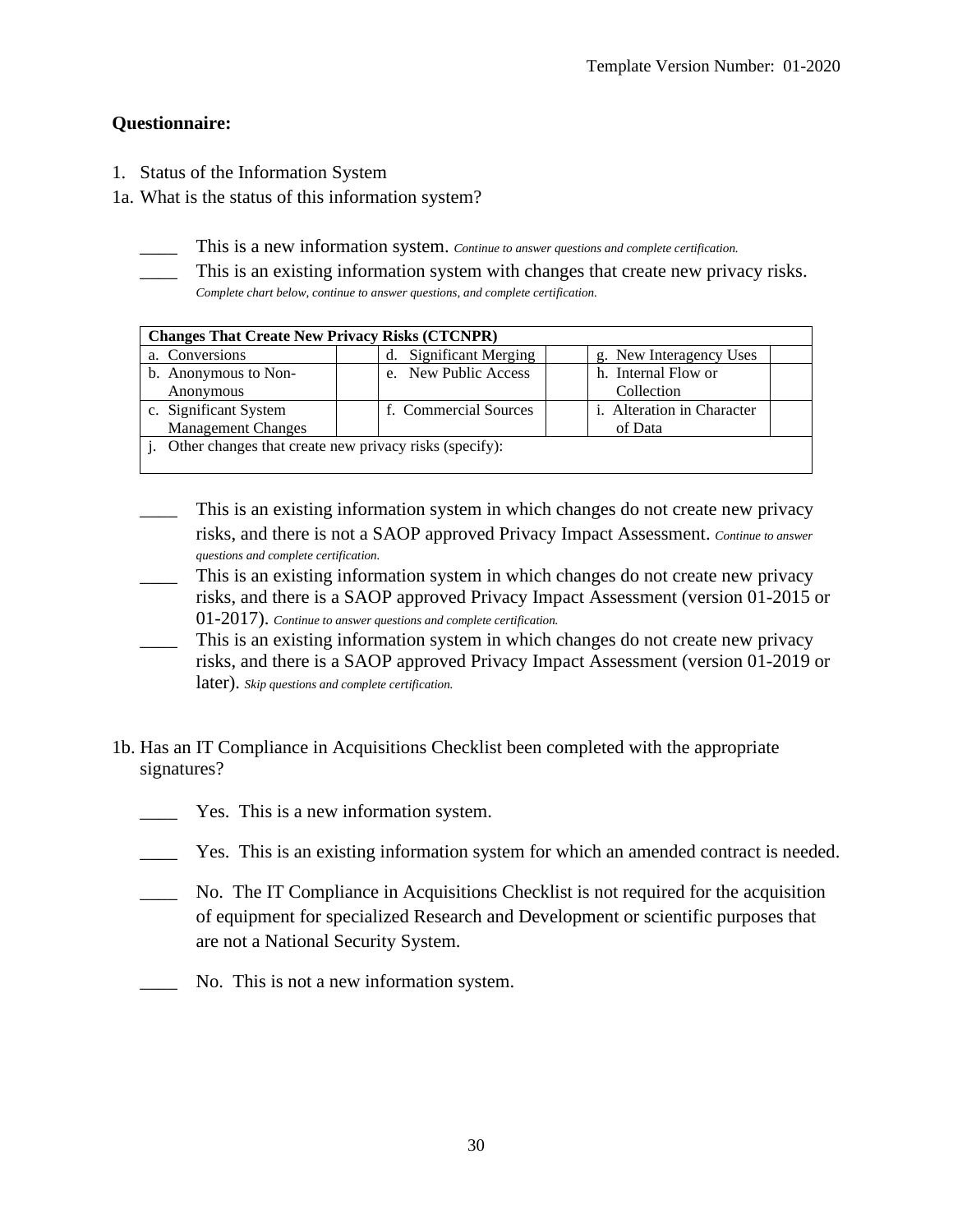## 2. Is the IT system or its information used to support any activity which may raise privacy

#### concerns?

NIST Special Publication 800-53 Revision 4, Appendix J, states "Organizations may also engage in activities that do not involve the collection and use of PII, but may nevertheless raise privacy concerns and associated risk. The privacy controls are equally applicable to those activities and can be used to analyze the privacy risk and mitigate such risk when necessary." Examples include, but are not limited to, audio recordings, video surveillance, building entry readers, and electronic purchase transactions.

\_\_\_\_ Yes. *(Check all that apply.)*

| <b>Activities</b>  |                                  |  |  |
|--------------------|----------------------------------|--|--|
| Audio recordings   | Building entry readers           |  |  |
| Video surveillance | Electronic purchase transactions |  |  |
| Other (specify):   |                                  |  |  |

No.

3. Does the IT system collect, maintain, or disseminate business identifiable information (BII)?

As per DOC Privacy Policy: "For the purpose of this policy, business identifiable information consists of (a) information that is defined in the Freedom of Information Act (FOIA) as "trade secrets and commercial or financial information obtained from a person [that is] privileged or confidential." (5 U.S.C.552(b)(4)). This information is exempt from automatic release under the (b)(4) FOIA exemption. "Commercial" is not confined to records that reveal basic commercial operations" but includes any records [or information] in which the submitter has a commercial interest" and can include information submitted by a nonprofit entity, or (b) commercial or other information that, although it may not be exempt from release under FOIA, is exempt from disclosure by law (e.g., 13 U.S.C.)."

Yes, the IT system collects, maintains, or disseminates BII.

No, this IT system does not collect any BII.

#### 4. Personally Identifiable Information (PII)

#### 4a. Does the IT system collect, maintain, or disseminate PII?

As per OMB 17-12: "The term PII refers to information that can be used to distinguish or trace an individual's identity either alone or when combined with other information that is linked or linkable to a specific individual."

\_\_\_\_ Yes, the IT system collects, maintains, or disseminates PII about: *(Check all that apply.)*

- \_\_\_\_ DOC employees
- \_\_\_\_ Contractors working on behalf of DOC
- \_\_\_\_ Other Federal Government personnel
- \_\_\_\_ Members of the public

\_\_\_\_ No, this IT system does not collect any PII.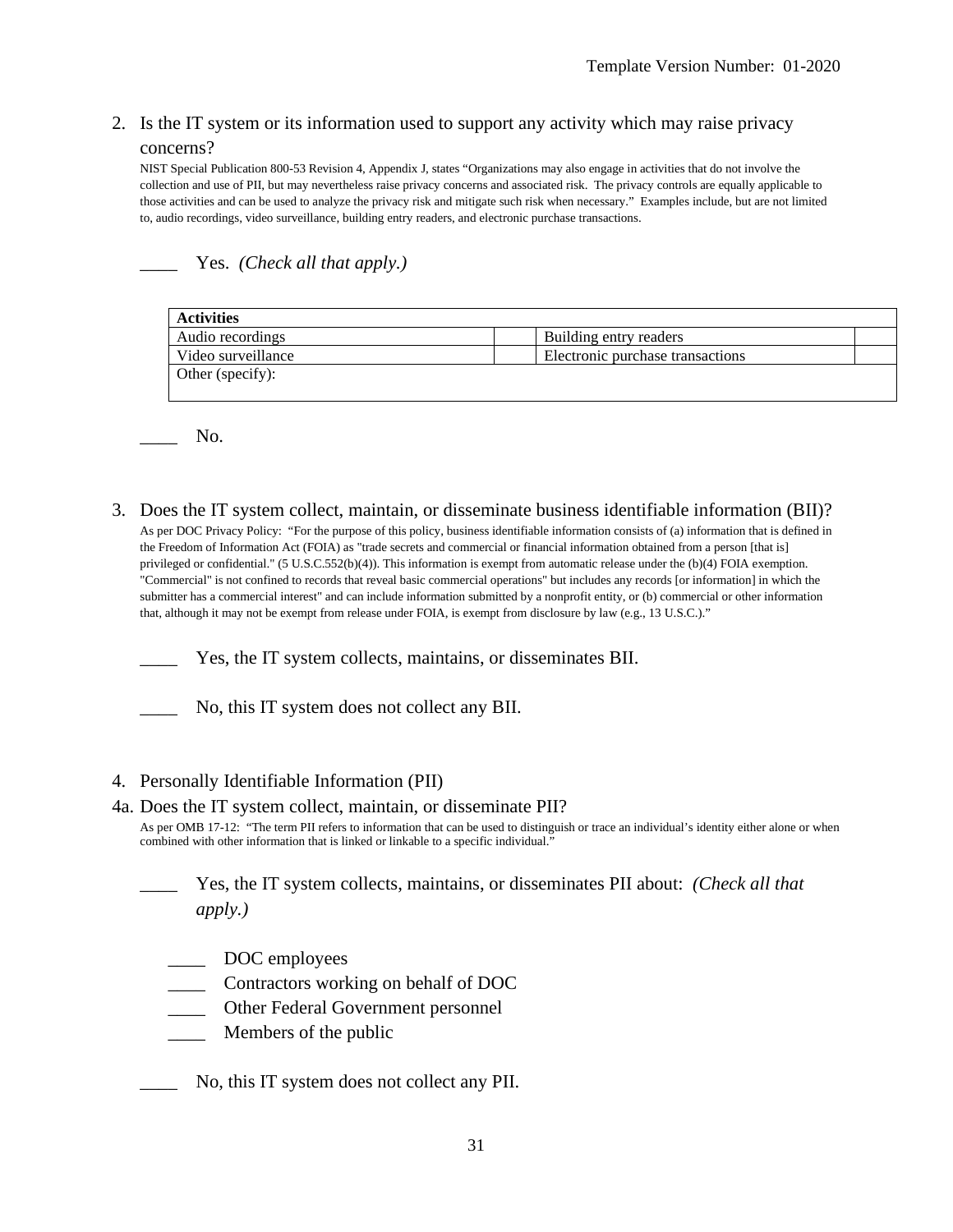#### *If the answer is "yes" to question 4a, please respond to the following questions.*

- 4b. Does the IT system collect, maintain, or disseminate Social Security numbers (SSNs), including truncated form?
	- Yes, the IT system collects, maintains, or disseminates SSNs, including truncated form.

Provide an explanation for the business need requiring the collection of SSNs, including truncated form.

Provide the legal authority which permits the collection of SSNs, including truncated form.

- No, the IT system does not collect, maintain, or disseminate SSNs, including truncated form.
- 4c. Does the IT system collect, maintain, or disseminate PII other than user ID?
	- Yes, the IT system collects, maintains, or disseminates PII other than user ID.
	- No, the user ID is the only PII collected, maintained, or disseminated by the IT system.
- 4d. Will the purpose for which the PII is collected, stored, used, processed, disclosed, or disseminated (context of use) cause the assignment of a higher PII confidentiality impact level?

Examples of context of use include, but are not limited to, law enforcement investigations, administration of benefits, contagious disease treatments, etc.

- Yes, the context of use will cause the assignment of a higher PII confidentiality impact level.
- No, the context of use will not cause the assignment of a higher PII confidentiality impact level.

*If any of the answers to questions 2, 3, 4b, 4c, and/or 4d are "Yes," a Privacy Impact Assessment (PIA) must be completed for the IT system. This PTA and the SAOP approved PIA must be a part of the IT system's Assessment and Authorization Package.*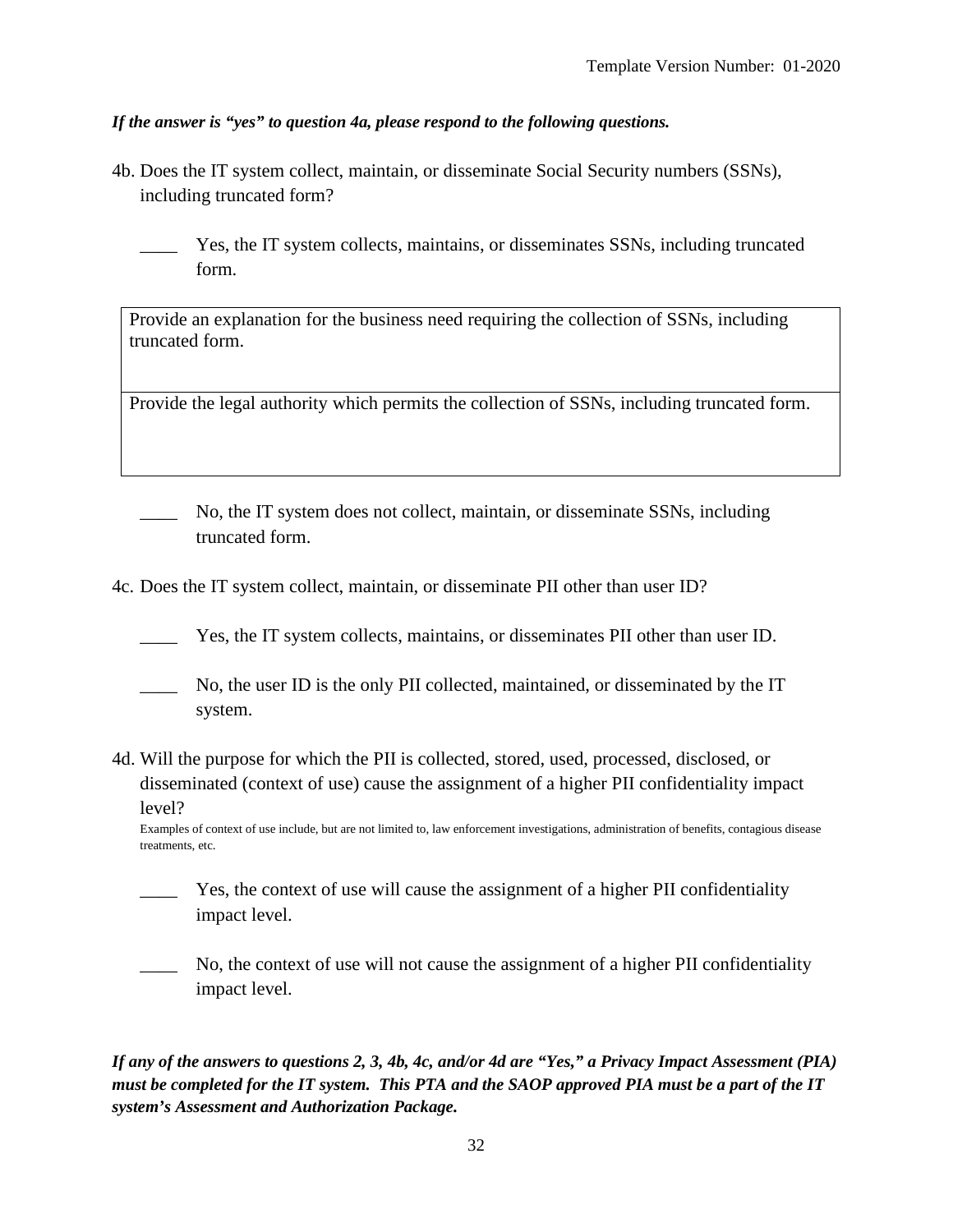## **CERTIFICATION**

\_\_\_\_\_ I certify the criteria implied by one or more of the questions above **apply** to the [IT SYSTEM NAME] and as a consequence of this applicability, I will perform and document a PIA for this IT system.

\_\_\_\_\_ I certify the criteria implied by the questions above **do not apply** to the [IT SYSTEM NAME] and as a consequence of this non-applicability, a PIA for this IT system is not necessary.

| <b>Information System Security Officer or</b>                                                                                                 | <b>Information Technology Security Officer</b>                                                                                             |  |
|-----------------------------------------------------------------------------------------------------------------------------------------------|--------------------------------------------------------------------------------------------------------------------------------------------|--|
| <b>System Owner</b>                                                                                                                           |                                                                                                                                            |  |
| Name:                                                                                                                                         | Name:                                                                                                                                      |  |
| Office:                                                                                                                                       | Office:                                                                                                                                    |  |
| Phone:                                                                                                                                        | Phone:                                                                                                                                     |  |
| Email:                                                                                                                                        | Email:                                                                                                                                     |  |
| I certify that this PIA is an accurate representation of the security<br>controls in place to protect PII/BII processed on this IT system.    | I certify that this PIA is an accurate representation of the security<br>controls in place to protect PII/BII processed on this IT system. |  |
|                                                                                                                                               |                                                                                                                                            |  |
| <b>Privacy Act Officer</b>                                                                                                                    | <b>Authorizing Official</b>                                                                                                                |  |
| Name:                                                                                                                                         | Name:                                                                                                                                      |  |
| Office:                                                                                                                                       | Office:                                                                                                                                    |  |
| Phone:                                                                                                                                        | Phone:                                                                                                                                     |  |
| Email:                                                                                                                                        | Email:                                                                                                                                     |  |
| I certify that the appropriate authorities and SORNs (if applicable)<br>are cited in this PIA.                                                | I certify that this PIA is an accurate representation of the security<br>controls in place to protect PII/BII processed on this IT system. |  |
|                                                                                                                                               |                                                                                                                                            |  |
|                                                                                                                                               |                                                                                                                                            |  |
| <b>Bureau Chief Privacy Officer</b>                                                                                                           |                                                                                                                                            |  |
| Name:                                                                                                                                         |                                                                                                                                            |  |
| Office:                                                                                                                                       |                                                                                                                                            |  |
| Phone:                                                                                                                                        |                                                                                                                                            |  |
| Email:                                                                                                                                        |                                                                                                                                            |  |
| I certify that the PII/BII processed in this IT system is necessary<br>and this PIA ensures compliance with DOC policy to protect<br>privacy. |                                                                                                                                            |  |
|                                                                                                                                               |                                                                                                                                            |  |
|                                                                                                                                               |                                                                                                                                            |  |

**This page is for internal routing purposes and documentation of approvals. Upon final approval, this page must be removed prior to publication of the PTA.**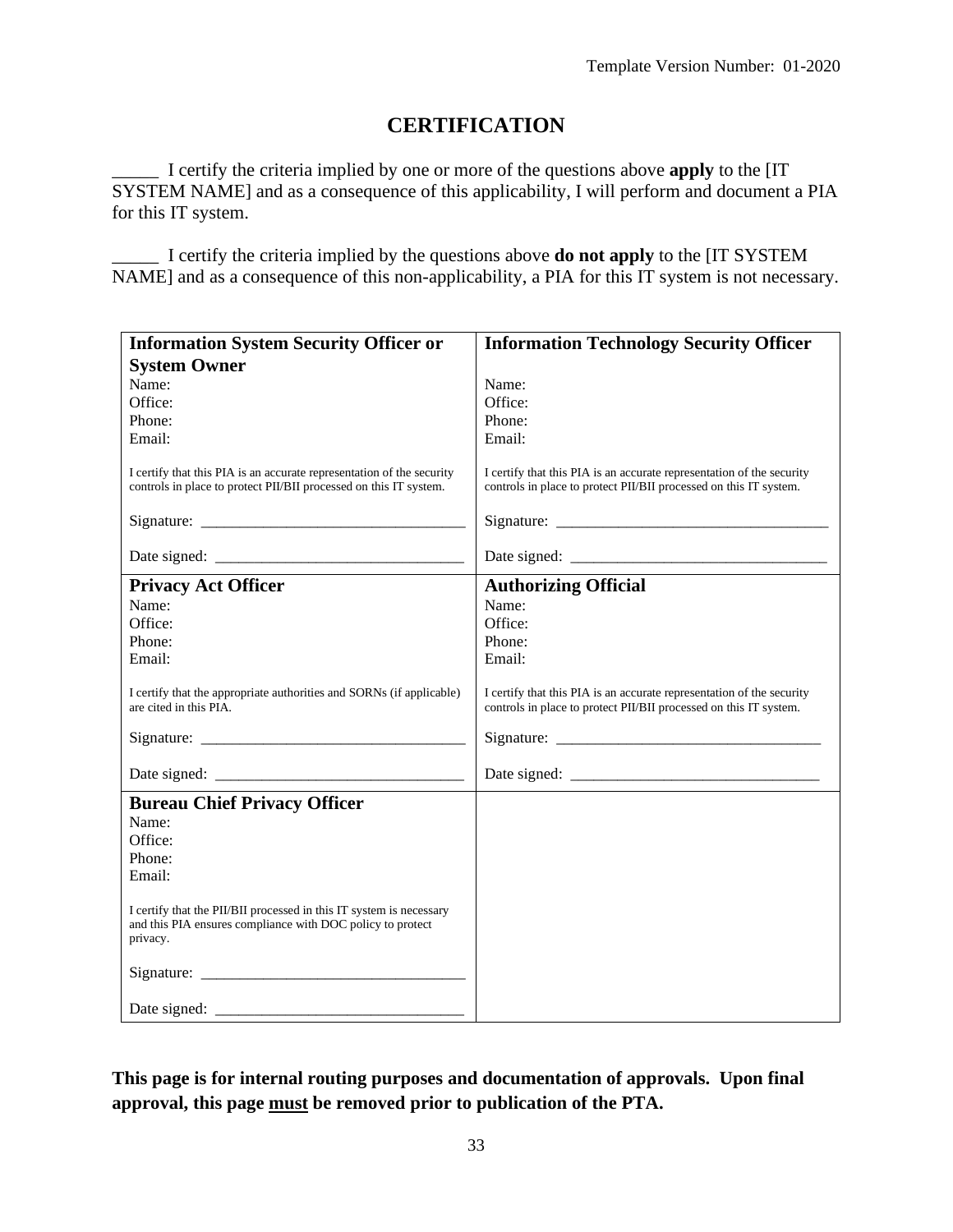<span id="page-33-0"></span>**Appendix D: Department of Commerce Privacy Impact Assessment (Template Version Number: 01-2020)**

## **U.S. Department of Commerce [Bureau Name]**



**Privacy Impact Assessment for the [IT System Name]**

Reviewed by: \_\_\_\_\_\_\_\_\_\_\_\_\_\_\_\_\_\_\_\_\_\_\_\_\_\_\_\_\_\_\_\_\_\_\_\_\_, Bureau Chief Privacy Officer

□ Concurrence of Senior Agency Official for Privacy/DOC Chief Privacy Officer

☐ Non-concurrence of Senior Agency Official for Privacy/DOC Chief Privacy Officer

Signature of Senior Agency Official for Privacy/DOC Chief Privacy Officer Date

\_\_\_\_\_\_\_\_\_\_\_\_\_\_\_\_\_\_\_\_\_\_\_\_\_\_\_\_\_\_\_\_\_\_\_\_\_\_\_\_\_\_\_\_\_\_\_\_\_\_\_\_\_\_\_\_\_\_\_\_\_\_\_\_\_\_\_\_\_\_\_\_\_\_\_\_\_\_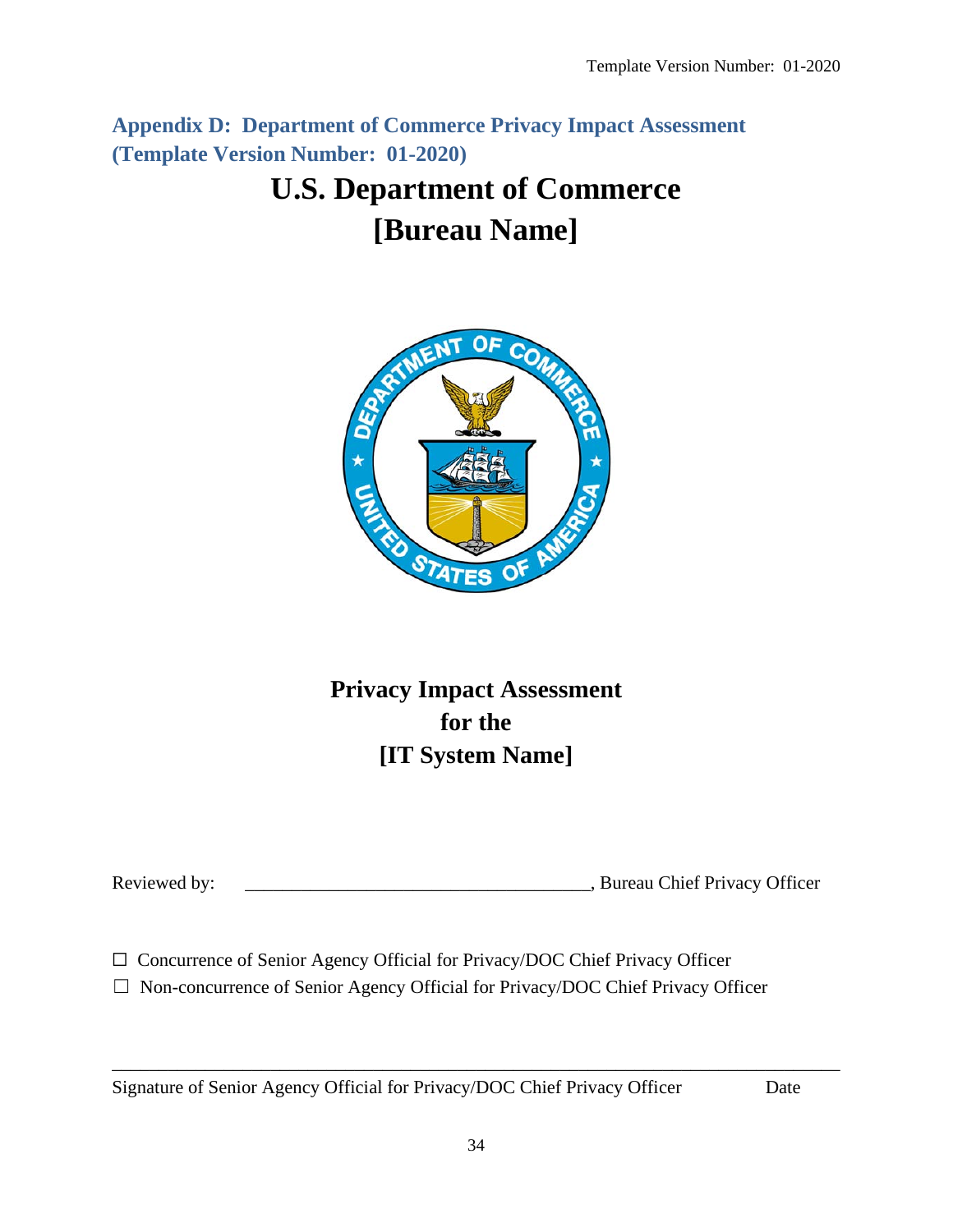## **U.S. Department of Commerce Privacy Impact Assessment [Name of Bureau/Name of IT System]**

#### **Unique Project Identifier: [Number]**

#### **Introduction: System Description**

*Provide a description of the system that addresses the following elements: The response must be written in plain language and be as comprehensive as necessary to describe the system.*

- *(a) Whether it is a general support system, major application, or other type of system*
- *(b) System location*
- *(c) Whether it is a standalone system or interconnects with other systems (identifying and describing any other systems to which it interconnects)*
- *(d) The way the system operates to achieve the purpose(s) identified in Section 4*
- *(e) How information in the system is retrieved by the user*
- *(f) How information is transmitted to and from the system*
- *(g) Any information sharing conducted by the system*
- *(h) The specific programmatic authorities (statutes or Executive Orders) for collecting, maintaining, using, and disseminating the information*
- *(i) The Federal Information Processing Standards (FIPS) 199 security impact category for the system*

#### **Section 1: Status of the Information System**

- 1.1 Indicate whether the information system is a new or existing system.
	- \_\_\_\_\_ This is a new information system.
	- \_\_\_\_\_ This is an existing information system with changes that create new privacy risks. *(Check all that apply.)*

| <b>Changes That Create New Privacy Risks (CTCNPR)</b>  |                        |                                   |  |
|--------------------------------------------------------|------------------------|-----------------------------------|--|
| d. Conversions                                         | d. Significant Merging | h. New Interagency Uses           |  |
| e. Anonymous to Non-                                   | e. New Public Access   | h. Internal Flow or               |  |
| Anonymous                                              |                        | Collection                        |  |
| f. Significant System                                  | f. Commercial Sources  | <i>i.</i> Alteration in Character |  |
| <b>Management Changes</b>                              |                        | of Data                           |  |
| Other changes that create new privacy risks (specify): |                        |                                   |  |
|                                                        |                        |                                   |  |

This is an existing information system in which changes do not create new privacy risks, and there is not a SAOP approved Privacy Impact Assessment.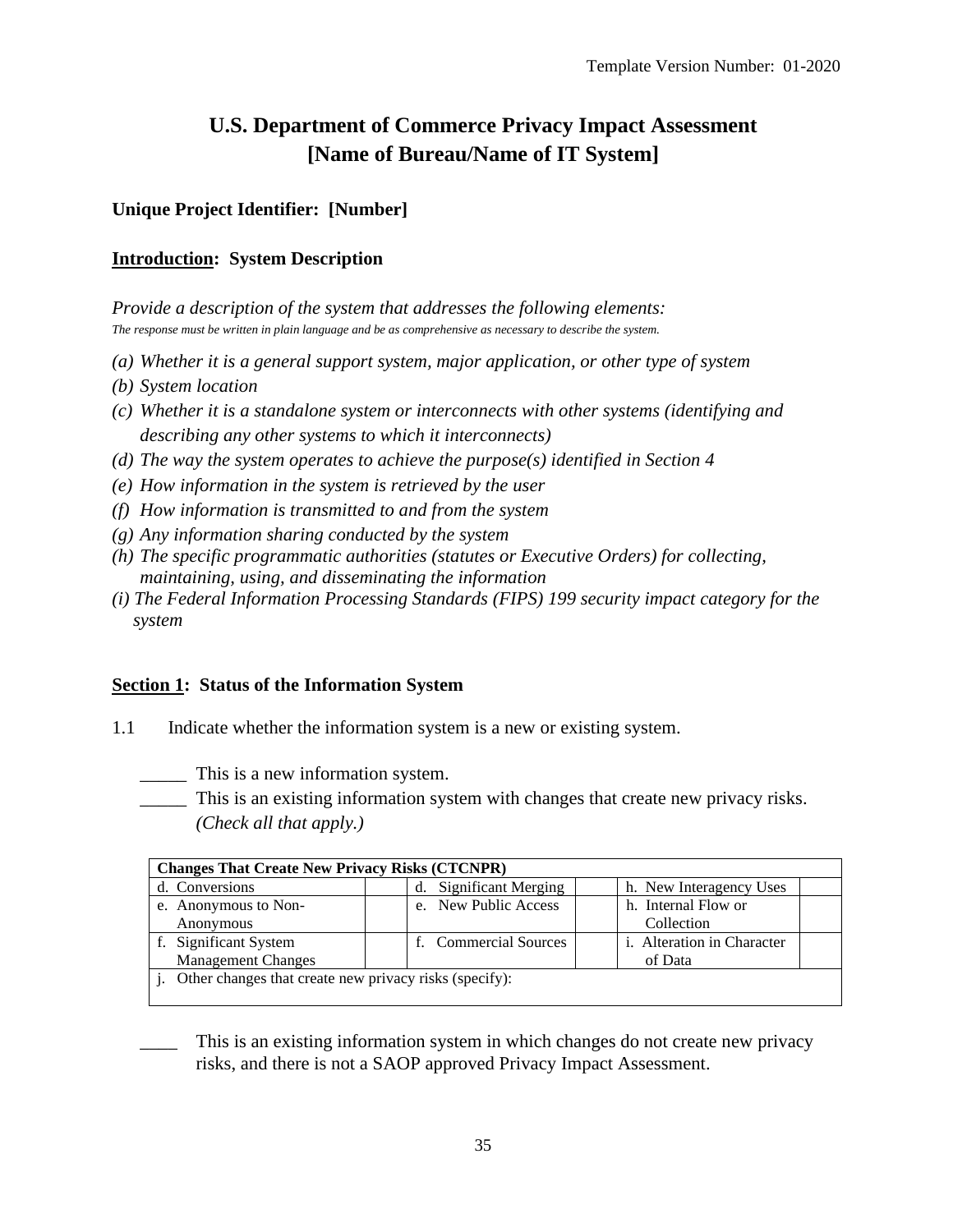- This is an existing information system in which changes do not create new privacy risks, and there is a SAOP approved Privacy Impact Assessment (version 01-2015 or 01-2017).
- This is an existing information system in which changes do not create new privacy risks, and there is a SAOP approved Privacy Impact Assessment (version 01-2019 or later).

#### **Section 2: Information in the System**

2.1 Indicate what personally identifiable information (PII)/business identifiable information (BII) is collected, maintained, or disseminated. *(Check all that apply.)*

| <b>Identifying Numbers (IN)</b>                                                                               |                          |                                                |  |
|---------------------------------------------------------------------------------------------------------------|--------------------------|------------------------------------------------|--|
| Social Security*<br>a.                                                                                        | f.<br>Driver's License   | <b>Financial Account</b>                       |  |
| Taxpayer ID<br>b.                                                                                             | Passport<br>g.           | <b>Financial Transaction</b><br>$\mathbf{k}$ . |  |
| Employer ID<br>$\mathbf{c}$ .                                                                                 | Alien Registration<br>h. | Vehicle Identifier                             |  |
| Employee ID<br>d.                                                                                             | Credit Card<br>1.        | <b>Medical Record</b><br>m.                    |  |
| e. File/Case ID                                                                                               |                          |                                                |  |
| n. Other identifying numbers (specify):                                                                       |                          |                                                |  |
|                                                                                                               |                          |                                                |  |
| *Explanation for the business need to collect, maintain, or disseminate the Social Security number, including |                          |                                                |  |
| truncated form:                                                                                               |                          |                                                |  |
|                                                                                                               |                          |                                                |  |
|                                                                                                               |                          |                                                |  |
|                                                                                                               |                          |                                                |  |
|                                                                                                               |                          |                                                |  |

| <b>General Personal Data (GPD)</b>        |                      |                             |
|-------------------------------------------|----------------------|-----------------------------|
| a. Name                                   | h. Date of Birth     | o. Financial Information    |
| b. Maiden Name                            | Place of Birth       | p. Medical Information      |
| c. Alias                                  | . Home Address       | <b>Military Service</b>     |
| d. Gender                                 | k. Telephone Number  | r. Criminal Record          |
| e. Age                                    | <b>Email Address</b> | s. Physical Characteristics |
| f. Race/Ethnicity                         | m. Education         | Mother's Maiden Name        |
| g. Citizenship                            | n. Religion          |                             |
| u. Other general personal data (specify): |                      |                             |
|                                           |                      |                             |

| <b>Work-Related Data (WRD)</b>     |                                                                                |                                          |
|------------------------------------|--------------------------------------------------------------------------------|------------------------------------------|
| Occupation<br>a.                   | <b>Work Email Address</b><br>e.                                                | <b>Business Associates</b>               |
| Job Title<br>b.                    | Salary<br>f.                                                                   | Proprietary or Business<br>Information   |
| Work Address                       | Work History<br>g.                                                             | Procurement/contracting<br>k.<br>records |
| d.<br>Work Telephone<br>Number     | Employment<br>h.<br>Performance Ratings or<br>other Performance<br>Information |                                          |
| Other work-related data (specify): |                                                                                |                                          |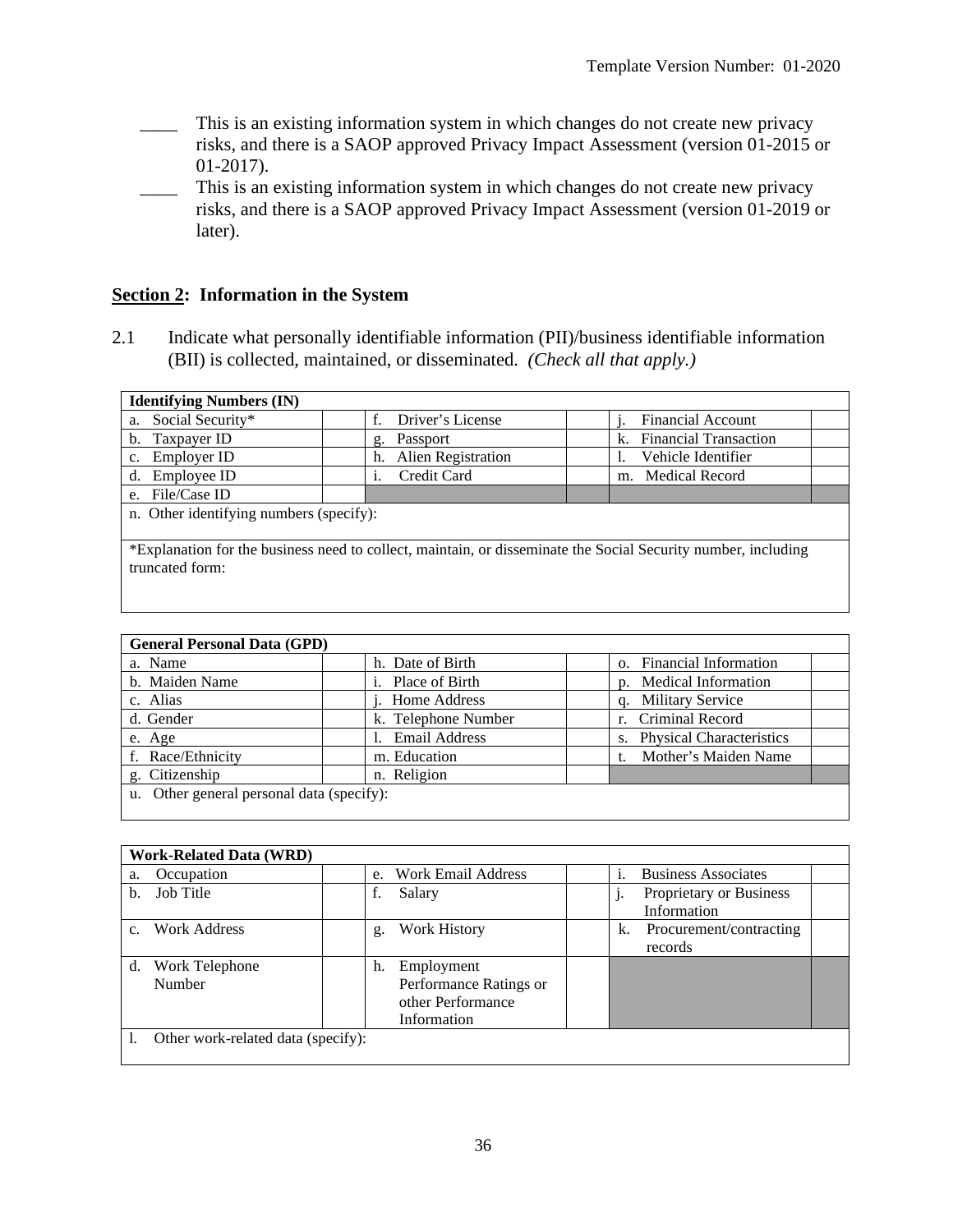| <b>Distinguishing Features/Biometrics (DFB)</b>     |                       |                          |
|-----------------------------------------------------|-----------------------|--------------------------|
| <b>Fingerprints</b><br>a.                           | Scars, Marks, Tattoos | Signatures<br>K.         |
| Palm Prints<br>b.                                   | Hair Color<br>g.      | <b>Vascular Scans</b>    |
| Voice/Audio Recording<br>$c_{\cdot}$                | Eye Color<br>h.       | m. DNA Sample or Profile |
| Video Recording                                     | Height                | n. Retina/Iris Scans     |
| Photographs<br>e.                                   | Weight                | o. Dental Profile        |
| Other distinguishing features/biometrics (specify): |                       |                          |

| <b>System Administration/Audit Data (SAAD)</b>    |  |                     |  |    |                          |  |
|---------------------------------------------------|--|---------------------|--|----|--------------------------|--|
| User ID                                           |  | Date/Time of Access |  | e. | <b>ID Files Accessed</b> |  |
| <b>IP</b> Address                                 |  | <b>Oueries Run</b>  |  |    | <b>Contents of Files</b> |  |
| Other system administration/audit data (specify): |  |                     |  |    |                          |  |

#### 2.2 Indicate sources of the PII/BII in the system. *(Check all that apply.)*

| Directly from Individual about Whom the Information Pertains |                     |        |
|--------------------------------------------------------------|---------------------|--------|
| In Person                                                    | Hard Copy: Mail/Fax | Online |
| Telephone                                                    | Email               |        |
| Other (specify):                                             |                     |        |

| <b>Government Sources</b> |                   |                               |
|---------------------------|-------------------|-------------------------------|
| Within the Bureau         | Other DOC Bureaus | <b>Other Federal Agencies</b> |
| State, Local, Tribal      | Foreign           |                               |
| Other (specify):          |                   |                               |
|                           |                   |                               |

| <b>Non-government Sources</b>      |                |                                |  |
|------------------------------------|----------------|--------------------------------|--|
| <b>Public Organizations</b>        | Private Sector | <b>Commercial Data Brokers</b> |  |
| Third Party Website or Application |                |                                |  |
| Other (specify):                   |                |                                |  |
|                                    |                |                                |  |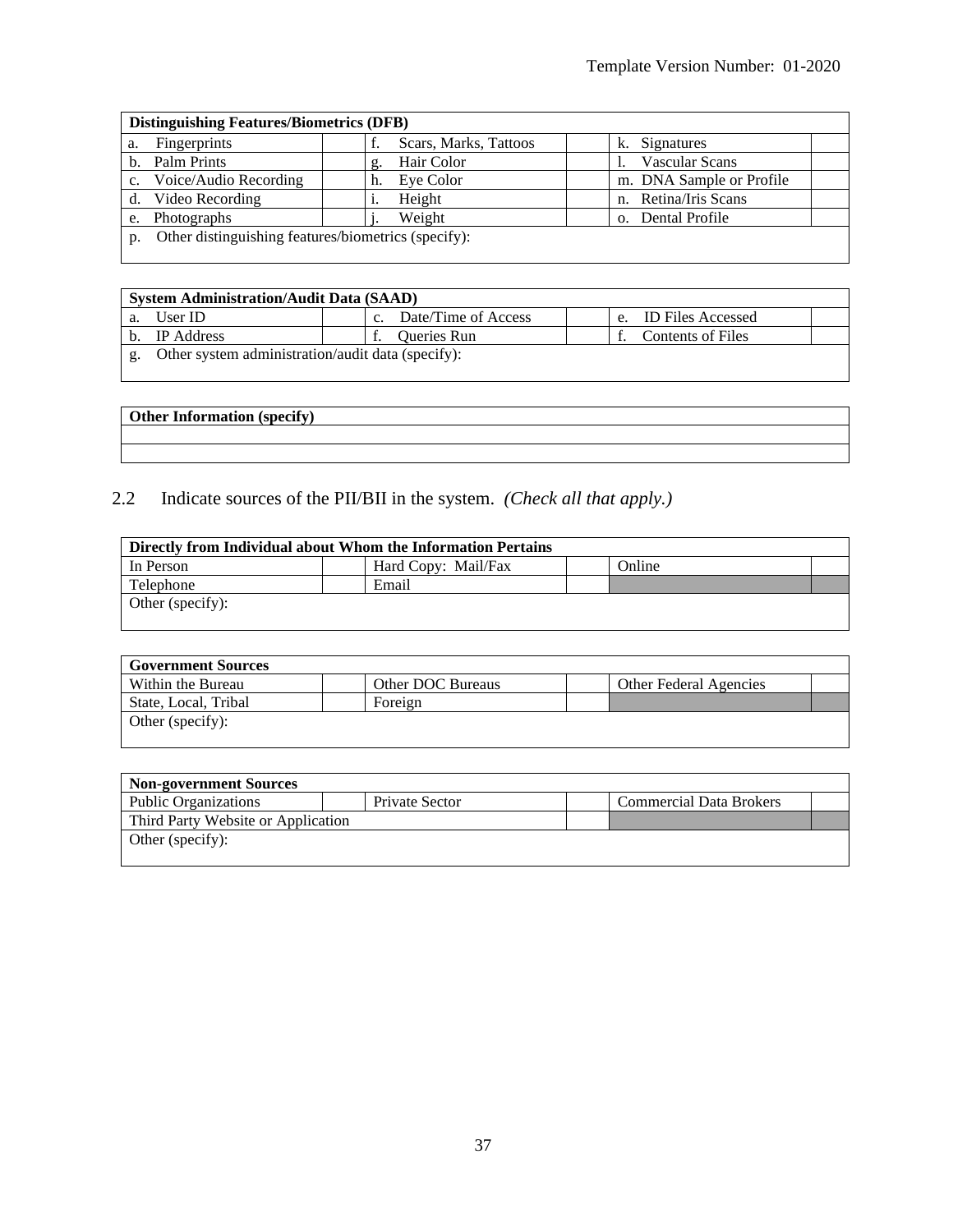2.3 Describe how the accuracy of the information in the system is ensured.

#### 2.4 Is the information covered by the Paperwork Reduction Act?

| Yes, the information is covered by the Paperwork Reduction Act.<br>Provide the OMB control number and the agency number for the collection. |
|---------------------------------------------------------------------------------------------------------------------------------------------|
| No, the information is not covered by the Paperwork Reduction Act.                                                                          |

2.5 Indicate the technologies used that contain PII/BII in ways that have not been previously deployed. *(Check all that apply.)*

| <b>Technologies Used Containing PII/BII Not Previously Deployed (TUCPBNPD)</b> |  |                                            |  |
|--------------------------------------------------------------------------------|--|--------------------------------------------|--|
| <b>Smart Cards</b>                                                             |  | <b>Biometrics</b>                          |  |
| Caller-ID                                                                      |  | Personal Identity Verification (PIV) Cards |  |
| Other (specify):                                                               |  |                                            |  |

There are not any technologies used that contain PII/BII in ways that have not been previously deployed.

#### **Section 3: System Supported Activities**

3.1 Indicate IT system supported activities which raise privacy risks/concerns. *(Check all that apply.)*

| <b>Activities</b>  |                                  |
|--------------------|----------------------------------|
| Audio recordings   | Building entry readers           |
| Video surveillance | Electronic purchase transactions |
| Other (specify):   |                                  |
|                    |                                  |

There are not any IT system supported activities which raise privacy risks/concerns.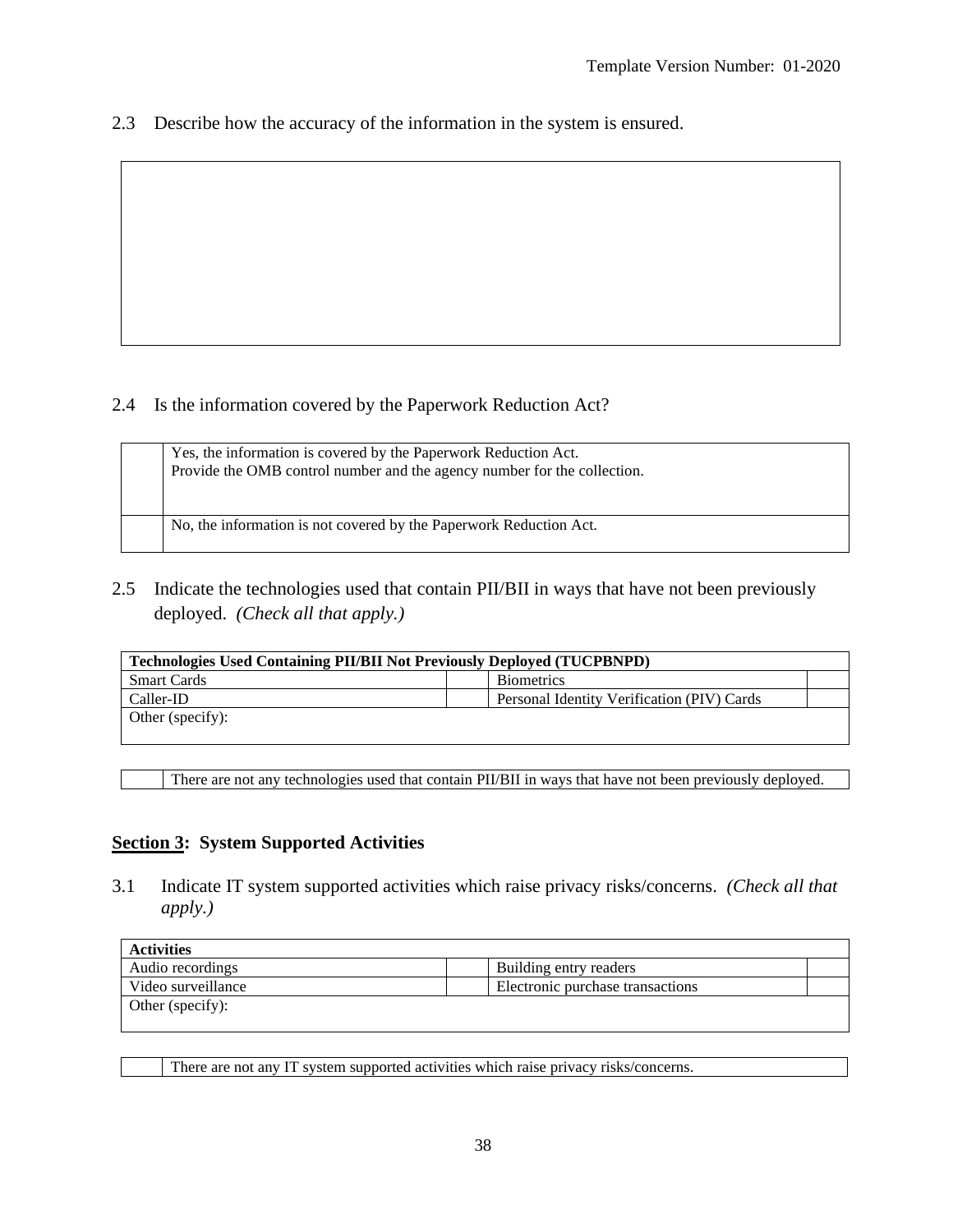#### **Section 4: Purpose of the System**

4.1 Indicate why the PII/BII in the IT system is being collected, maintained, or disseminated. *(Check all that apply.)*

| For administering human resources programs |
|--------------------------------------------|
| To promote information sharing initiatives |
| For criminal law enforcement activities    |
| For intelligence activities                |
| For employee or customer satisfaction      |
| For web measurement and customization      |
| technologies (multi-session)               |
|                                            |
|                                            |

#### **Section 5: Use of the Information**

5.1 In the context of functional areas (business processes, missions, operations, etc.) supported by the IT system, describe how the PII/BII that is collected, maintained, or disseminated will be used. Indicate if the PII/BII identified in Section 2.1 of this document is in reference to a federal employee/contractor, member of the public, foreign national, visitor or other (specify).

5.2 Describe any potential threats to privacy, such as insider threat, as a result of the bureau's/operating unit's use of the information, and controls that the bureau/operating unit has put into place to ensure that the information is handled, retained, and disposed appropriately. (For example: mandatory training for system users regarding appropriate handling of information, automatic purging of information in accordance with the retention schedule, etc.)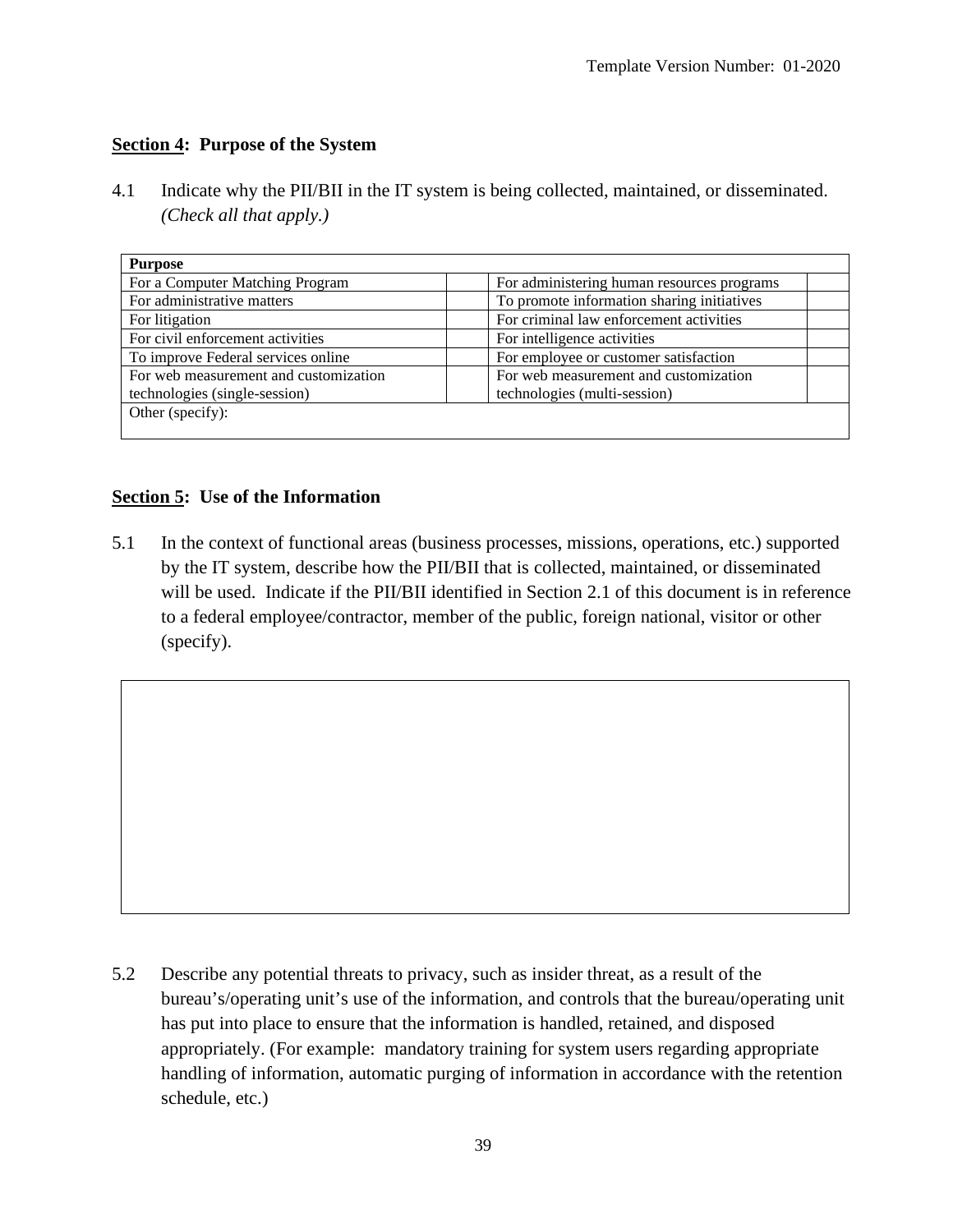#### **Section 6: Information Sharing and Access**

6.1 Indicate with whom the bureau intends to share the PII/BII in the IT system and how the PII/BII will be shared. *(Check all that apply.)*

|                                     | How Information will be Shared |                      |               |
|-------------------------------------|--------------------------------|----------------------|---------------|
| Recipient                           | Case-by-Case                   | <b>Bulk Transfer</b> | Direct Access |
| Within the bureau                   |                                |                      |               |
| DOC bureaus                         |                                |                      |               |
| Federal agencies                    |                                |                      |               |
| State, local, tribal gov't agencies |                                |                      |               |
| Public                              |                                |                      |               |
| Private sector                      |                                |                      |               |
| Foreign governments                 |                                |                      |               |
| Foreign entities                    |                                |                      |               |
| Other (specify):                    |                                |                      |               |

The PII/BII in the system will not be shared.

6.2 Does the DOC bureau/operating unit place a limitation on re-dissemination of PII/BII shared with external agencies/entities?

| Yes, the external agency/entity is required to verify with the DOC bureau/operating unit before re-<br>dissemination of PII/BII.    |
|-------------------------------------------------------------------------------------------------------------------------------------|
| No, the external agency/entity is not required to verify with the DOC bureau/operating unit before re-<br>dissemination of PII/BII. |
| No, the bureau/operating unit does not share PII/BII with external agencies/entities.                                               |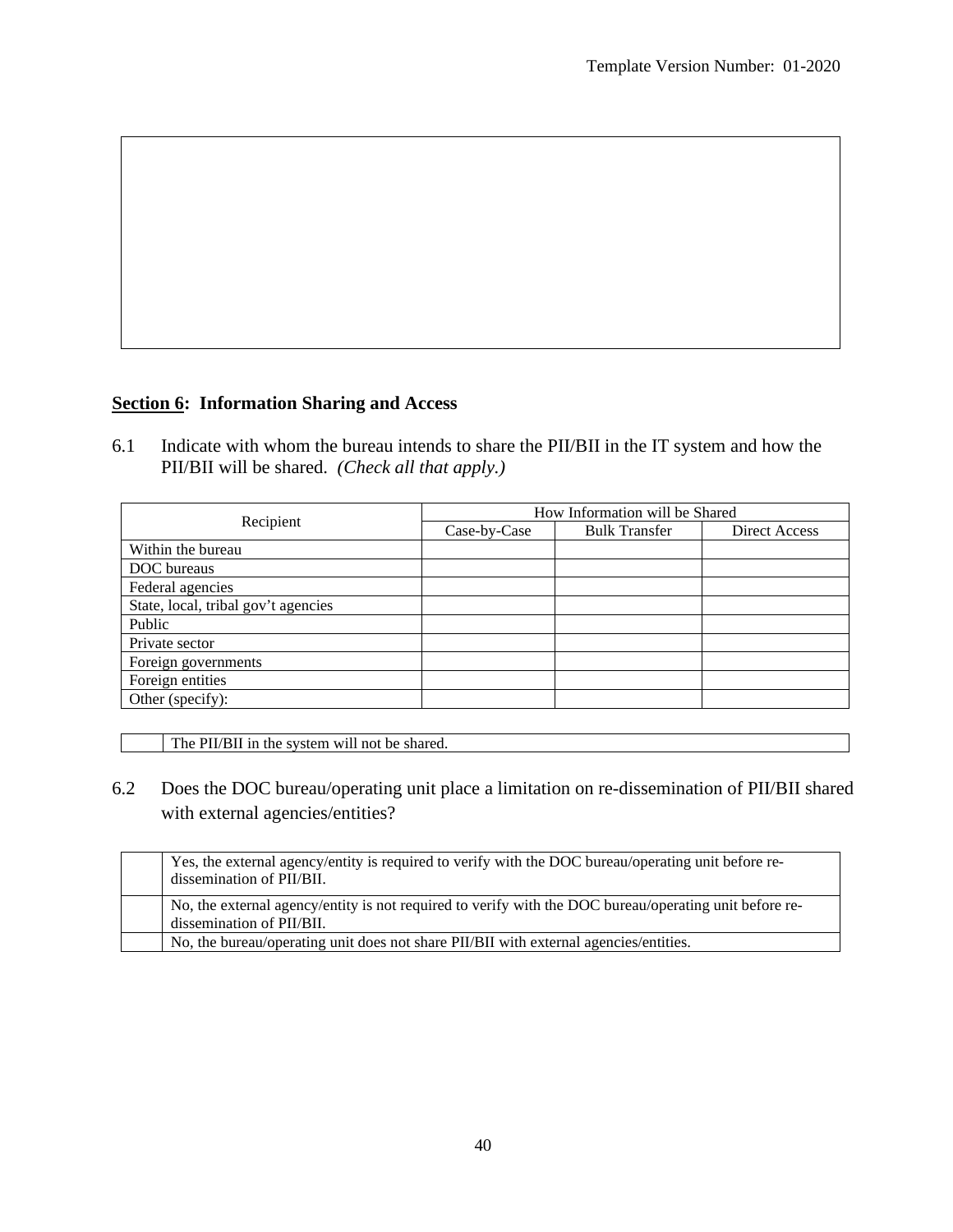6.3 Indicate whether the IT system connects with or receives information from any other IT systems authorized to process PII and/or BII.

| Yes, this IT system connects with or receives information from another IT system(s) authorized to process |
|-----------------------------------------------------------------------------------------------------------|
| PII and/or BII.                                                                                           |
| Provide the name of the IT system and describe the technical controls which prevent PII/BII leakage:      |
|                                                                                                           |
|                                                                                                           |
|                                                                                                           |
|                                                                                                           |
|                                                                                                           |
|                                                                                                           |
|                                                                                                           |
|                                                                                                           |
| No, this IT system does not connect with or receive information from another IT system(s) authorized to   |
| process PII and/or BII.                                                                                   |

6.4 Identify the class of users who will have access to the IT system and the PII/BII. *(Check all that apply.)*

| <b>Class of Users</b> |                             |  |
|-----------------------|-----------------------------|--|
| <b>General Public</b> | <b>Government Employees</b> |  |
| Contractors           |                             |  |
| Other (specify):      |                             |  |

#### **Section 7: Notice and Consent**

7.1 Indicate whether individuals will be notified if their PII/BII is collected, maintained, or disseminated by the system. *(Check all that apply.)*

| discussed in Section 9.                 | Yes, notice is provided pursuant to a system of records notice published in the Federal Register and |
|-----------------------------------------|------------------------------------------------------------------------------------------------------|
| and/or privacy policy can be found at:  | Yes, notice is provided by a Privacy Act statement and/or privacy policy. The Privacy Act statement  |
| Yes, notice is provided by other means. | Specify how:                                                                                         |
| No, notice is not provided.             | Specify why not:                                                                                     |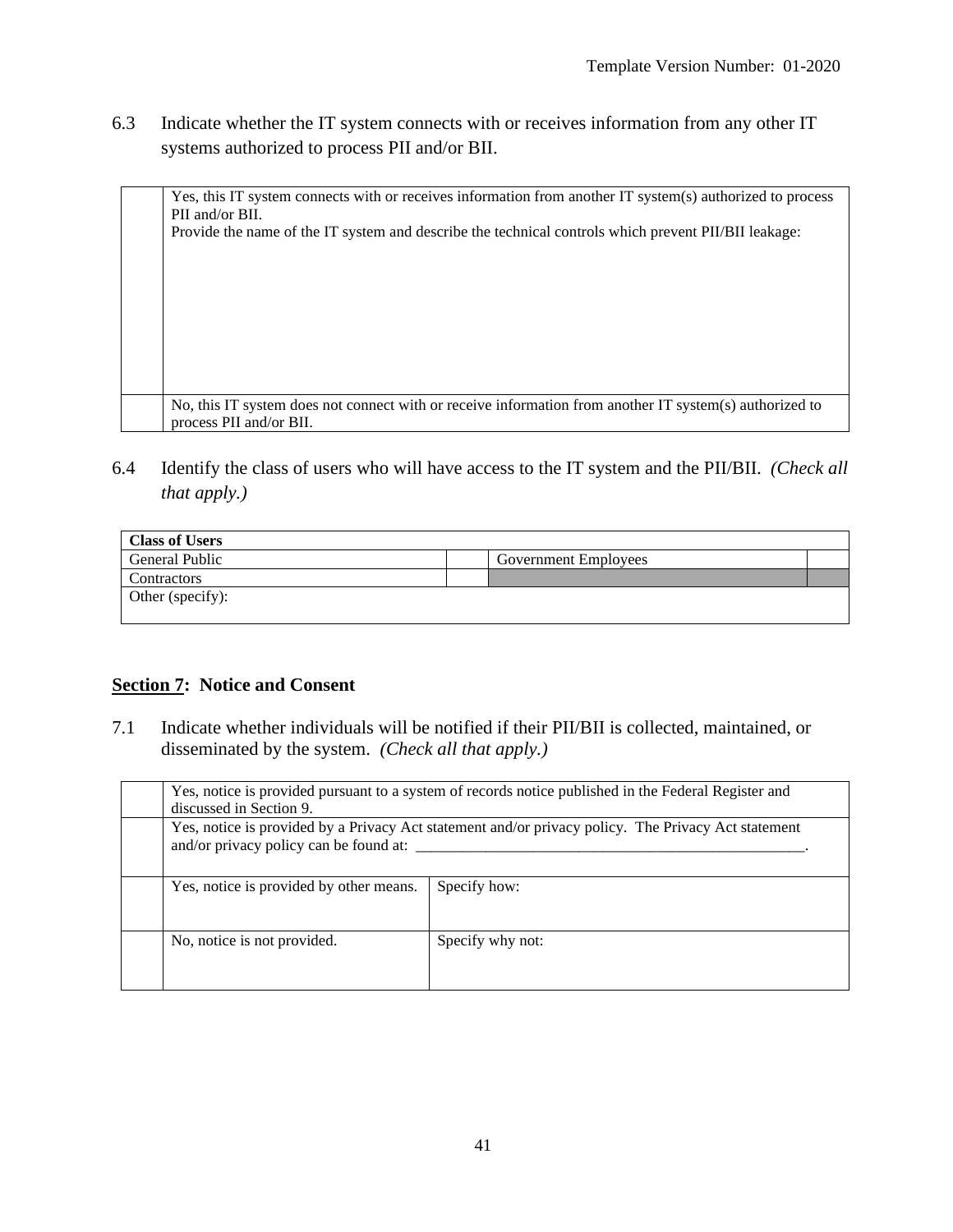#### 7.2 Indicate whether and how individuals have an opportunity to decline to provide PII/BII.

| Yes, individuals have an opportunity to<br>decline to provide PII/BII.          | Specify how:     |
|---------------------------------------------------------------------------------|------------------|
| No, individuals do not have an<br>opportunity to decline to provide<br>PII/BII. | Specify why not: |

#### 7.3 Indicate whether and how individuals have an opportunity to consent to particular uses of their PII/BII.

| Yes, individuals have an opportunity to<br>consent to particular uses of their<br>PII/BII. | Specify how:     |
|--------------------------------------------------------------------------------------------|------------------|
| No, individuals do not have an                                                             | Specify why not: |
| opportunity to consent to particular                                                       |                  |
| uses of their PII/BII.                                                                     |                  |

#### 7.4 Indicate whether and how individuals have an opportunity to review/update PII/BII pertaining to them.

| Yes, individuals have an opportunity to<br>review/update PII/BII pertaining to | Specify how:     |
|--------------------------------------------------------------------------------|------------------|
| them.                                                                          |                  |
| No, individuals do not have an                                                 | Specify why not: |
| opportunity to review/update PII/BII                                           |                  |
| pertaining to them.                                                            |                  |

#### **Section 8: Administrative and Technological Controls**

8.1 Indicate the administrative and technological controls for the system. *(Check all that apply.)*

| All users signed a confidentiality agreement or non-disclosure agreement.                                   |
|-------------------------------------------------------------------------------------------------------------|
| All users are subject to a Code of Conduct that includes the requirement for confidentiality.               |
| Staff (employees and contractors) received training on privacy and confidentiality policies and practices.  |
| Access to the PII/BII is restricted to authorized personnel only.                                           |
| Access to the PII/BII is being monitored, tracked, or recorded.                                             |
| Explanation:                                                                                                |
|                                                                                                             |
| The information is secured in accordance with the Federal Information Security Modernization Act            |
| (FISMA) requirements.                                                                                       |
| Provide date of most recent Assessment and Authorization (A&A): _                                           |
| This is a new system. The A&A date will be provided when the A&A package is approved.<br>ப                  |
| The Federal Information Processing Standard (FIPS) 199 security impact category for this system is a        |
| moderate or higher.                                                                                         |
| NIST Special Publication (SP) 800-122 and NIST SP 800-53 Revision 4 Appendix J recommended                  |
| security controls for protecting PII/BII are in place and functioning as intended; or have an approved Plan |
| of Action and Milestones (POA&M).                                                                           |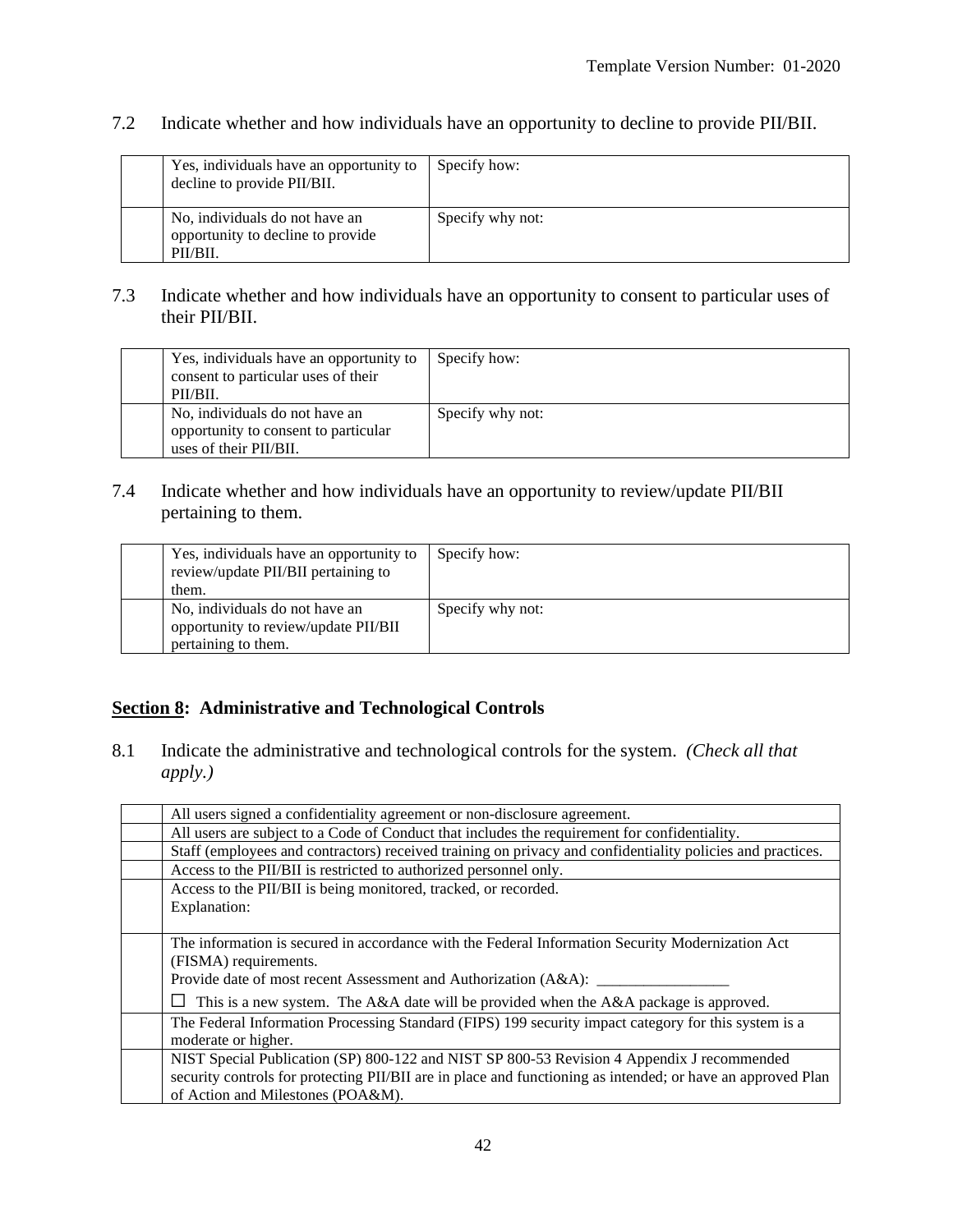|  | A security assessment report has been reviewed for the information system and it has been determined                                    |
|--|-----------------------------------------------------------------------------------------------------------------------------------------|
|  | that there are no additional privacy risks.                                                                                             |
|  | Contractors that have access to the system are subject to information security provisions in their contracts<br>required by DOC policy. |
|  | Contracts with customers establish DOC ownership rights over data including PII/BII.                                                    |
|  | Acceptance of liability for exposure of PII/BII is clearly defined in agreements with customers.                                        |
|  | Other (specify):                                                                                                                        |

8.2 Provide a general description of the technologies used to protect PII/BII on the IT system. *(Include data encryption in transit and/or at rest, if applicable).*

#### **Section 9: Privacy Act**

- 9.1 Is the PII/BII searchable by a personal identifier (e.g, name or Social Security number)?
	- Yes, the PII/BII is searchable by a personal identifier.
	- No, the PII/BII is not searchable by a personal identifier.
- 9.2 Indicate whether a system of records is being created under the Privacy Act, 5 U.S.C. § 552a. *(A new system of records notice (SORN) is required if the system is not covered by an existing SORN).*

As per the Privacy Act of 1974, "the term 'system of records' means a group of any records under the control of any agency from which information is retrieved by the name of the individual or by some identifying number, symbol, or other identifying particular assigned to the individual."

| Yes, this system is covered by an existing system of records notice (SORN). |
|-----------------------------------------------------------------------------|
| Provide the SORN name, number, and link. <i>(list all that apply)</i> :     |
|                                                                             |
|                                                                             |
|                                                                             |
|                                                                             |
|                                                                             |
|                                                                             |
|                                                                             |
| Yes, a SORN has been submitted to the Department for approval on (date).    |
|                                                                             |
| No, this system is not a system of records and a SORN is not applicable.    |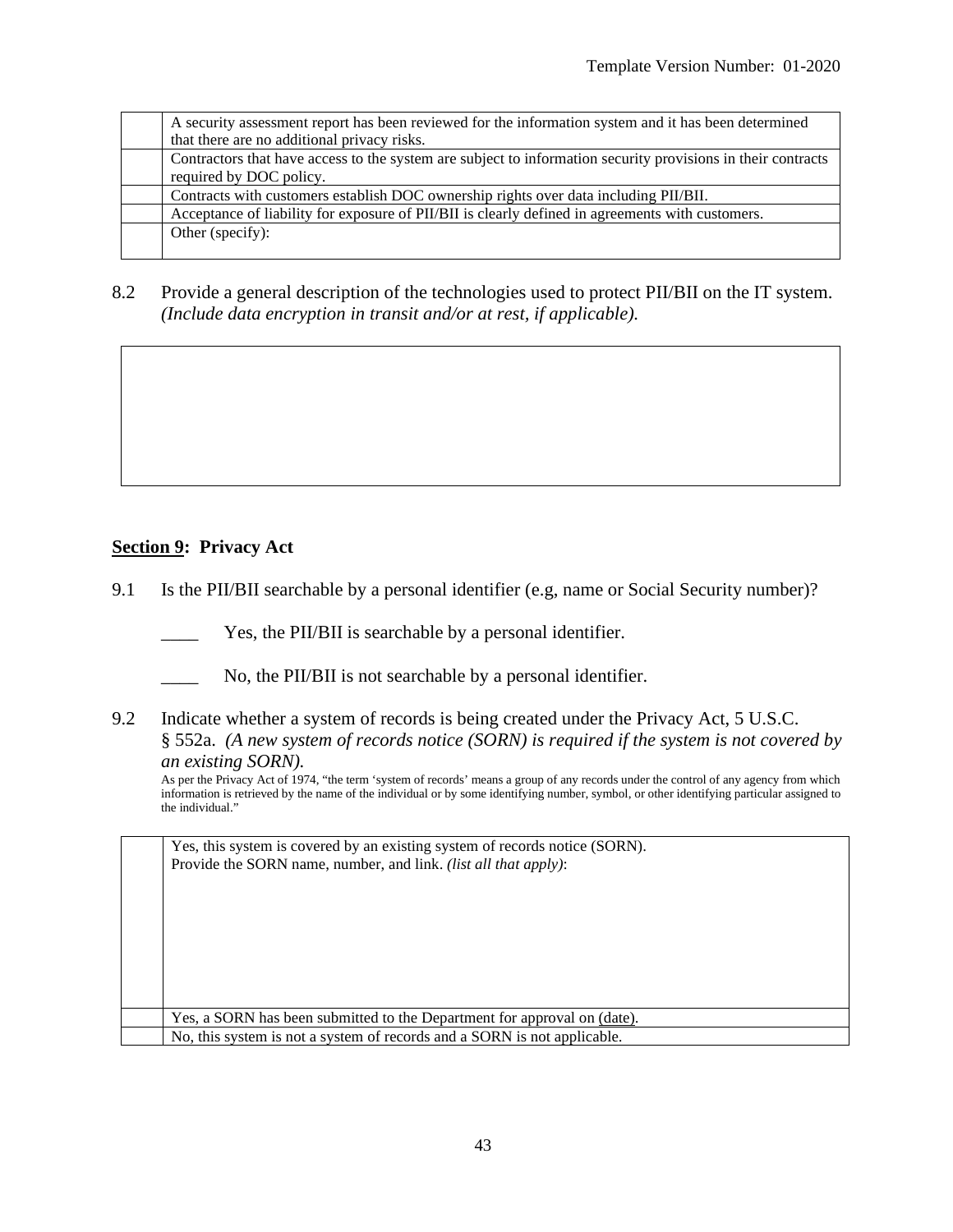#### **Section 10: Retention of Information**

10.1 Indicate whether these records are covered by an approved records control schedule and monitored for compliance. *(Check all that apply.)*

| There is an approved record control schedule.<br>Provide the name of the record control schedule:                                                           |
|-------------------------------------------------------------------------------------------------------------------------------------------------------------|
| No, there is not an approved record control schedule.<br>Provide the stage in which the project is in developing and submitting a records control schedule: |
| Yes, retention is monitored for compliance to the schedule.                                                                                                 |
| No, retention is not monitored for compliance to the schedule. Provide explanation:                                                                         |

10.2 Indicate the disposal method of the PII/BII. *(Check all that apply.)*

| <b>Disposal</b>  |             |  |
|------------------|-------------|--|
| Shredding        | Overwriting |  |
| Degaussing       | Deleting    |  |
| Other (specify): |             |  |

#### **Section 11: NIST Special Publication 800-122 PII Confidentiality Impact Level**

11.1 Indicate the potential impact that could result to the subject individuals and/or the organization if PII were inappropriately accessed, used, or disclosed. *(The PII Confidentiality Impact Level is not the same, and does not have to be the same, as the Federal Information Processing Standards (FIPS) 199 security impact category.)*

|  | Low – the loss of confidentiality, integrity, or availability could be expected to have a limited adverse      |  |
|--|----------------------------------------------------------------------------------------------------------------|--|
|  | effect on organizational operations, organizational assets, or individuals.                                    |  |
|  | Moderate – the loss of confidentiality, integrity, or availability could be expected to have a serious adverse |  |
|  | effect on organizational operations, organizational assets, or individuals.                                    |  |
|  | High – the loss of confidentiality, integrity, or availability could be expected to have a severe or           |  |
|  | catastrophic adverse effect on organizational operations, organizational assets, or individuals.               |  |

11.2 Indicate which factors were used to determine the above PII confidentiality impact level. *(Check all that apply.)*

| Identifiability        | Provide explanation: |
|------------------------|----------------------|
| Quantity of PII        | Provide explanation: |
| Data Field Sensitivity | Provide explanation: |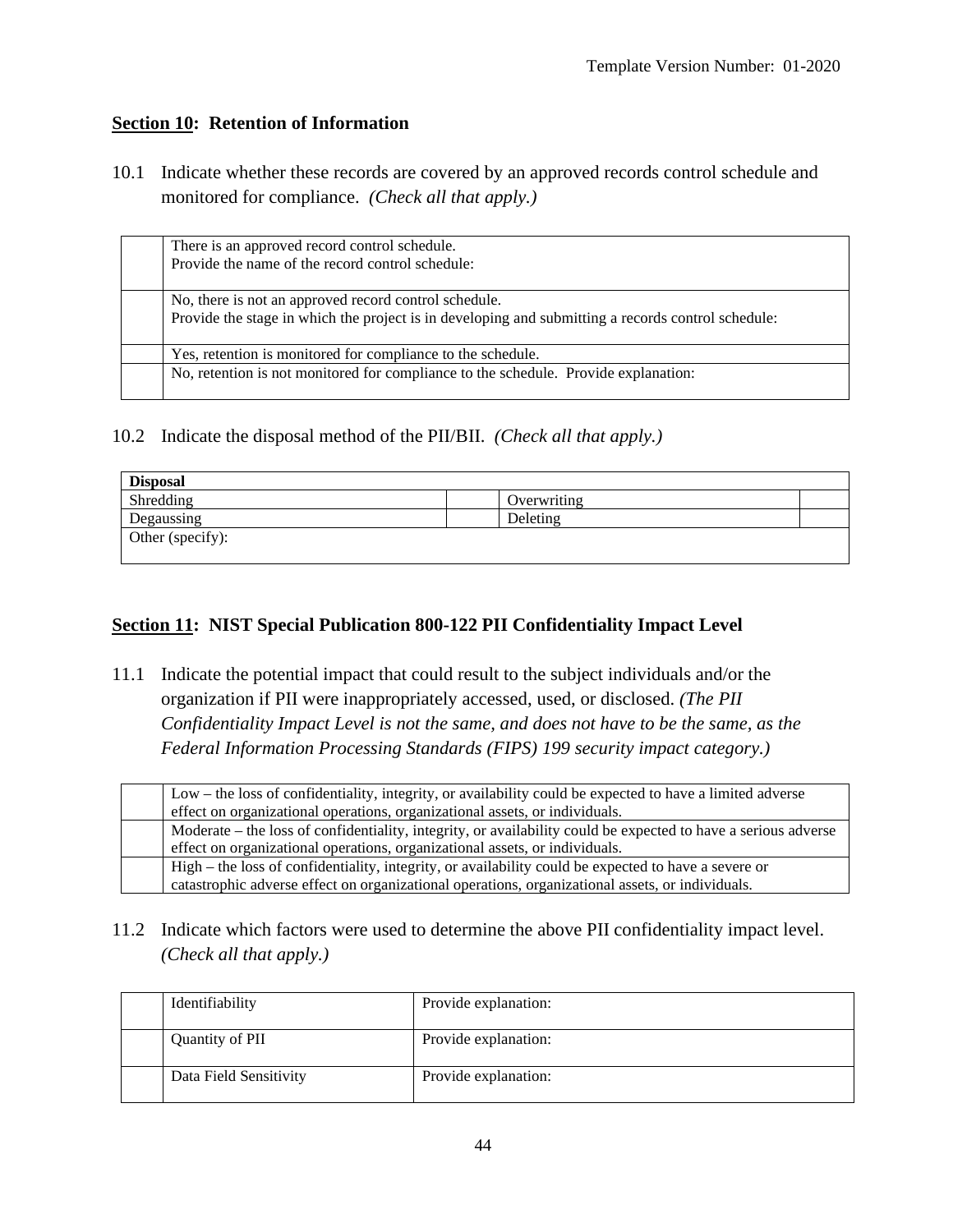| Context of Use                               | Provide explanation: |
|----------------------------------------------|----------------------|
| <b>Obligation to Protect Confidentiality</b> | Provide explanation: |
| Access to and Location of PII                | Provide explanation: |
| Other:                                       | Provide explanation: |

#### **Section 12: Analysis**

12.1 Identify and evaluate any potential threats to privacy that exist in light of the information collected or the sources from which the information is collected. Also, describe the choices that the bureau/operating unit made with regard to the type or quantity of information collected and the sources providing the information in order to prevent or mitigate threats to privacy. (For example: If a decision was made to collect less data, include a discussion of this decision; if it is necessary to obtain information from sources other than the individual, explain why.)

#### 12.2 Indicate whether the conduct of this PIA results in any required business process changes.

| Yes, the conduct of this PIA results in required business process changes.<br>Explanation: |
|--------------------------------------------------------------------------------------------|
| No, the conduct of this PIA does not result in any required business process changes.      |

#### 12.3 Indicate whether the conduct of this PIA results in any required technology changes.

|  | Yes, the conduct of this PIA results in required technology changes.<br>Explanation: |
|--|--------------------------------------------------------------------------------------|
|  | No, the conduct of this PIA does not result in any required technology changes.      |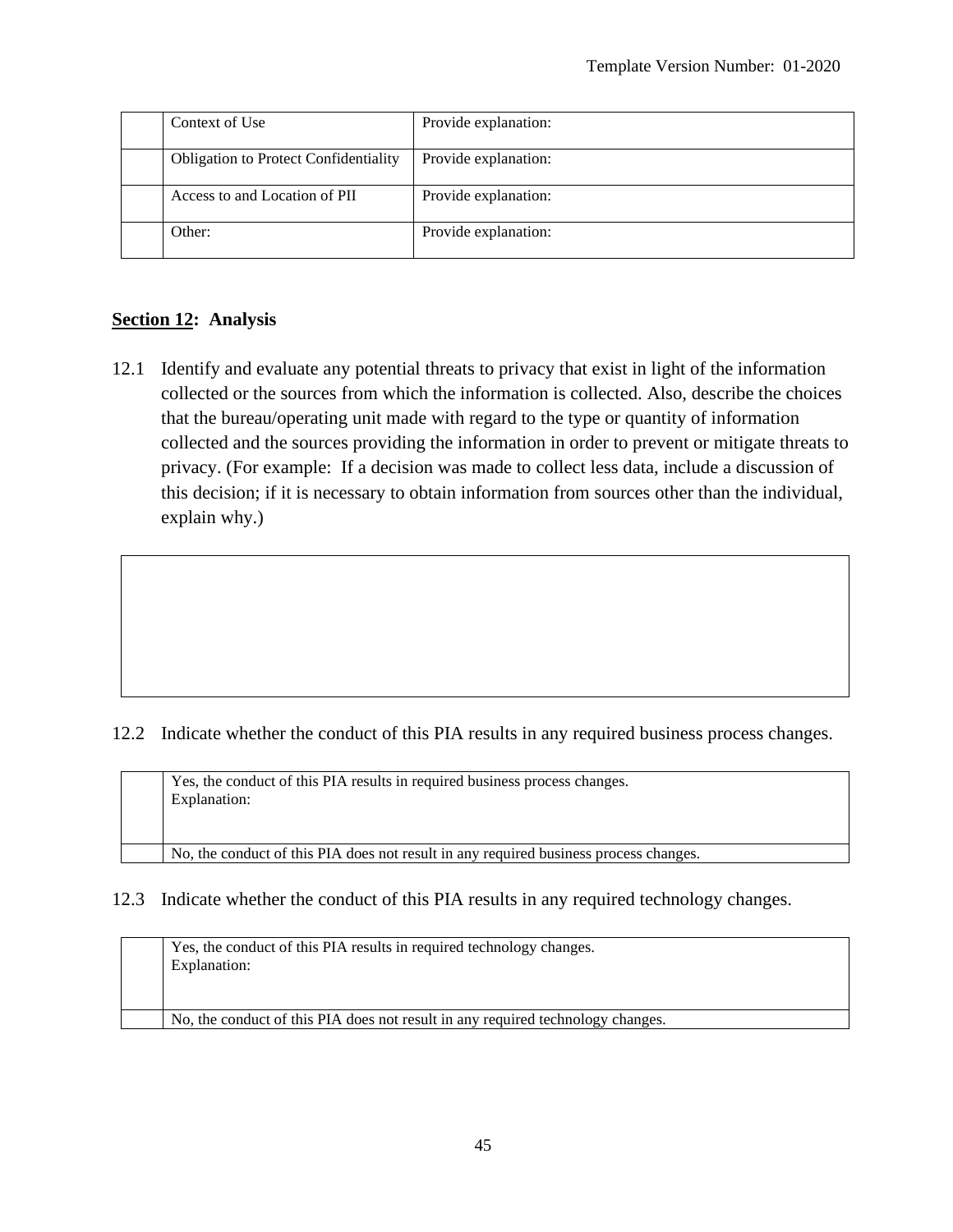## **Points of Contact and Signatures**

| <b>Information System Security Officer or</b>                                                                                                 | <b>Information Technology Security Officer</b>                                                                                             |
|-----------------------------------------------------------------------------------------------------------------------------------------------|--------------------------------------------------------------------------------------------------------------------------------------------|
| <b>System Owner</b>                                                                                                                           |                                                                                                                                            |
| Name:                                                                                                                                         | Name:                                                                                                                                      |
| Office:                                                                                                                                       | Office:                                                                                                                                    |
| Phone:                                                                                                                                        | Phone:                                                                                                                                     |
| Email:                                                                                                                                        | Email:                                                                                                                                     |
| I certify that this PIA is an accurate representation of the security<br>controls in place to protect PII/BII processed on this IT system.    | I certify that this PIA is an accurate representation of the security<br>controls in place to protect PII/BII processed on this IT system. |
|                                                                                                                                               |                                                                                                                                            |
|                                                                                                                                               |                                                                                                                                            |
| <b>Privacy Act Officer</b>                                                                                                                    | <b>Authorizing Official</b>                                                                                                                |
| Name:                                                                                                                                         | Name:                                                                                                                                      |
| Office:                                                                                                                                       | Office:                                                                                                                                    |
| Phone:                                                                                                                                        | Phone:                                                                                                                                     |
| Email:                                                                                                                                        | Email:                                                                                                                                     |
| I certify that the appropriate authorities and SORNs (if applicable)<br>are cited in this PIA.                                                | I certify that this PIA is an accurate representation of the security<br>controls in place to protect PII/BII processed on this IT system. |
|                                                                                                                                               |                                                                                                                                            |
|                                                                                                                                               |                                                                                                                                            |
| <b>Bureau Chief Privacy Officer</b>                                                                                                           |                                                                                                                                            |
| Name:                                                                                                                                         |                                                                                                                                            |
| Office:                                                                                                                                       |                                                                                                                                            |
| Phone:                                                                                                                                        |                                                                                                                                            |
| Email:                                                                                                                                        |                                                                                                                                            |
| I certify that the PII/BII processed in this IT system is necessary<br>and this PIA ensures compliance with DOC policy to protect<br>privacy. |                                                                                                                                            |
|                                                                                                                                               |                                                                                                                                            |
|                                                                                                                                               |                                                                                                                                            |

**This page is for internal routing purposes and documentation of approvals. Upon final approval, this page must be removed prior to publication of the PIA.**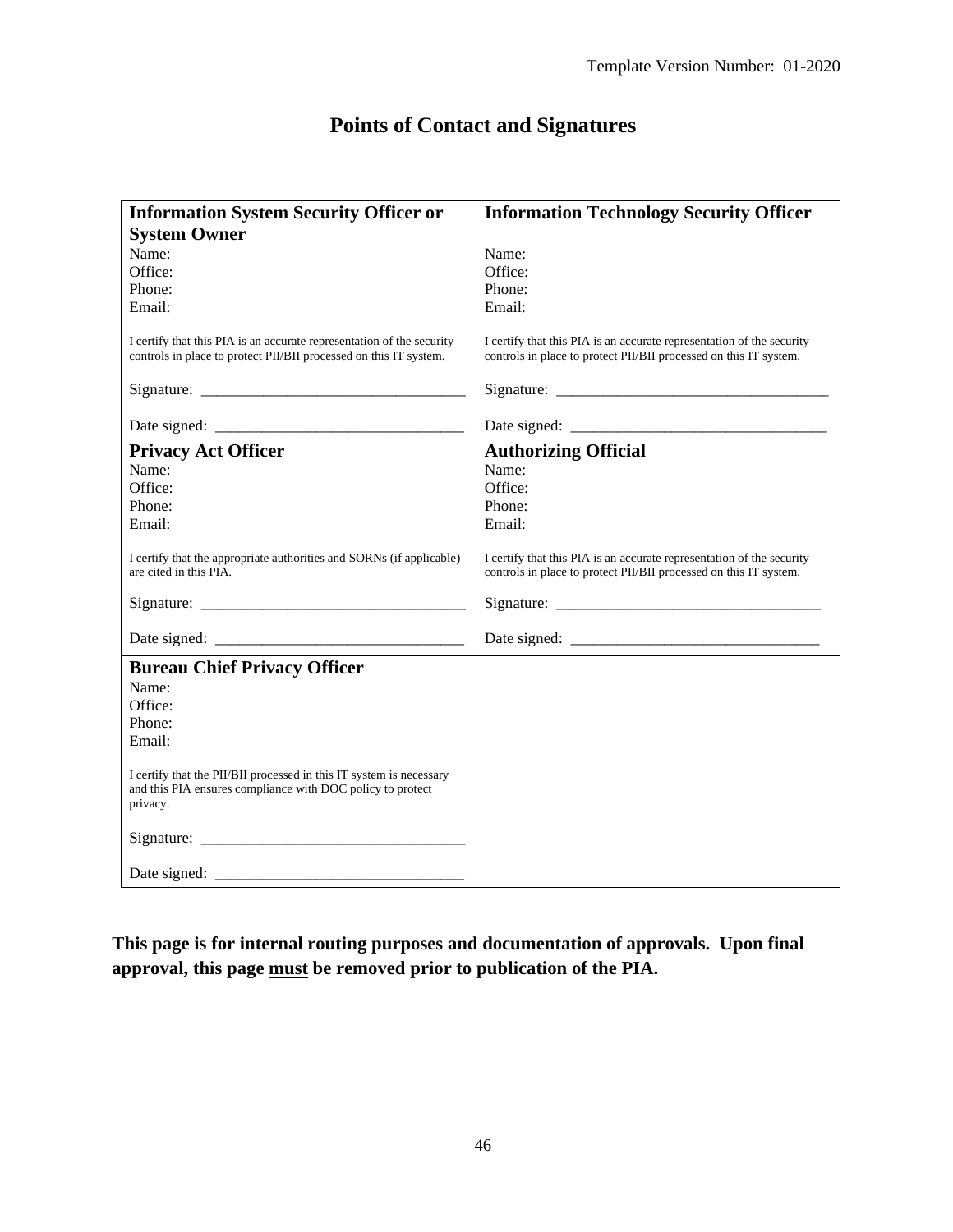<span id="page-46-0"></span>**Appendix E: Department of Commerce Privacy Impact Assessment (Template Version Number 01-2019)**

## **U.S. Department of Commerce [Bureau Name]**



## **Privacy Impact Assessment for the [IT System Name]**

Reviewed by: \_\_\_\_\_\_\_\_\_\_\_\_\_\_\_\_\_\_\_\_\_\_\_\_\_\_\_\_\_\_\_\_\_\_\_\_\_, Bureau Chief Privacy Officer

□ Concurrence of Senior Agency Official for Privacy/DOC Chief Privacy Officer

☐ Non-concurrence of Senior Agency Official for Privacy/DOC Chief Privacy Officer

Signature of Senior Agency Official for Privacy/DOC Chief Privacy Officer Date

\_\_\_\_\_\_\_\_\_\_\_\_\_\_\_\_\_\_\_\_\_\_\_\_\_\_\_\_\_\_\_\_\_\_\_\_\_\_\_\_\_\_\_\_\_\_\_\_\_\_\_\_\_\_\_\_\_\_\_\_\_\_\_\_\_\_\_\_\_\_\_\_\_\_\_\_\_\_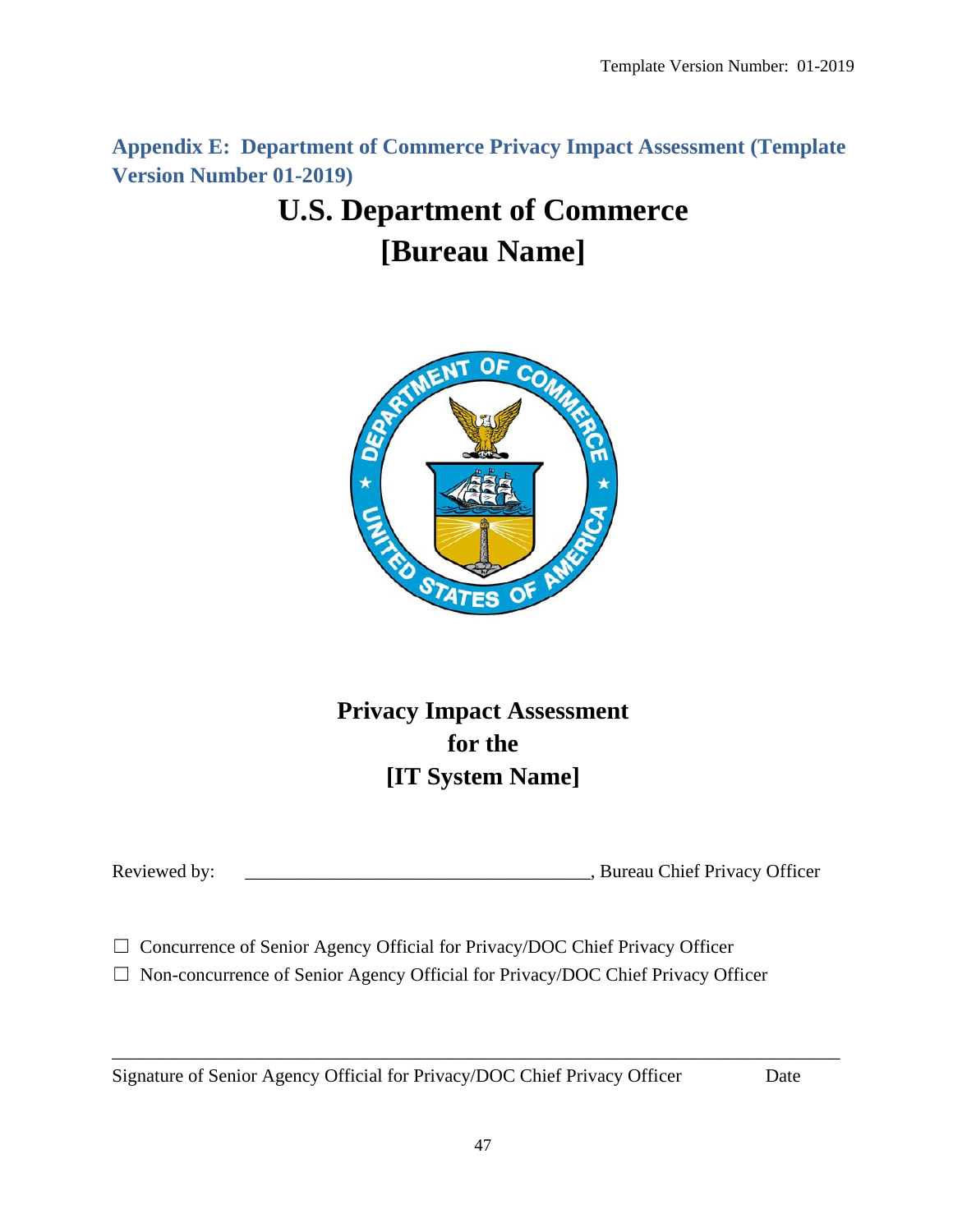## **U.S. Department of Commerce Privacy Impact Assessment [Name of Bureau/Name of IT System]**

#### **Unique Project Identifier: [Number]**

#### **Introduction: System Description**

*Provide a description of the system that addresses the following elements: The response must be written in plain language and be as comprehensive as necessary to describe the system.*

- *(i) Whether it is a general support system, major application, or other type of system*
- *(j) System location*
- *(k) Whether it is a standalone system or interconnects with other systems (identifying and describing any other systems to which it interconnects)*
- *(l) The way the system operates to achieve the purpose(s) identified in Section 4*
- *(m)How information in the system is retrieved by the user*
- *(n) How information is transmitted to and from the system*
- *(o) Any information sharing conducted by the system*
- *(p) The specific programmatic authorities (statutes or Executive Orders) for collecting, maintaining, using, and disseminating the information*
- *(i) The Federal Information Processing Standards (FIPS) 199 security impact category for the system*

#### **Section 1: Status of the Information System**

- 1.1 Indicate whether the information system is a new or existing system.
	- \_\_\_\_\_ This is a new information system.
	- \_\_\_\_\_ This is an existing information system with changes that create new privacy risks. *(Check all that apply.)*

| <b>Changes That Create New Privacy Risks (CTCNPR)</b>  |                        |                                   |
|--------------------------------------------------------|------------------------|-----------------------------------|
| g. Conversions                                         | d. Significant Merging | i. New Interagency Uses           |
| h. Anonymous to Non-                                   | e. New Public Access   | h. Internal Flow or               |
| Anonymous                                              |                        | Collection                        |
| Significant System                                     | f. Commercial Sources  | <i>i.</i> Alteration in Character |
| <b>Management Changes</b>                              |                        | of Data                           |
| Other changes that create new privacy risks (specify): |                        |                                   |
|                                                        |                        |                                   |

This is an existing information system in which changes do not create new privacy risks, and there is not a SAOP approved Privacy Impact Assessment.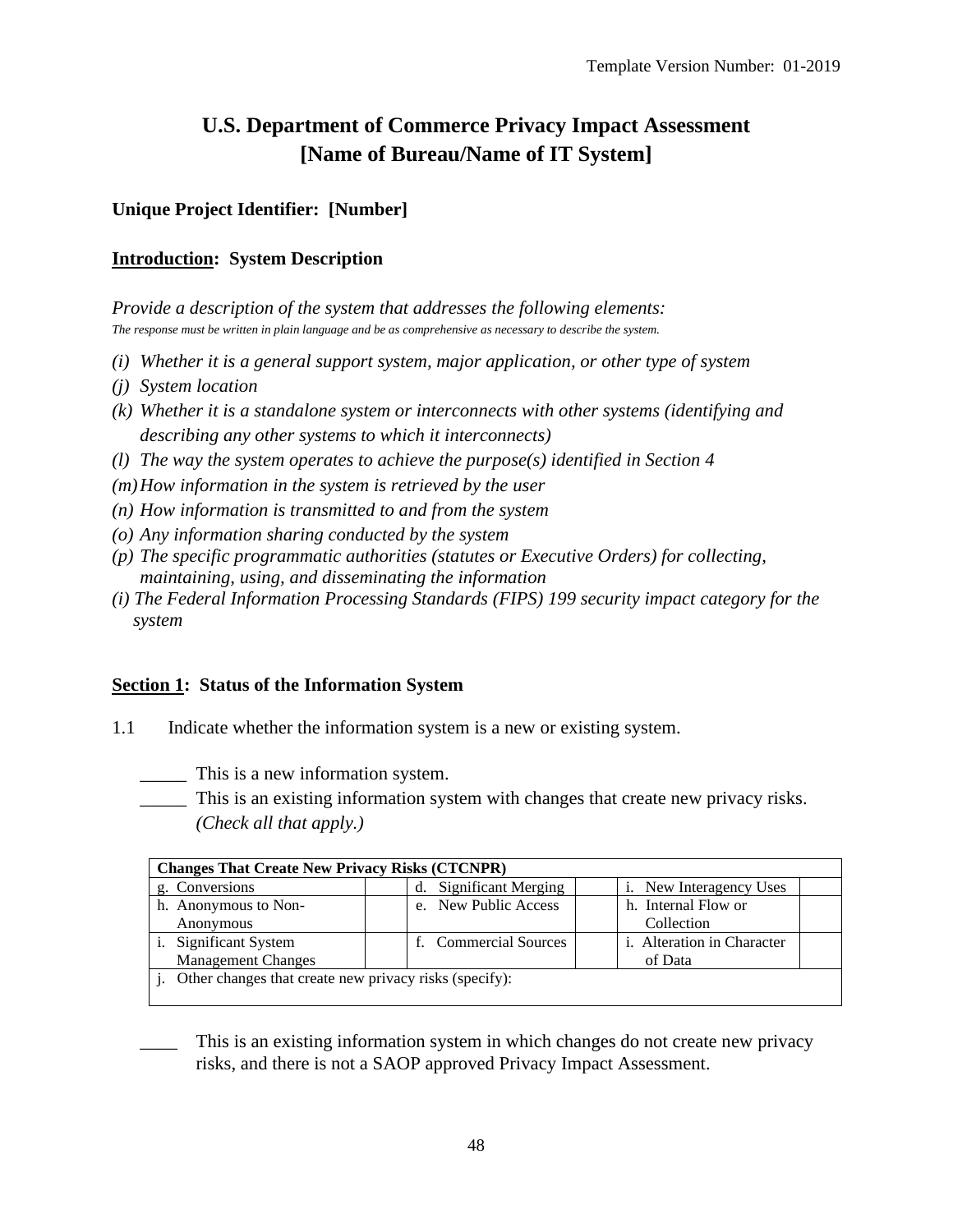- \_\_\_\_ This is an existing information system in which changes do not create new privacy
- risks, and there is a SAOP approved Privacy Impact Assessment (version 01-2015). This is an existing information system in which changes do not create new privacy risks, and there is a SAOP approved Privacy Impact Assessment (version 01-2017 or later).

#### **Section 2: Information in the System**

2.5 Indicate what personally identifiable information (PII)/business identifiable information (BII) is collected, maintained, or disseminated. *(Check all that apply.)*

| <b>Identifying Numbers (IN)</b>                                                                                                  |                                 |                                    |
|----------------------------------------------------------------------------------------------------------------------------------|---------------------------------|------------------------------------|
| Social Security*<br>e.                                                                                                           | Driver's License<br>f.          | <b>Financial Account</b>           |
| Taxpayer ID                                                                                                                      | Passport<br>g.                  | <b>Financial Transaction</b><br>k. |
| Employer ID<br>g.                                                                                                                | <b>Alien Registration</b><br>h. | Vehicle Identifier                 |
| Employee ID<br>h.                                                                                                                | Credit Card                     | m. Medical Record                  |
| File/Case ID<br>e.                                                                                                               |                                 |                                    |
| n. Other identifying numbers (specify):                                                                                          |                                 |                                    |
| *Explanation for the business need to collect, maintain, or disseminate the Social Security number, including<br>truncated form: |                                 |                                    |
|                                                                                                                                  |                                 |                                    |

| <b>General Personal Data (GPD)</b>        |                      |                             |
|-------------------------------------------|----------------------|-----------------------------|
| h. Name                                   | h. Date of Birth     | o. Financial Information    |
| i. Maiden Name                            | Place of Birth<br>i. | p. Medical Information      |
| . Alias                                   | m. Home Address      | q. Military Service         |
| k. Gender                                 | k. Telephone Number  | r. Criminal Record          |
| l. Age                                    | <b>Email Address</b> | s. Physical Characteristics |
| m. Race/Ethnicity                         | m. Education         | Mother's Maiden Name        |
| n. Citizenship                            | n. Religion          |                             |
| u. Other general personal data (specify): |                      |                             |
|                                           |                      |                             |

| <b>Work-Related Data (WRD)</b>        |                                                               |  |
|---------------------------------------|---------------------------------------------------------------|--|
| Occupation<br>e.                      | <b>Work Email Address</b><br><b>Business Associates</b><br>e. |  |
| Job Title                             | Proprietary or Business<br>Salary<br>Information              |  |
| Work Address                          | Work History                                                  |  |
| Work Telephone<br>h.                  | Employment<br>k.                                              |  |
| Number                                | Performance Ratings or                                        |  |
|                                       | other Performance                                             |  |
|                                       | Information                                                   |  |
| n. Other work-related data (specify): |                                                               |  |

| <b>Distinguishing Features/Biometrics (DFB)</b> |                       |                     |
|-------------------------------------------------|-----------------------|---------------------|
| <b>Fingerprints</b>                             | <b>Photographs</b>    | <b>DNA</b> Profiles |
| Palm Prints                                     | Scars, Marks, Tattoos | Retina/Iris Scans   |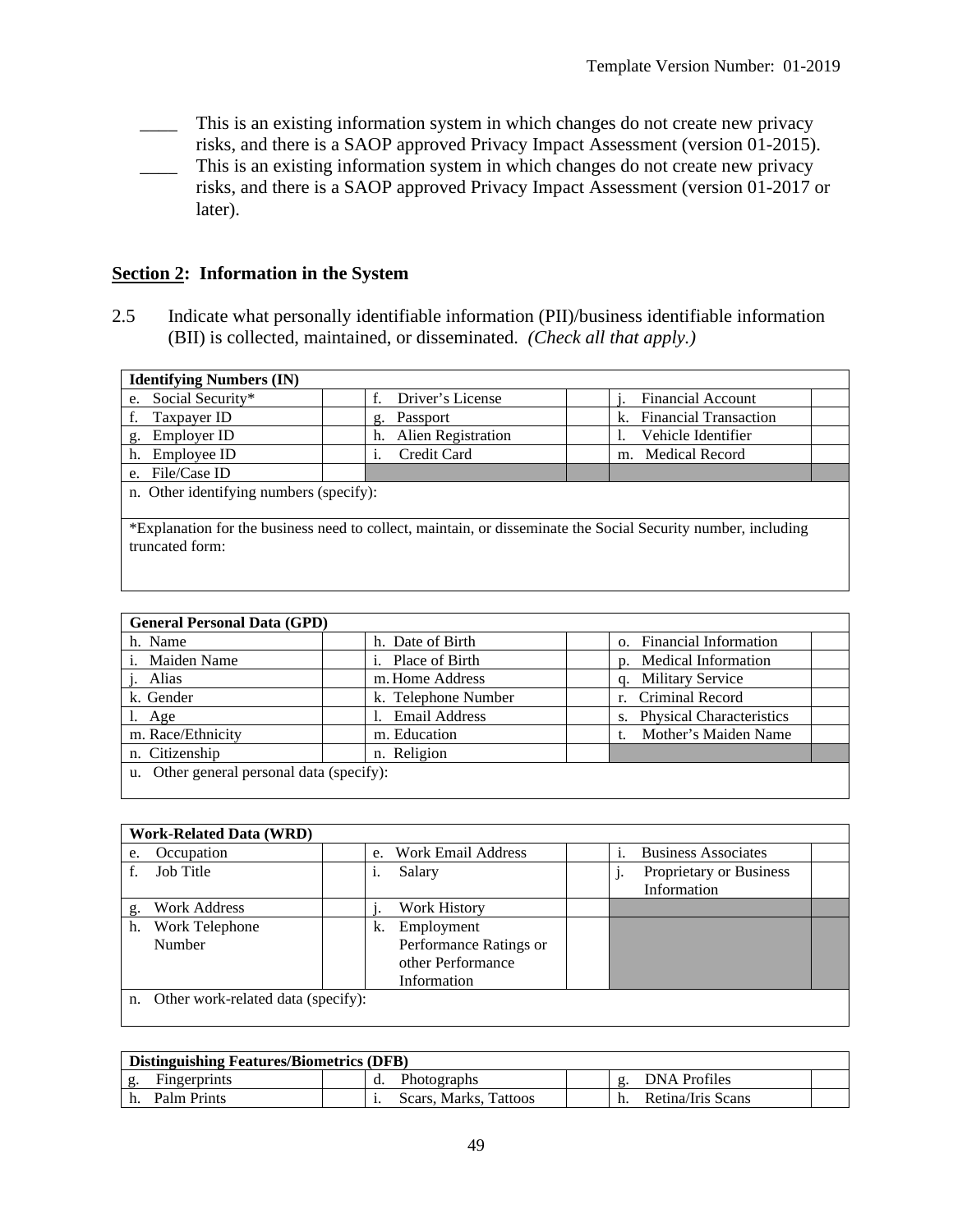| Voice                                               |  | Vascular Scan |  |  | Dental Profile |  |
|-----------------------------------------------------|--|---------------|--|--|----------------|--|
| Recording/Signatures                                |  |               |  |  |                |  |
| Other distinguishing features/biometrics (specify): |  |               |  |  |                |  |

| <b>System Administration/Audit Data (SAAD)</b>    |                     |  |                      |  |  |
|---------------------------------------------------|---------------------|--|----------------------|--|--|
| User ID                                           | Date/Time of Access |  | e. ID Files Accessed |  |  |
| IP Address                                        | <b>Oueries Run</b>  |  | Contents of Files    |  |  |
| Other system administration/audit data (specify): |                     |  |                      |  |  |

| <b>Other Information (specify)</b> |  |  |
|------------------------------------|--|--|
|                                    |  |  |
|                                    |  |  |

#### 2.6 Indicate sources of the PII/BII in the system. *(Check all that apply.)*

<u> 1980 - Johann Stoff, deutscher Stoff, der Stoff, der Stoff, der Stoff, der Stoff, der Stoff, der Stoff, der S</u>

| Directly from Individual about Whom the Information Pertains |  |  |  |  |  |  |
|--------------------------------------------------------------|--|--|--|--|--|--|
| Online<br>Hard Copy: Mail/Fax<br>In Person                   |  |  |  |  |  |  |
| Telephone<br>Email                                           |  |  |  |  |  |  |
| Other (specify):                                             |  |  |  |  |  |  |

| <b>Government Sources</b> |                   |                               |  |  |  |
|---------------------------|-------------------|-------------------------------|--|--|--|
| Within the Bureau         | Other DOC Bureaus | <b>Other Federal Agencies</b> |  |  |  |
| State, Local, Tribal      | Foreign           |                               |  |  |  |
| Other (specify):          |                   |                               |  |  |  |
|                           |                   |                               |  |  |  |

| <b>Non-government Sources</b>      |                |                                |  |  |  |  |
|------------------------------------|----------------|--------------------------------|--|--|--|--|
| <b>Public Organizations</b>        | Private Sector | <b>Commercial Data Brokers</b> |  |  |  |  |
| Third Party Website or Application |                |                                |  |  |  |  |
| Other (specify):                   |                |                                |  |  |  |  |
|                                    |                |                                |  |  |  |  |

#### 2.7 Describe how the accuracy of the information in the system is ensured.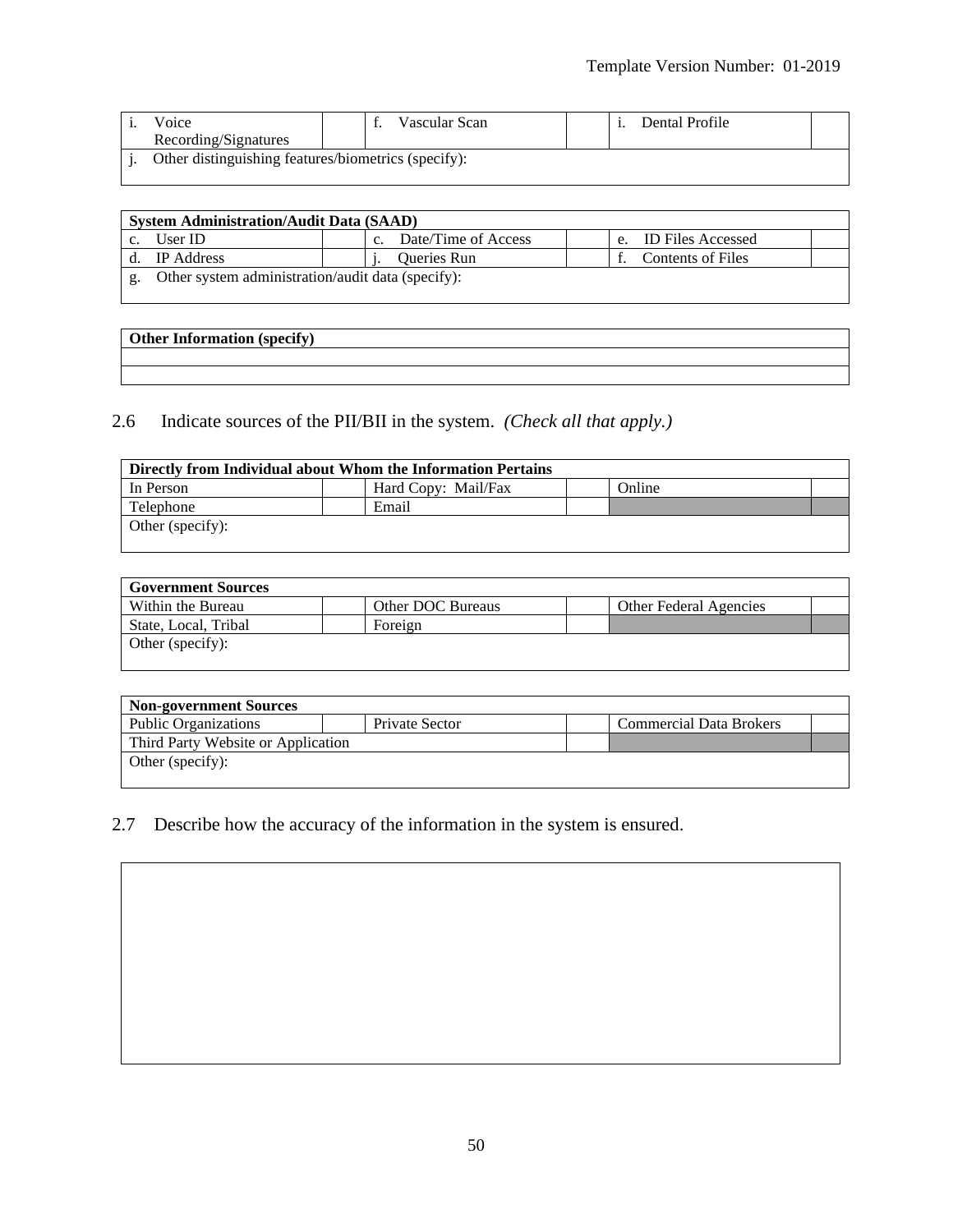#### 2.8 Is the information covered by the Paperwork Reduction Act?

Yes, the information is covered by the Paperwork Reduction Act. Provide the OMB control number and the agency number for the collection.

No, the information is not covered by the Paperwork Reduction Act.

2.5 Indicate the technologies used that contain PII/BII in ways that have not been previously deployed. *(Check all that apply.)*

| <b>Technologies Used Containing PII/BII Not Previously Deployed (TUCPBNPD)</b> |                                            |  |  |  |
|--------------------------------------------------------------------------------|--------------------------------------------|--|--|--|
| <b>Smart Cards</b>                                                             | <b>Biometrics</b>                          |  |  |  |
| Caller-ID                                                                      | Personal Identity Verification (PIV) Cards |  |  |  |
| Other (specify):                                                               |                                            |  |  |  |

There are not any technologies used that contain PII/BII in ways that have not been previously deployed.

#### **Section 3: System Supported Activities**

3.1 Indicate IT system supported activities which raise privacy risks/concerns. *(Check all that apply.)*

| Activities         |                                  |  |
|--------------------|----------------------------------|--|
| Audio recordings   | Building entry readers           |  |
| Video surveillance | Electronic purchase transactions |  |
| Other (specify):   |                                  |  |

There are not any IT system supported activities which raise privacy risks/concerns.

#### **Section 4: Purpose of the System**

4.1 Indicate why the PII/BII in the IT system is being collected, maintained, or disseminated. *(Check all that apply.)*

| <b>Purpose</b>                        |                                            |
|---------------------------------------|--------------------------------------------|
| For a Computer Matching Program       | For administering human resources programs |
| For administrative matters            | To promote information sharing initiatives |
| For litigation                        | For criminal law enforcement activities    |
| For civil enforcement activities      | For intelligence activities                |
| To improve Federal services online    | For employee or customer satisfaction      |
| For web measurement and customization | For web measurement and customization      |
| technologies (single-session)         | technologies (multi-session)               |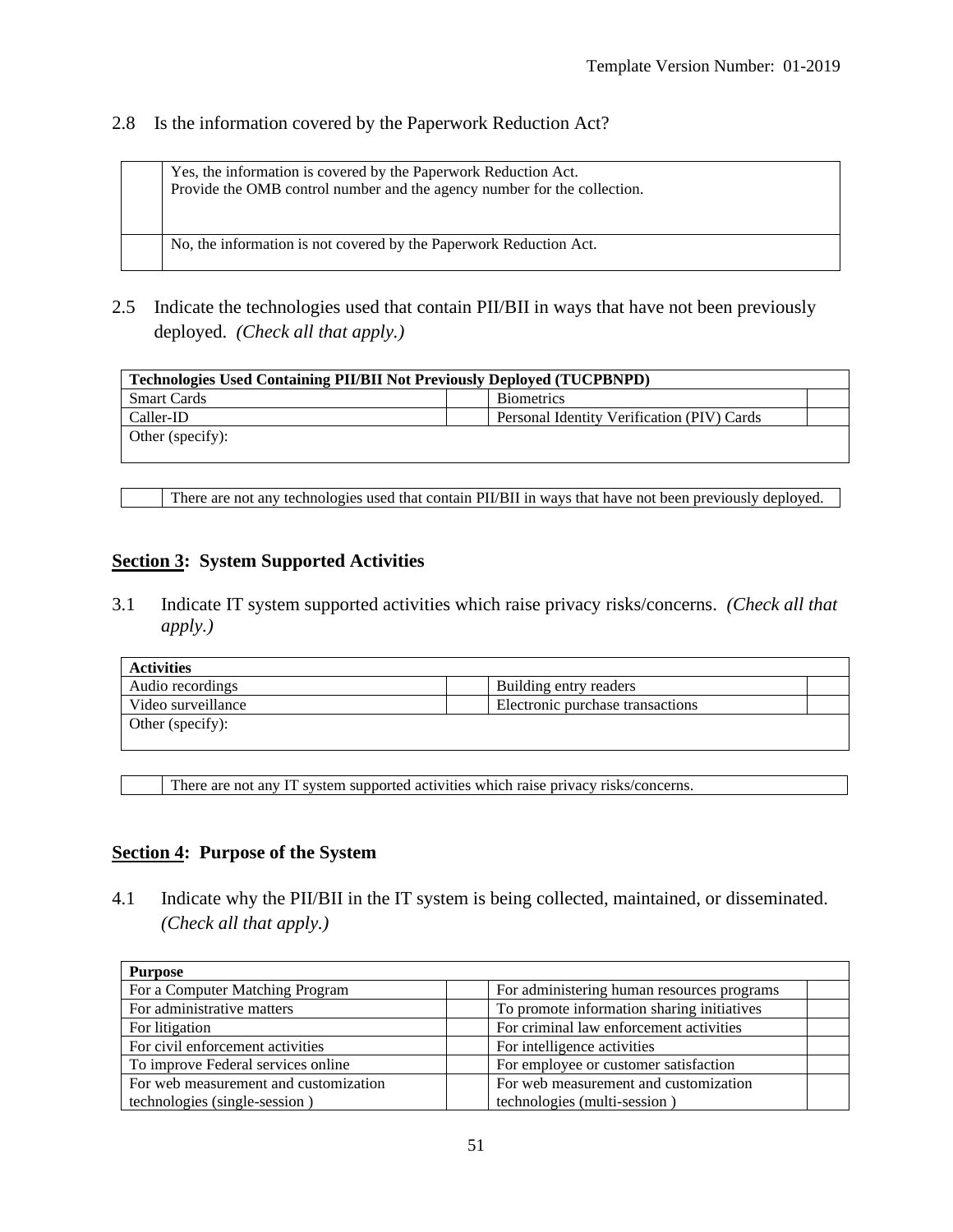Other (specify):

#### **Section 5: Use of the Information**

5.1 In the context of functional areas (business processes, missions, operations, etc.) supported by the IT system, describe how the PII/BII that is collected, maintained, or disseminated will be used. Indicate if the PII/BII identified in Section 2.1 of this document is in reference to a federal employee/contractor, member of the public, foreign national, visitor or other (specify).

5.2 Describe any potential threats to privacy, such as insider threat, as a result of the bureau's/operating unit's use of the information, and controls that the bureau/operating unit has put into place to ensure that the information is handled, retained, and disposed appropriately. (For example: mandatory training for system users regarding appropriate handling of information, automatic purging of information in accordance with the retention schedule, etc.)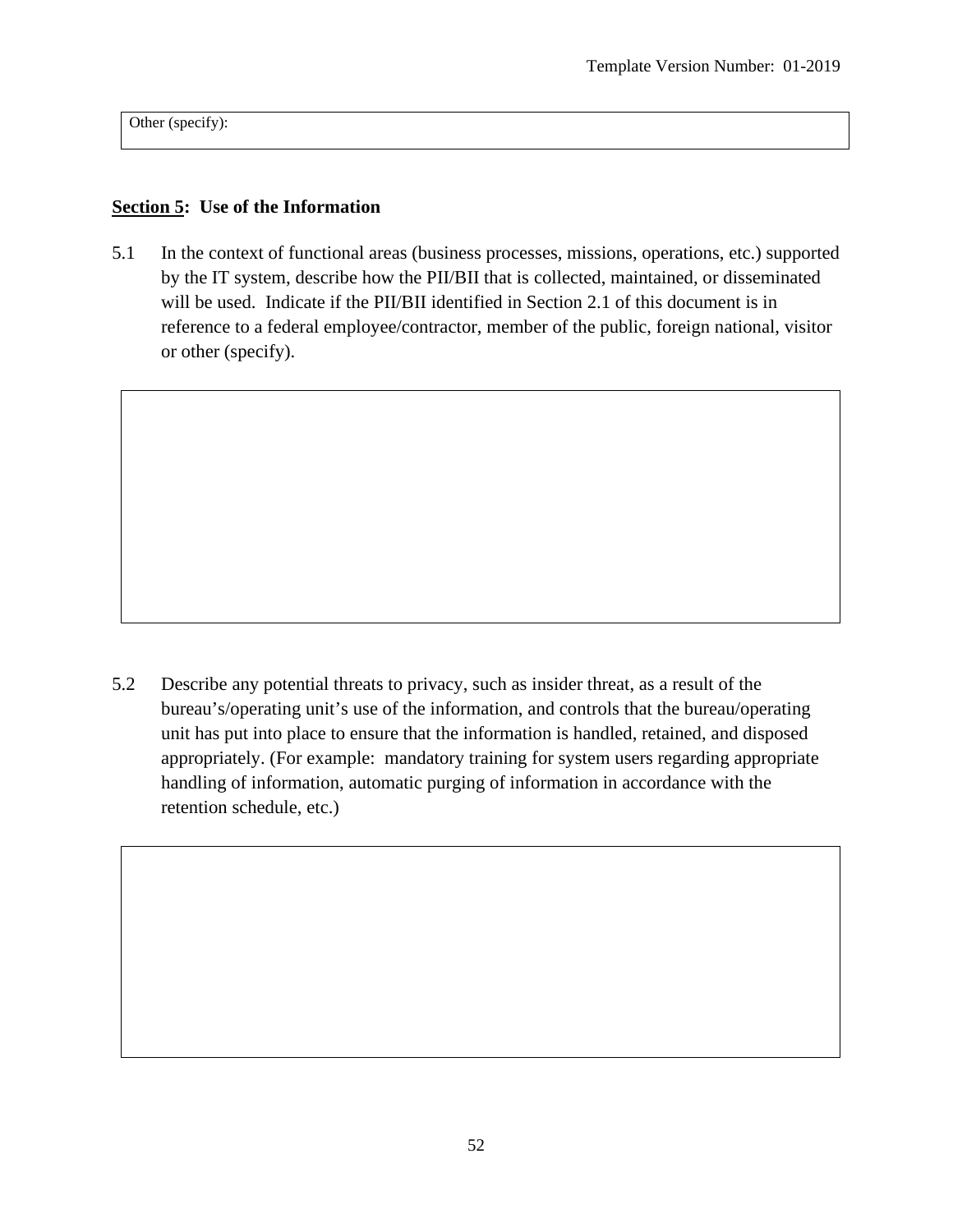#### **Section 6: Information Sharing and Access**

6.1 Indicate with whom the bureau intends to share the PII/BII in the IT system and how the PII/BII will be shared. *(Check all that apply.)*

|                                     | How Information will be Shared |                      |                      |  |  |  |
|-------------------------------------|--------------------------------|----------------------|----------------------|--|--|--|
| Recipient                           | Case-by-Case                   | <b>Bulk Transfer</b> | <b>Direct Access</b> |  |  |  |
| Within the bureau                   |                                |                      |                      |  |  |  |
| DOC bureaus                         |                                |                      |                      |  |  |  |
| Federal agencies                    |                                |                      |                      |  |  |  |
| State, local, tribal gov't agencies |                                |                      |                      |  |  |  |
| Public                              |                                |                      |                      |  |  |  |
| Private sector                      |                                |                      |                      |  |  |  |
| Foreign governments                 |                                |                      |                      |  |  |  |
| Foreign entities                    |                                |                      |                      |  |  |  |
| Other (specify):                    |                                |                      |                      |  |  |  |

The PII/BII in the system will not be shared.

#### 6.2 Indicate whether the IT system connects with or receives information from any other IT systems authorized to process PII and/or BII.

Yes, this IT system connects with or receives information from another IT system(s) authorized to process PII and/or BII. Provide the name of the IT system and describe the technical controls which prevent PII/BII leakage: No, this IT system does not connect with or receive information from another IT system(s) authorized to process PII and/or BII.

6.3 Identify the class of users who will have access to the IT system and the PII/BII. *(Check all that apply.)*

| <b>Class of Users</b> |                             |  |
|-----------------------|-----------------------------|--|
| General Public        | <b>Government Employees</b> |  |
| Contractors           |                             |  |
| Other (specify):      |                             |  |

#### **Section 7: Notice and Consent**

7.1 Indicate whether individuals will be notified if their PII/BII is collected, maintained, or disseminated by the system. *(Check all that apply.)*

| Yes, notice is provided pursuant to a system of records notice published in the Federal Register and<br>discussed in Section 9. |
|---------------------------------------------------------------------------------------------------------------------------------|
| Yes, notice is provided by a Privacy Act statement and/or privacy policy. The Privacy Act statement                             |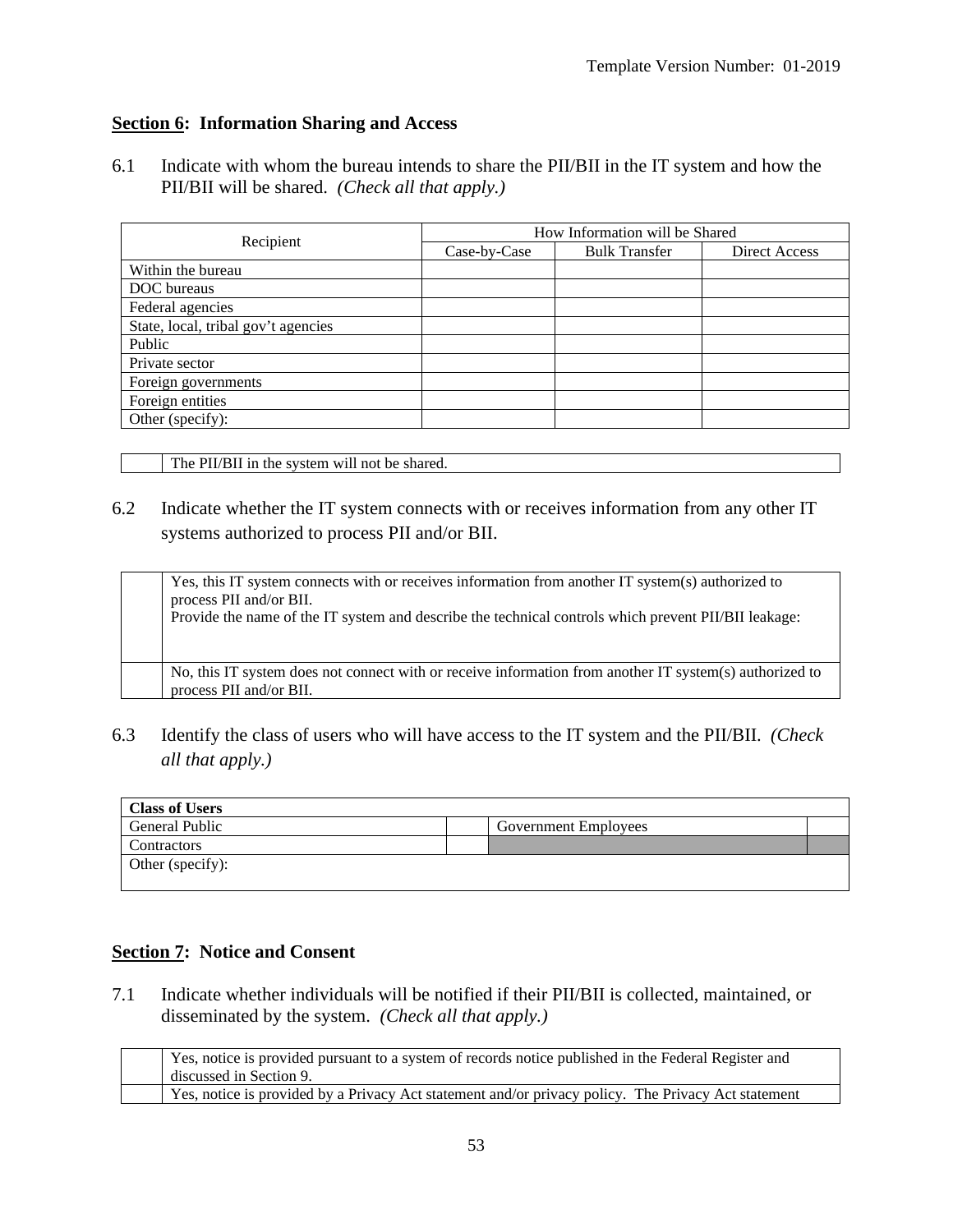|  | and/or privacy policy can be found at:  |                  |  |
|--|-----------------------------------------|------------------|--|
|  | Yes, notice is provided by other means. | Specify how:     |  |
|  |                                         |                  |  |
|  |                                         |                  |  |
|  | No, notice is not provided.             | Specify why not: |  |

#### 7.2 Indicate whether and how individuals have an opportunity to decline to provide PII/BII.

| Yes, individuals have an opportunity to                             | Specify how:     |  |
|---------------------------------------------------------------------|------------------|--|
| decline to provide PII/BII.                                         |                  |  |
| No, individuals do not have an<br>opportunity to decline to provide | Specify why not: |  |
| PII/BII.                                                            |                  |  |

#### 7.3 Indicate whether and how individuals have an opportunity to consent to particular uses of their PII/BII.

| Yes, individuals have an opportunity to<br>consent to particular uses of their<br>PII/BII.       | Specify how:     |
|--------------------------------------------------------------------------------------------------|------------------|
| No, individuals do not have an<br>opportunity to consent to particular<br>uses of their PII/BII. | Specify why not: |

#### 7.4 Indicate whether and how individuals have an opportunity to review/update PII/BII pertaining to them.

| Yes, individuals have an opportunity to<br>review/update PII/BII pertaining to<br>them.       | Specify how:     |
|-----------------------------------------------------------------------------------------------|------------------|
| No, individuals do not have an<br>opportunity to review/update PII/BII<br>pertaining to them. | Specify why not: |

#### **Section 8: Administrative and Technological Controls**

8.1 Indicate the administrative and technological controls for the system. *(Check all that apply.)*

| All users signed a confidentiality agreement or non-disclosure agreement.                                  |  |
|------------------------------------------------------------------------------------------------------------|--|
| All users are subject to a Code of Conduct that includes the requirement for confidentiality.              |  |
| Staff (employees and contractors) received training on privacy and confidentiality policies and practices. |  |
| Access to the PII/BII is restricted to authorized personnel only.                                          |  |
| Access to the PII/BII is being monitored, tracked, or recorded.                                            |  |
| Explanation:                                                                                               |  |
|                                                                                                            |  |
| The information is secured in accordance with the Federal Information Security Modernization Act           |  |
| (FISMA) requirements.                                                                                      |  |
| Provide date of most recent Assessment and Authorization (A&A): _                                          |  |
| This is a new system. The A&A date will be provided when the A&A package is approved.                      |  |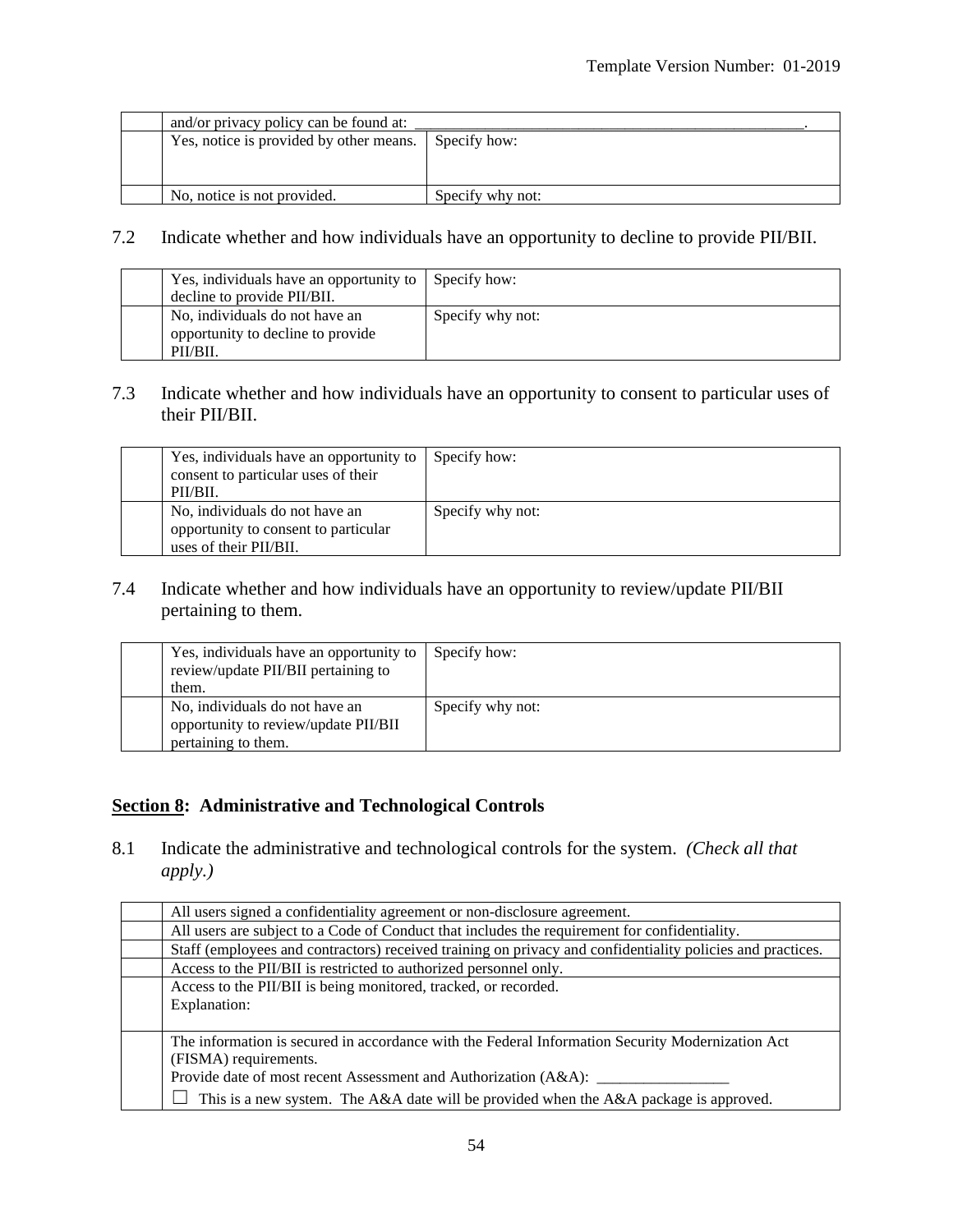| The Federal Information Processing Standard (FIPS) 199 security impact category for this system is a         |
|--------------------------------------------------------------------------------------------------------------|
| moderate or higher.                                                                                          |
| NIST Special Publication (SP) 800-122 and NIST SP 800-53 Revision 4 Appendix J recommended                   |
| security controls for protecting PII/BII are in place and functioning as intended; or have an approved Plan  |
| of Action and Milestones (POA&M).                                                                            |
| A security assessment report has been reviewed for the information system and it has been determined         |
| that there are no additional privacy risks.                                                                  |
| Contractors that have access to the system are subject to information security provisions in their contracts |
| required by DOC policy.                                                                                      |
| Contracts with customers establish DOC ownership rights over data including PII/BII.                         |
| Acceptance of liability for exposure of PII/BII is clearly defined in agreements with customers.             |
| Other (specify):                                                                                             |
|                                                                                                              |

8.2 Provide a general description of the technologies used to protect PII/BII on the IT system. *(Include data encryption in transit and/or at rest, if applicable).*

#### **Section 9: Privacy Act**

- 9.1 Is the PII/BII searchable by a personal identifier (e.g, name or Social Security number)?
	- Yes, the PII/BII is searchable by a personal identifier.
	- No, the PII/BII is not searchable by a personal identifier.
- 9.2 Indicate whether a system of records is being created under the Privacy Act, 5 U.S.C. § 552a. *(A new system of records notice (SORN) is required if the system is not covered by an existing SORN).*

As per the Privacy Act of 1974, "the term 'system of records' means a group of any records under the control of any agency from which information is retrieved by the name of the individual or by some identifying number, symbol, or other identifying particular assigned to the individual."

| Yes, this system is covered by an existing system of records notice (SORN). |
|-----------------------------------------------------------------------------|
| Provide the SORN name, number, and link. <i>(list all that apply)</i> :     |
|                                                                             |
|                                                                             |
|                                                                             |
| Yes, a SORN has been submitted to the Department for approval on (date).    |
| No, this system is not a system of records and a SORN is not applicable.    |
|                                                                             |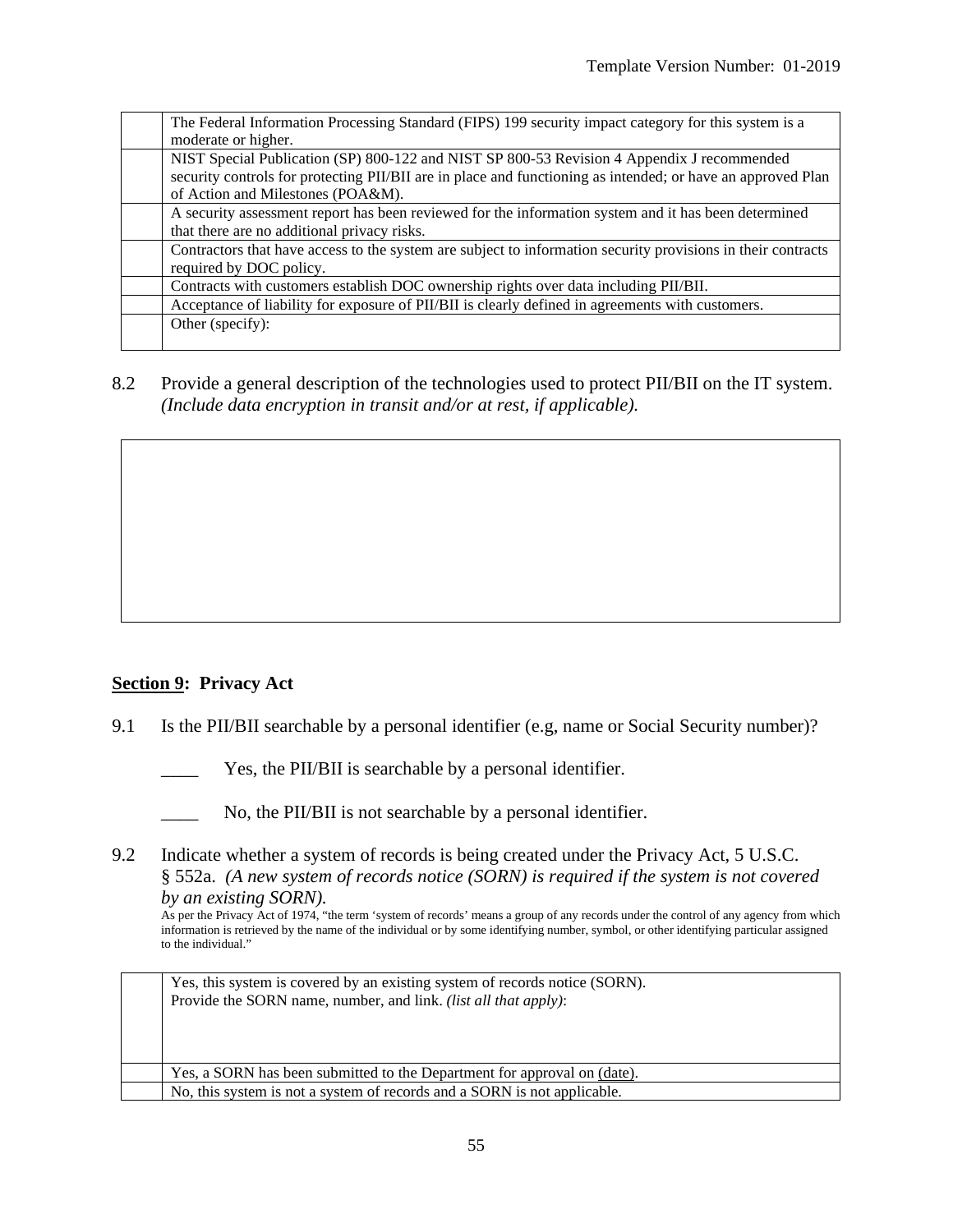#### **Section 10: Retention of Information**

10.1 Indicate whether these records are covered by an approved records control schedule and monitored for compliance. *(Check all that apply.)*

| There is an approved record control schedule.<br>Provide the name of the record control schedule:                                                           |  |
|-------------------------------------------------------------------------------------------------------------------------------------------------------------|--|
| No, there is not an approved record control schedule.<br>Provide the stage in which the project is in developing and submitting a records control schedule: |  |
| Yes, retention is monitored for compliance to the schedule.                                                                                                 |  |
| No, retention is not monitored for compliance to the schedule. Provide explanation:                                                                         |  |

10.2 Indicate the disposal method of the PII/BII. *(Check all that apply.)*

| <b>Disposal</b>  |             |  |
|------------------|-------------|--|
| Shredding        | Overwriting |  |
| Degaussing       | Deleting    |  |
| Other (specify): |             |  |

#### **Section 11: NIST Special Publication 800-122 PII Confidentiality Impact Level**

11.1 Indicate the potential impact that could result to the subject individuals and/or the organization if PII were inappropriately accessed, used, or disclosed. *(The PII Confidentiality Impact Level is not the same, and does not have to be the same, as the Federal Information Processing Standards (FIPS) 199 security impact category.)*

| Low – the loss of confidentiality, integrity, or availability could be expected to have a limited adverse |
|-----------------------------------------------------------------------------------------------------------|
| effect on organizational operations, organizational assets, or individuals.                               |
| Moderate – the loss of confidentiality, integrity, or availability could be expected to have a serious    |
| adverse effect on organizational operations, organizational assets, or individuals.                       |
| High – the loss of confidentiality, integrity, or availability could be expected to have a severe or      |
| catastrophic adverse effect on organizational operations, organizational assets, or individuals.          |

11.2 Indicate which factors were used to determine the above PII confidentiality impact levels. *(Check all that apply.)*

| Identifiability        | Provide explanation: |
|------------------------|----------------------|
| Quantity of PII        | Provide explanation: |
| Data Field Sensitivity | Provide explanation: |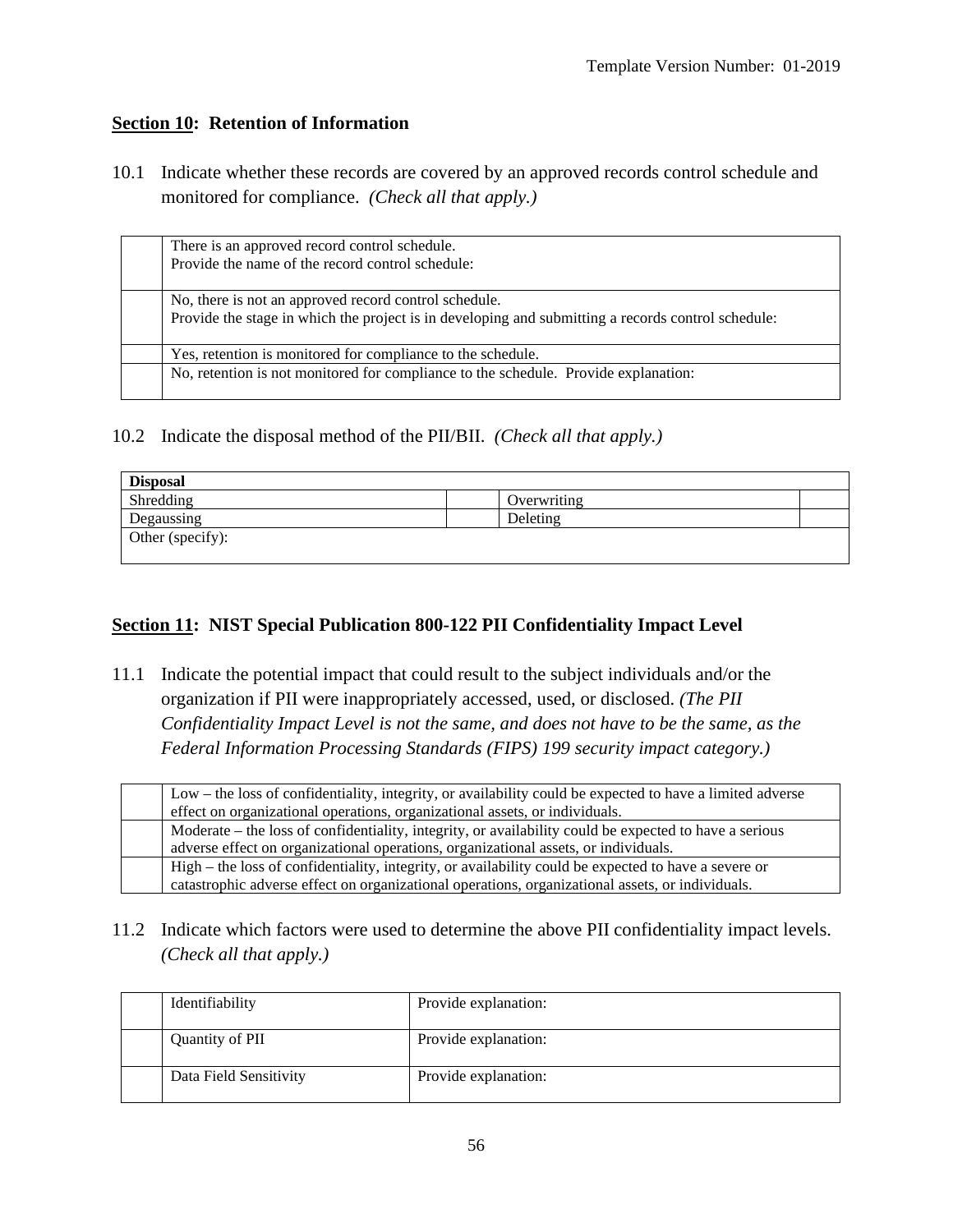| Context of Use                               | Provide explanation: |
|----------------------------------------------|----------------------|
| <b>Obligation to Protect Confidentiality</b> | Provide explanation: |
| Access to and Location of PII                | Provide explanation: |
| Other:                                       | Provide explanation: |

#### **Section 12: Analysis**

12.1 Identify and evaluate any potential threats to privacy that exist in light of the information collected or the sources from which the information is collected. Also, describe the choices that the bureau/operating unit made with regard to the type or quantity of information collected and the sources providing the information in order to prevent or mitigate threats to privacy. (For example: If a decision was made to collect less data, include a discussion of this decision; if it is necessary to obtain information from sources other than the individual, explain why.)

#### 12.2 Indicate whether the conduct of this PIA results in any required business process changes.

| Yes, the conduct of this PIA results in required business process changes.<br>Explanation: |
|--------------------------------------------------------------------------------------------|
| No, the conduct of this PIA does not result in any required business process changes.      |

#### 12.3 Indicate whether the conduct of this PIA results in any required technology changes.

| Yes, the conduct of this PIA results in required technology changes.<br>Explanation: |
|--------------------------------------------------------------------------------------|
| No, the conduct of this PIA does not result in any required technology changes.      |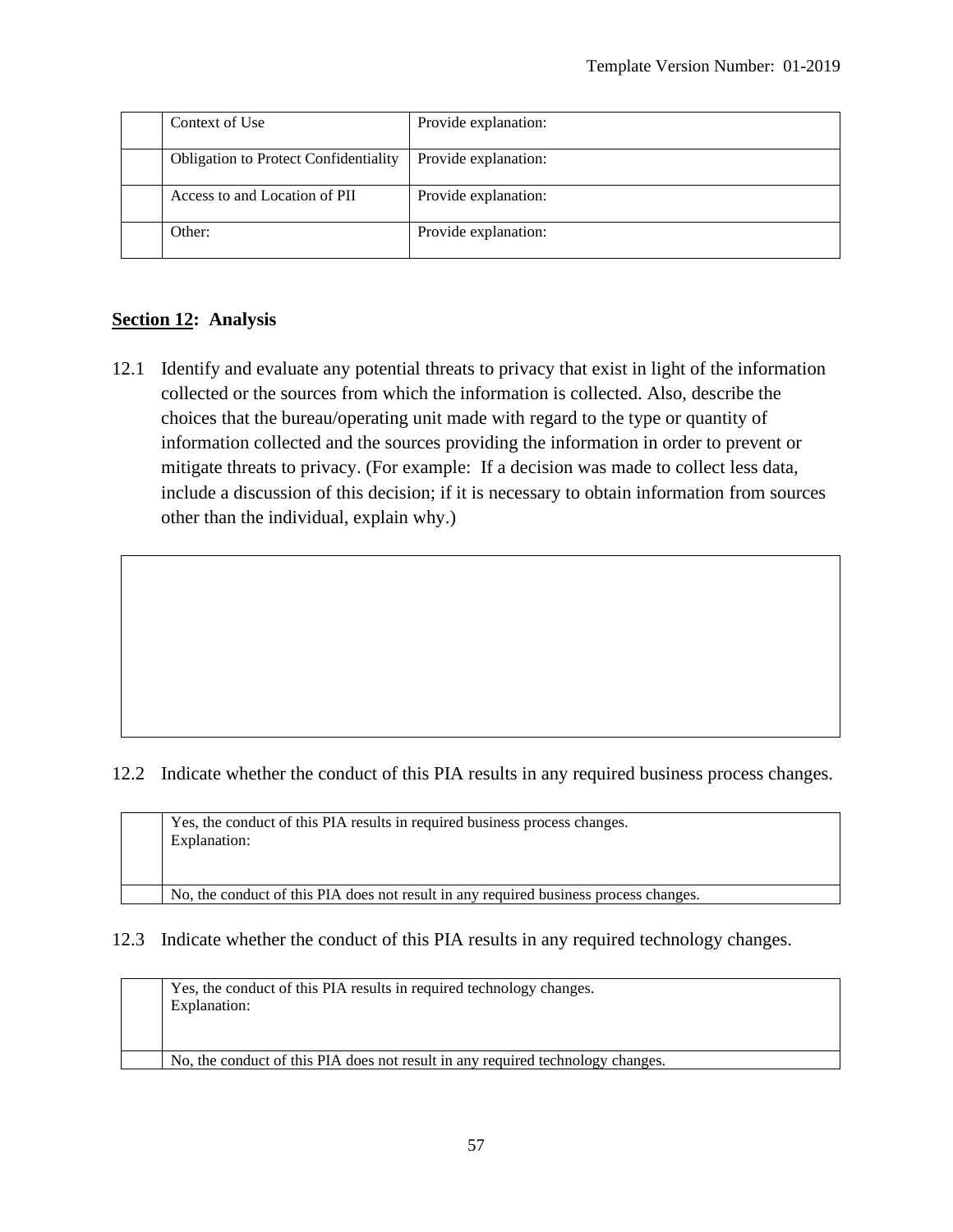## **Points of Contact and Signatures**

| <b>Information System Security Officer or</b>                                                                                              | <b>Information Technology Security Officer</b>                                                                                             |
|--------------------------------------------------------------------------------------------------------------------------------------------|--------------------------------------------------------------------------------------------------------------------------------------------|
|                                                                                                                                            |                                                                                                                                            |
| <b>System Owner</b><br>Name:<br>Name:                                                                                                      |                                                                                                                                            |
| Office:<br>Office:                                                                                                                         |                                                                                                                                            |
| Phone:<br>Phone:                                                                                                                           |                                                                                                                                            |
| Email:<br>Email:                                                                                                                           |                                                                                                                                            |
|                                                                                                                                            |                                                                                                                                            |
| I certify that this PIA is an accurate representation of the security<br>controls in place to protect PII/BII processed on this IT system. | I certify that this PIA is an accurate representation of the security<br>controls in place to protect PII/BII processed on this IT system. |
|                                                                                                                                            |                                                                                                                                            |
|                                                                                                                                            |                                                                                                                                            |
|                                                                                                                                            |                                                                                                                                            |
| <b>Privacy Act Officer</b><br><b>Authorizing Official</b>                                                                                  |                                                                                                                                            |
| Name:<br>Name:                                                                                                                             |                                                                                                                                            |
| Office:<br>Office:                                                                                                                         |                                                                                                                                            |
| Phone:<br>Phone:                                                                                                                           |                                                                                                                                            |
| Email:<br>Email:                                                                                                                           |                                                                                                                                            |
|                                                                                                                                            |                                                                                                                                            |
| I certify that the appropriate authorities and SORNs (if applicable)                                                                       | I certify that this PIA is an accurate representation of the security                                                                      |
| are cited in this PIA.                                                                                                                     | controls in place to protect PII/BII processed on this IT system.                                                                          |
|                                                                                                                                            |                                                                                                                                            |
|                                                                                                                                            |                                                                                                                                            |
|                                                                                                                                            |                                                                                                                                            |
|                                                                                                                                            |                                                                                                                                            |
|                                                                                                                                            |                                                                                                                                            |
| <b>Bureau Chief Privacy Officer</b>                                                                                                        |                                                                                                                                            |
| Name:                                                                                                                                      |                                                                                                                                            |
| Office:                                                                                                                                    |                                                                                                                                            |
| Phone:                                                                                                                                     |                                                                                                                                            |
| Email:                                                                                                                                     |                                                                                                                                            |
|                                                                                                                                            |                                                                                                                                            |
| I certify that the PII/BII processed in this IT system is necessary                                                                        |                                                                                                                                            |
| and this PIA ensures compliance with DOC policy to protect                                                                                 |                                                                                                                                            |
| privacy.                                                                                                                                   |                                                                                                                                            |
|                                                                                                                                            |                                                                                                                                            |
|                                                                                                                                            |                                                                                                                                            |
|                                                                                                                                            |                                                                                                                                            |
|                                                                                                                                            |                                                                                                                                            |

**This page is for internal routing purposes and documentation of approvals. Upon final approval, this page must be removed prior to publication of the PIA.**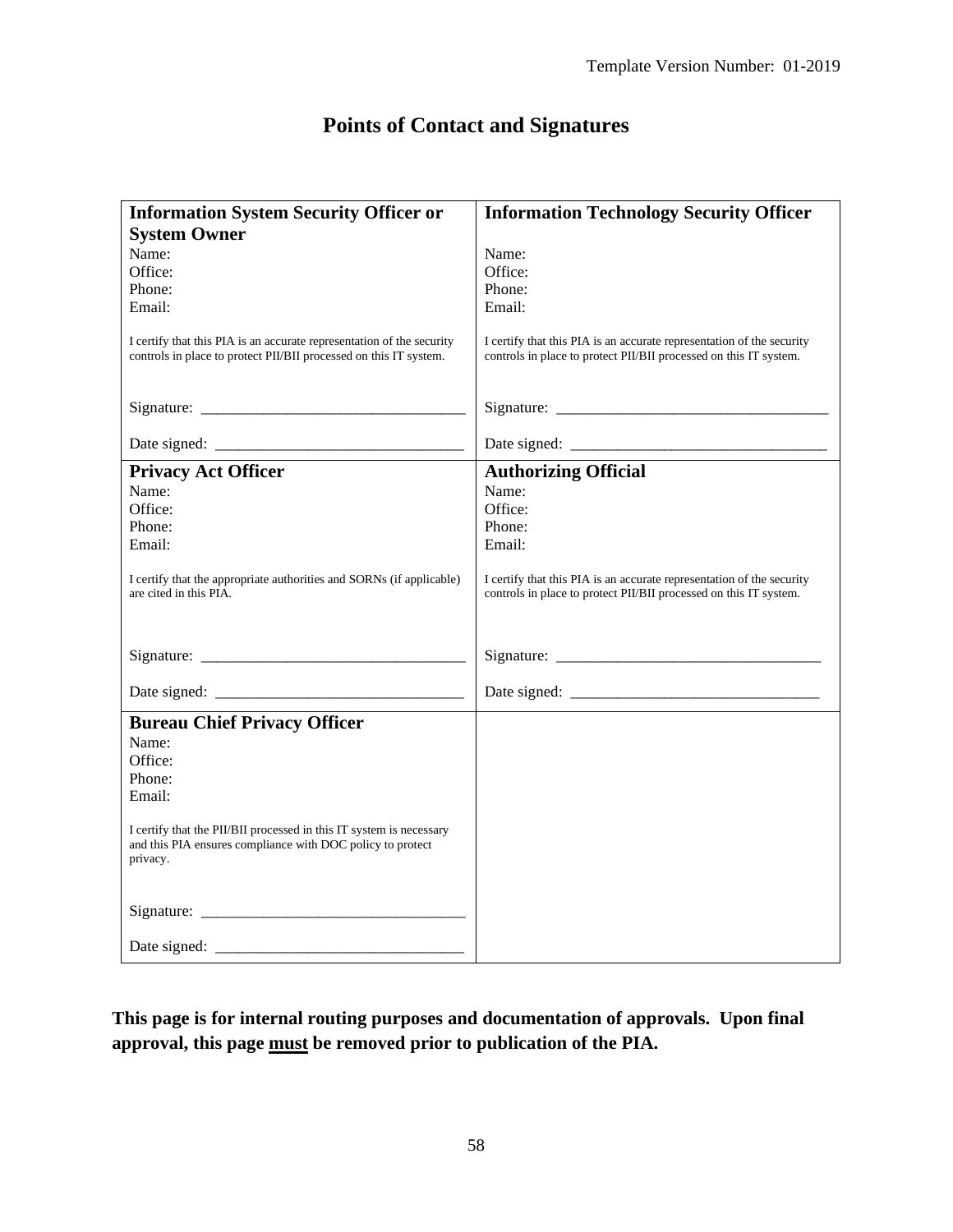## <span id="page-58-0"></span>**Appendix F: Controls Assessment Worksheet**

#### Name of PII-Processing System:

| Control    | 800-122<br>Control | 800-53 J<br>Control | Low         | Moderate                 | High        | Mod to<br>High<br>Jump | System<br>Implementation | Notes and Findings |
|------------|--------------------|---------------------|-------------|--------------------------|-------------|------------------------|--------------------------|--------------------|
| $AC-1$     |                    |                     | $\mathsf X$ | $\mathsf X$              | $\mathsf X$ |                        |                          |                    |
| $AC-2$     |                    |                     | $\mathsf X$ | $\mathsf X$              | $\mathsf X$ |                        |                          |                    |
| $AC-2(8)$  |                    |                     |             | $\overline{\phantom{a}}$ | ٠.          |                        |                          |                    |
| $AC-2(9)$  |                    |                     |             | $\ast$                   | $\ast$      |                        |                          |                    |
| $AC-2(13)$ |                    |                     | $\mathsf X$ | $\mathsf X$              | $\mathsf X$ |                        |                          |                    |
| $AC-3$     | $\mathsf X$        |                     | $\mathsf X$ | $\mathsf X$              | $\mathsf X$ |                        |                          |                    |
| $AC-3(9)$  | $\ast$             |                     |             | $\mathsf X$              | $\mathsf X$ |                        |                          |                    |
| $AC-3(10)$ | $\ast$             |                     |             | $\ast$                   | $\ast$      |                        |                          |                    |
| $AC-4$     | $\ast$             |                     |             | $\mathsf X$              | $\mathsf X$ |                        |                          |                    |
| $AC-4(8)$  |                    |                     |             |                          | $\mathsf X$ | $\ast$                 |                          |                    |
| $AC-4(12)$ |                    |                     |             |                          |             |                        |                          |                    |
| $AC-4(15)$ |                    |                     |             | $\mathsf X$              | $\mathsf X$ |                        |                          |                    |
| $AC-4(17)$ |                    |                     |             | $\mathsf X$              | $\mathsf X$ |                        |                          |                    |
| $AC-4(18)$ |                    |                     |             | $\mathsf X$              | $\mathsf X$ |                        |                          |                    |
| $AC-5$     | $\mathsf X$        |                     |             | $\mathsf X$              | $\mathsf X$ |                        |                          |                    |
| $AC-6$     | $\mathsf X$        |                     |             | $\mathsf X$              | $\mathsf X$ |                        |                          |                    |
| $AC-6(1)$  | $\ast$             |                     |             |                          | $\mathsf X$ | $\ast$                 |                          |                    |
| $AC-6(2)$  | $\ast$             |                     |             | $\mathsf X$              | $\mathsf X$ |                        |                          |                    |
| $AC-6(3)$  | $\ast$             |                     |             |                          | $\ast$      |                        |                          |                    |
| $AC-6(5)$  | $\ast$             |                     |             |                          | $\mathsf X$ |                        |                          |                    |
| $AC-6(7)$  | $\ast$             |                     | $\mathsf X$ | $\mathsf X$              | $\mathsf X$ |                        |                          |                    |
| $AC-6(9)$  | $\ast$             |                     |             | $\mathsf X$              | $\mathsf X$ |                        |                          |                    |
| $AC-6(10)$ | $\ast$             |                     |             | $\mathsf X$              | $\mathsf X$ |                        |                          |                    |
| $AC-8$     |                    |                     |             | $\ast$                   | $\ast$      |                        |                          |                    |
| $AC-11$    |                    |                     | $\mathsf X$ | $\mathsf X$              | $\mathsf X$ |                        |                          |                    |
| $AC-12$    |                    |                     |             |                          |             |                        |                          |                    |
| $AC-14$    |                    |                     |             | $\ast$                   | $\ast$      |                        |                          |                    |
| $AC-16$    |                    |                     | $\mathsf X$ | $\mathsf{X}$             | X           |                        |                          |                    |
| $AC-16(3)$ |                    |                     | $\mathsf X$ | $\mathsf X$              | $\mathsf X$ |                        |                          |                    |
| $AC-17$    | $\mathsf X$        |                     | $\mathsf X$ | $\mathsf X$              | $\mathsf X$ |                        |                          |                    |
| $AC-17(1)$ | $\ast$             |                     | $\mathsf X$ | $\mathsf X$              | $\mathsf X$ |                        |                          |                    |
| $AC-17(2)$ | $\ast$             |                     | $\mathsf X$ | $\mathsf X$              | $\mathsf X$ |                        |                          |                    |
| $AC-18(1)$ |                    |                     | $\mathsf X$ | $\mathsf X$              | $\mathsf X$ |                        |                          |                    |
| $AC-19$    | $\mathsf X$        |                     | $\mathsf X$ | $\mathsf X$              | $\mathsf X$ |                        |                          |                    |
|            |                    |                     |             |                          |             |                        |                          |                    |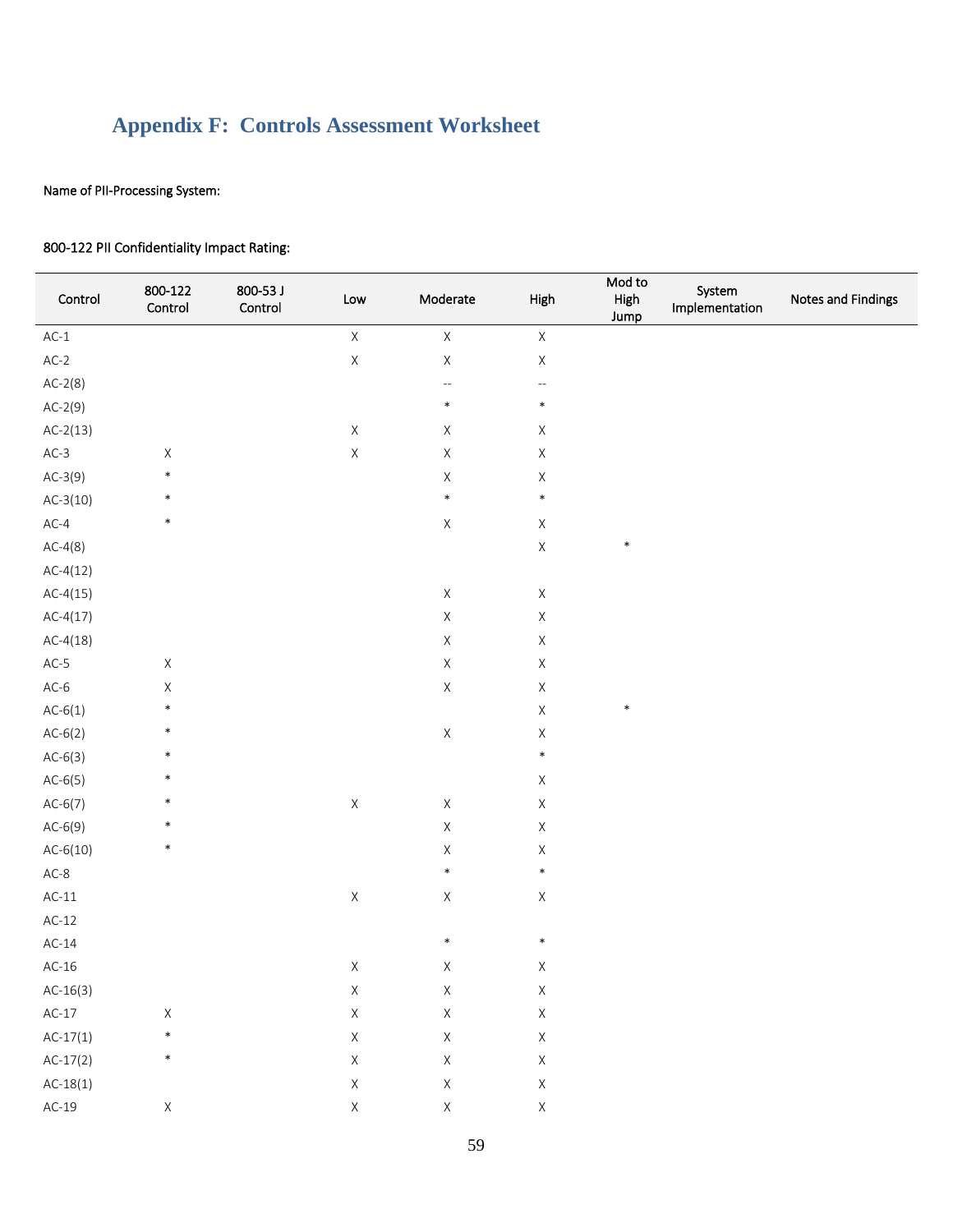$\overline{\phantom{a}}$ 

 $\overline{\phantom{a}}$ 

| Control    | 800-122<br>Control | 800-53 J<br>Control | $\mathsf{Low}$ | Moderate    | High        | Mod to<br>High<br>Jump | System<br>Implementation | Notes and Findings |
|------------|--------------------|---------------------|----------------|-------------|-------------|------------------------|--------------------------|--------------------|
| $AC-19(5)$ | $\ast$             |                     | $\mathsf X$    | $\mathsf X$ | $\mathsf X$ |                        |                          |                    |
| $AC-20$    |                    |                     | $\mathsf X$    | $\mathsf X$ | $\mathsf X$ |                        |                          |                    |
| $AC-20(1)$ |                    |                     | $\mathsf X$    | $\mathsf X$ | $\mathsf X$ |                        |                          |                    |
| $AC-20(3)$ |                    |                     | $\mathsf X$    | $\mathsf X$ | $\mathsf X$ |                        |                          |                    |
| $AC-21$    | $\mathsf X$        |                     | $\mathsf X$    | $\mathsf X$ | $\mathsf X$ |                        |                          |                    |
| $AC-22$    |                    |                     | $\mathsf X$    | $\mathsf X$ | $\mathsf X$ |                        |                          |                    |
| $AC-23$    |                    |                     |                | $\ast$      | $\ast$      |                        |                          |                    |
| $AT-1$     |                    |                     | $\mathsf X$    | $\mathsf X$ | $\mathsf X$ |                        |                          |                    |
| $AT-2$     |                    |                     | $\mathsf X$    | $\mathsf X$ | $\mathsf X$ |                        |                          |                    |
| $AT-3$     |                    |                     | $\mathsf X$    | $\mathsf X$ | $\mathsf X$ |                        |                          |                    |
| $AT-4$     |                    |                     | $\mathsf X$    | $\mathsf X$ | $\mathsf X$ |                        |                          |                    |
| $AU-1$     |                    |                     | $\mathsf X$    | $\mathsf X$ | $\mathsf X$ |                        |                          |                    |
| $AU-2$     | $\mathsf X$        |                     | $\mathsf X$    | $\mathsf X$ | $\mathsf X$ |                        |                          |                    |
| $AU-3$     |                    |                     | $\mathsf X$    | $\mathsf X$ | $\mathsf X$ |                        |                          |                    |
| $AU-4$     |                    |                     |                | $\mathsf X$ | $\mathsf X$ |                        |                          |                    |
| $AU-4(1)$  |                    |                     |                | $\ast$      | $\ast$      |                        |                          |                    |
| $AU-6$     | $\mathsf X$        |                     |                | $\mathsf X$ | $\mathsf X$ |                        |                          |                    |
| $AU-6(3)$  | $\ast$             |                     |                | $\mathsf X$ | $\mathsf X$ |                        |                          |                    |
| $AU-6(10)$ | $\ast$             |                     |                | $\mathsf X$ | $\mathsf X$ |                        |                          |                    |
| $AU-7$     |                    |                     | $\mathsf X$    | $\mathsf X$ | $\mathsf X$ |                        |                          |                    |
| $AU-7(1)$  |                    |                     |                | $\mathsf X$ | $\mathsf X$ |                        |                          |                    |
| $AU-7(2)$  |                    |                     |                | $\mathsf X$ | $\mathsf X$ |                        |                          |                    |
| $AU-9$     |                    |                     | $\mathsf X$    | $\mathsf X$ | $\mathsf X$ |                        |                          |                    |
| $AU-9(3)$  |                    |                     |                | $\mathsf X$ | $\mathsf X$ |                        |                          |                    |
| $AU-9(4)$  |                    |                     |                | $\ast$      | $\ast$      |                        |                          |                    |
| $AU-10$    |                    |                     |                | $\mathsf X$ | $\mathsf X$ |                        |                          |                    |
| $AU-10(1)$ |                    |                     |                | $\mathsf X$ | $\mathsf X$ |                        |                          |                    |
| $AU-11(1)$ |                    |                     |                | ∗           | ∗           |                        |                          |                    |
| $AU-12$    |                    |                     |                | $\mathsf X$ | $\mathsf X$ |                        |                          |                    |
| $AU-12(3)$ |                    |                     |                | $\mathsf X$ | $\mathsf X$ |                        |                          |                    |
| $AU-14$    |                    |                     |                | $\ast$      | $\ast$      |                        |                          |                    |
| $AU-14(2)$ |                    |                     |                | $\ast$      | $\ast$      |                        |                          |                    |
| $AU-14(3)$ |                    |                     |                | $\ast$      | $\ast$      |                        |                          |                    |
| $AU-16(2)$ |                    |                     |                |             |             |                        |                          |                    |
| $CA-1$     |                    |                     | $\mathsf X$    | $\mathsf X$ | $\mathsf X$ |                        |                          |                    |
| $CA-2$     |                    |                     |                | $\mathsf X$ | $\mathsf X$ |                        |                          |                    |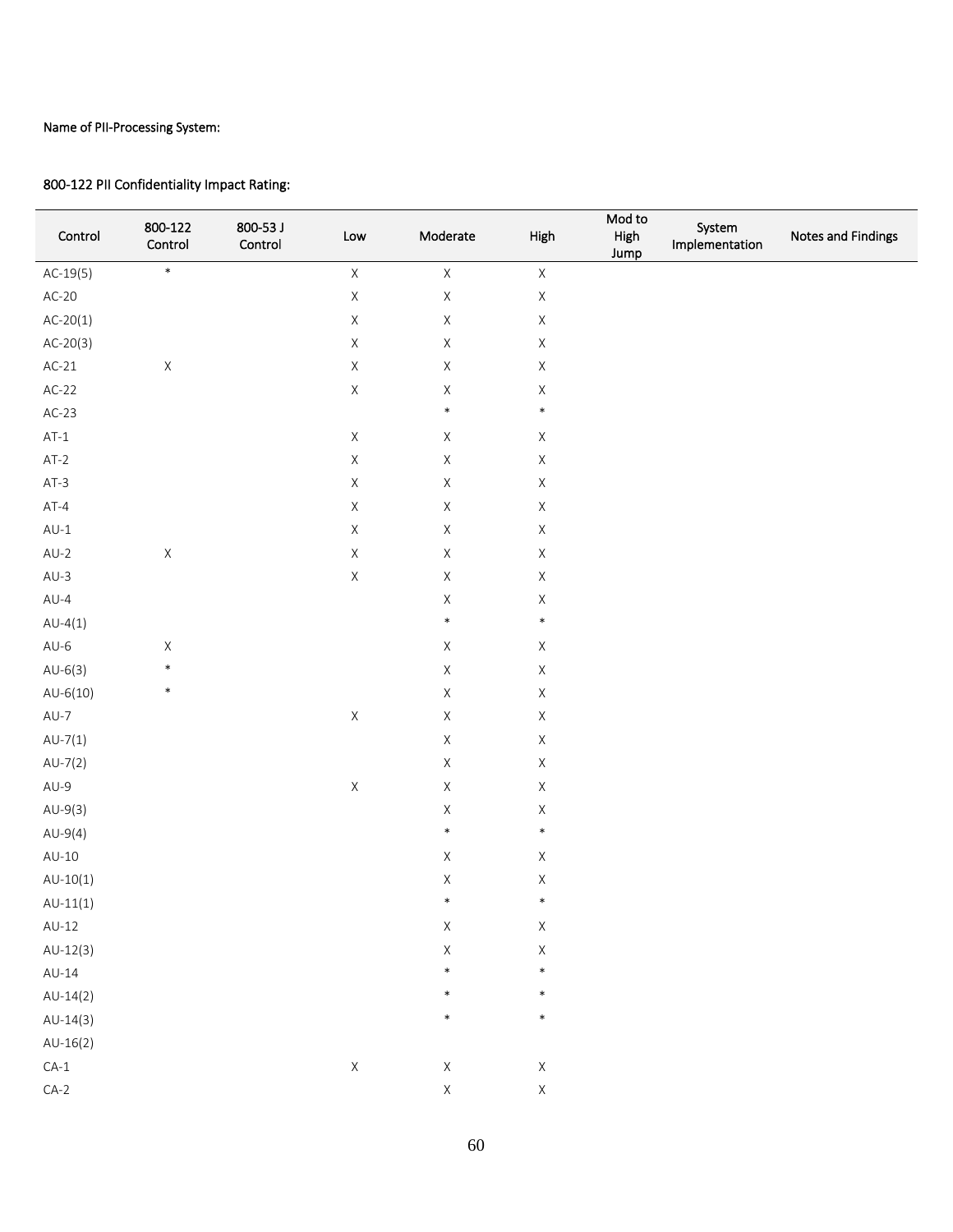| Control                         | 800-122<br>Control | 800-53 J<br>Control | Low         | Moderate    | High        | Mod to<br>High<br>Jump | System<br>Implementation | Notes and Findings |
|---------------------------------|--------------------|---------------------|-------------|-------------|-------------|------------------------|--------------------------|--------------------|
| $CA-3$                          |                    |                     |             | $\mathsf X$ | $\mathsf X$ |                        |                          |                    |
| $CA-3(3)$                       |                    |                     | $\mathsf X$ | $\mathsf X$ | $\mathsf X$ |                        |                          |                    |
| $CA-3(5)$                       |                    |                     | $\mathsf X$ | $\mathsf X$ | $\mathsf X$ |                        |                          |                    |
| $CA-6$                          |                    |                     | $\mathsf X$ | $\mathsf X$ | $\mathsf X$ |                        |                          |                    |
| $CA-7$                          |                    |                     |             | $\mathsf X$ | $\mathsf X$ |                        |                          |                    |
| $CA-8$                          |                    |                     |             |             | $\mathsf X$ | $\ast$                 |                          |                    |
| $CA-9$                          |                    |                     |             | $\mathsf X$ | $\mathsf X$ |                        |                          |                    |
| $CA-9(1)$                       |                    |                     |             | $\mathsf X$ | $\mathsf X$ |                        |                          |                    |
| $CM-3(6)$                       |                    |                     | $\mathsf X$ | $\mathsf X$ | $\mathsf X$ |                        |                          |                    |
| $\mathsf{CM}\text{-}\mathsf{4}$ |                    |                     | $\mathsf X$ | $\mathsf X$ | $\mathsf X$ |                        |                          |                    |
| $CM-4(1)$                       |                    |                     |             | $\mathsf X$ | $\mathsf X$ |                        |                          |                    |
| $CM-4(2)$                       |                    |                     |             | $\mathsf X$ | $\mathsf X$ |                        |                          |                    |
| $CM-8(1)$                       |                    |                     |             |             |             |                        |                          |                    |
| $CP-1$                          |                    |                     | $\mathsf X$ | $\mathsf X$ | $\mathsf X$ |                        |                          |                    |
| $CP-2$                          |                    |                     | $\mathsf X$ | $\mathsf X$ | $\mathsf X$ |                        |                          |                    |
| $CP-2(5)$                       |                    |                     |             |             |             |                        |                          |                    |
| $CP-2(8)$                       |                    |                     |             |             |             |                        |                          |                    |
| $CP-4$                          |                    |                     |             |             |             |                        |                          |                    |
| $CP-7$                          |                    |                     |             | $\ast$      | $\ast$      |                        |                          |                    |
| $CP-9$                          |                    |                     |             | $\mathsf X$ | $\mathsf X$ |                        |                          |                    |
| $CP-10$                         |                    |                     |             | $\mathsf X$ | $\mathsf X$ |                        |                          |                    |
| $IA-2$                          | $\mathsf X$        |                     | $\mathsf X$ | $\mathsf X$ | $\mathsf X$ |                        |                          |                    |
| $IA-2(6)$                       | $\ast$             |                     |             | $\mathsf X$ | $\mathsf X$ |                        |                          |                    |
| $IA-2(7)$                       | $\ast$             |                     |             | $\mathsf X$ | $\mathsf X$ |                        |                          |                    |
| $IA-2(11)$                      | $\ast$             |                     |             | $\mathsf X$ | $\mathsf X$ |                        |                          |                    |
| $IA-3$                          |                    |                     |             |             |             |                        |                          |                    |
| $IA-4$                          |                    |                     | $\mathsf X$ | $\mathsf X$ | $\mathsf X$ |                        |                          |                    |
| $IA-4(3)$                       |                    |                     |             | X           | X           |                        |                          |                    |
| $IA-5$                          |                    |                     |             | $\mathsf X$ | $\mathsf X$ |                        |                          |                    |
| $IA-6$                          |                    |                     |             |             |             |                        |                          |                    |
| $IA-7$                          |                    |                     | $\mathsf X$ | $\mathsf X$ | $\mathsf X$ |                        |                          |                    |
| $IA-8$                          |                    |                     |             | $\mathsf X$ | $\mathsf X$ |                        |                          |                    |
| $IR-1$                          |                    |                     | $\mathsf X$ | $\mathsf X$ | $\mathsf X$ |                        |                          |                    |
| $IR-2$                          |                    |                     | $\mathsf X$ | $\mathsf X$ | $\mathsf X$ |                        |                          |                    |
| $IR-4$                          |                    |                     | $\mathsf X$ | $\mathsf X$ | $\mathsf X$ |                        |                          |                    |
| $IR-4(3)$                       |                    |                     |             |             |             |                        |                          |                    |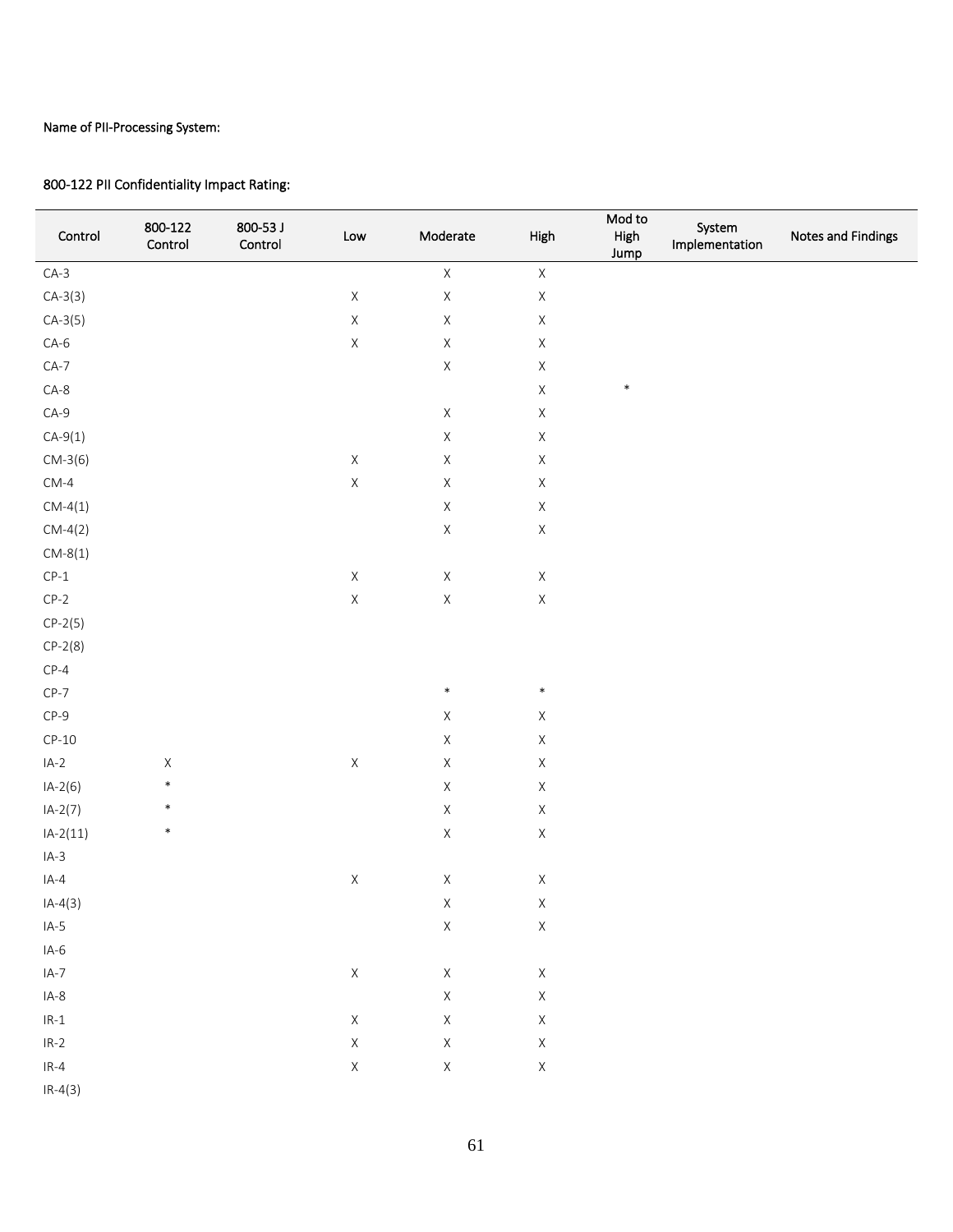$\overline{\phantom{a}}$ 

 $\overline{\phantom{a}}$ 

| Control   | 800-122<br>Control | 800-53 J<br>Control | $\mathsf{Low}$ | Moderate    | High        | Mod to<br>High<br>Jump | System<br>Implementation | Notes and Findings |
|-----------|--------------------|---------------------|----------------|-------------|-------------|------------------------|--------------------------|--------------------|
| $IR-5$    |                    |                     | $\mathsf X$    | $\mathsf X$ | $\mathsf X$ |                        |                          |                    |
| $IR-6$    |                    |                     | $\mathsf X$    | $\mathsf X$ | $\mathsf X$ |                        |                          |                    |
| $IR-7$    |                    |                     | $\mathsf X$    | $\mathsf X$ | $\mathsf X$ |                        |                          |                    |
| $IR-8$    |                    |                     | $\mathsf X$    | $\mathsf X$ | $\mathsf X$ |                        |                          |                    |
| $IR-10$   |                    |                     | $\mathsf X$    | $\mathsf X$ | $\mathsf X$ |                        |                          |                    |
| $MA-1$    |                    |                     |                | $\mathsf X$ | $\mathsf X$ |                        |                          |                    |
| $MA-2$    |                    |                     |                |             |             |                        |                          |                    |
| $MA-4(6)$ |                    |                     | $\mathsf X$    | $\mathsf X$ | $\mathsf X$ |                        |                          |                    |
| $MA-5$    |                    |                     | $\mathsf X$    | $\mathsf X$ | $\mathsf X$ |                        |                          |                    |
| $MP-1$    |                    |                     | $\mathsf X$    | $\mathsf X$ | $\mathsf X$ |                        |                          |                    |
| $MP-2$    | $\mathsf X$        |                     | $\mathsf X$    | $\mathsf X$ | $\mathsf X$ |                        |                          |                    |
| $MP-3$    | $\mathsf X$        |                     | $\mathsf X$    | $\mathsf X$ | $\mathsf X$ |                        |                          |                    |
| $MP-4$    | $\mathsf X$        |                     | $\mathsf X$    | $\mathsf X$ | $\mathsf X$ |                        |                          |                    |
| $MP-5$    | $\mathsf X$        |                     | $\mathsf X$    | $\mathsf X$ | $\mathsf X$ |                        |                          |                    |
| $MP-5(4)$ | $\ast$             |                     | $\mathsf X$    | $\mathsf X$ | $\mathsf X$ |                        |                          |                    |
| $MP-6$    | $\mathsf X$        |                     |                | $\mathsf X$ | $\mathsf X$ |                        |                          |                    |
| $MP-6(1)$ | $\ast$             |                     | $\mathsf X$    | $\mathsf X$ | $\mathsf X$ |                        |                          |                    |
| $MP-6(8)$ | $\ast$             |                     |                | $\mathsf X$ | $\mathsf X$ |                        |                          |                    |
| $MP-7$    |                    |                     |                | $\mathsf X$ | $\mathsf X$ |                        |                          |                    |
| $MP-7(1)$ |                    |                     |                | $\mathsf X$ | $\mathsf X$ |                        |                          |                    |
| $MP-8(3)$ |                    |                     |                | $\mathsf X$ | $\mathsf X$ |                        |                          |                    |
| $PE-1$    |                    |                     |                |             |             |                        |                          |                    |
| $PE-2$    |                    |                     | $\mathsf X$    | $\mathsf X$ | $\mathsf X$ |                        |                          |                    |
| $PE-2(1)$ |                    |                     |                |             |             |                        |                          |                    |
| $PE-3$    |                    |                     | $\mathsf X$    | $\mathsf X$ | $\mathsf X$ |                        |                          |                    |
| $PE-4$    |                    |                     |                |             |             |                        |                          |                    |
| $PE-5$    |                    |                     | $\mathsf X$    | $\mathsf X$ | $\mathsf X$ |                        |                          |                    |
| $PE-6$    |                    |                     |                |             |             |                        |                          |                    |
| PE-8      |                    |                     |                |             |             |                        |                          |                    |
| $PE-17$   |                    |                     | $\mathsf X$    | $\mathsf X$ | $\mathsf X$ |                        |                          |                    |
| PE-18     |                    |                     |                |             | $\mathsf X$ | $\ast$                 |                          |                    |
| $PL-1$    |                    |                     |                |             |             |                        |                          |                    |
| $PL-2$    |                    |                     | $\mathsf X$    | $\mathsf X$ | $\mathsf X$ |                        |                          |                    |
| $PL-4$    |                    |                     | $\mathsf X$    | $\mathsf X$ | $\mathsf X$ |                        |                          |                    |
| $PL-8$    |                    |                     | $\mathsf X$    | $\mathsf X$ | $\mathsf X$ |                        |                          |                    |
| $PS-1$    |                    |                     | $\mathsf X$    | $\mathsf X$ | $\mathsf X$ |                        |                          |                    |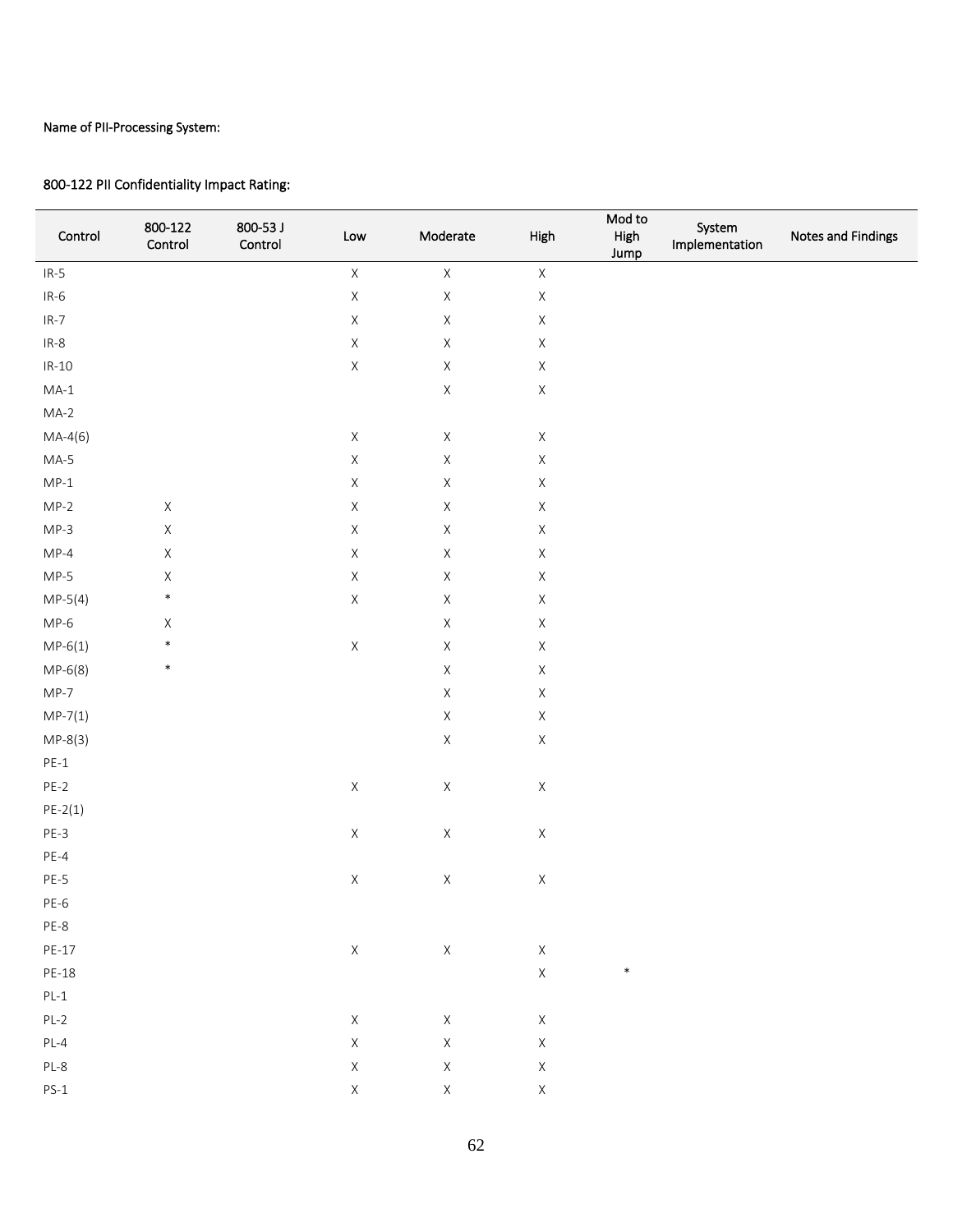| Control                                      | 800-122<br>Control | 800-53 J<br>Control | $\mathsf{Low}$ | Moderate    | High        | Mod to<br>High<br>Jump | System<br>Implementation | Notes and Findings |
|----------------------------------------------|--------------------|---------------------|----------------|-------------|-------------|------------------------|--------------------------|--------------------|
| $PS-2$                                       |                    |                     | $\mathsf X$    | $\mathsf X$ | $\mathsf X$ |                        |                          |                    |
| $PS-3$                                       |                    |                     | $\mathsf X$    | $\mathsf X$ | $\mathsf X$ |                        |                          |                    |
| $PS-3(3)$                                    |                    |                     | $\mathsf X$    | $\mathsf X$ | $\mathsf X$ |                        |                          |                    |
| $PS-4$                                       |                    |                     | $\mathsf X$    | $\mathsf X$ | $\mathsf X$ |                        |                          |                    |
| $PS-5$                                       |                    |                     | $\mathsf X$    | $\mathsf X$ | $\mathsf X$ |                        |                          |                    |
| $PS-6$                                       |                    |                     | $\mathsf X$    | $\mathsf X$ | $\mathsf X$ |                        |                          |                    |
| $PS-7$                                       |                    |                     | $\mathsf X$    | $\mathsf X$ | $\mathsf X$ |                        |                          |                    |
| $PS-8$                                       |                    |                     | $\mathsf X$    | $\mathsf X$ | $\mathsf X$ |                        |                          |                    |
| $RA-1$                                       |                    |                     | $\mathsf X$    | $\mathsf X$ | $\mathsf X$ |                        |                          |                    |
| $RA-2$                                       |                    |                     | $\mathsf X$    | $\mathsf X$ | $\mathsf X$ |                        |                          |                    |
| $RA-3$                                       |                    |                     | $\mathsf X$    | $\mathsf X$ | $\mathsf X$ |                        |                          |                    |
| $SA-2$                                       |                    |                     | $\mathsf X$    | $\mathsf X$ | $\mathsf X$ |                        |                          |                    |
| $SA-3$                                       |                    |                     | $\mathsf X$    | $\mathsf X$ | $\mathsf X$ |                        |                          |                    |
| $SA-4$                                       |                    |                     | $\mathsf X$    | $\mathsf X$ | $\mathsf X$ |                        |                          |                    |
| $SA-8$                                       |                    |                     | $\mathsf X$    | $\mathsf X$ | $\mathsf X$ |                        |                          |                    |
| $SA-9$                                       |                    |                     |                |             |             |                        |                          |                    |
| $SA-9(5)$                                    |                    |                     | $\mathsf X$    | $\mathsf X$ | $\mathsf X$ |                        |                          |                    |
| $SA-11$                                      |                    |                     |                | $\mathsf X$ | $\mathsf X$ |                        |                          |                    |
| $SA-11(5)$                                   |                    |                     |                |             | $\mathsf X$ | $\ast$                 |                          |                    |
| $SA-15(9)$                                   |                    |                     |                | $\mathsf X$ | $\mathsf X$ |                        |                          |                    |
| $SA-17$                                      |                    |                     | $\mathsf X$    | $\mathsf X$ | $\mathsf X$ |                        |                          |                    |
| $SA-21$                                      |                    |                     | $\mathsf X$    | $\mathsf X$ | $\mathsf X$ |                        |                          |                    |
| $SC-2$                                       |                    |                     |                | $\mathsf X$ | $\mathsf X$ |                        |                          |                    |
| $SC-4$                                       |                    |                     | $\mathsf X$    | $\mathsf X$ | $\mathsf X$ |                        |                          |                    |
| $SC-7(14)$                                   |                    |                     |                |             |             |                        |                          |                    |
| $SC-8$                                       | $\mathsf X$        |                     | $\mathsf X$    | $\mathsf X$ | $\mathsf X$ |                        |                          |                    |
| $SC-8(1)$                                    | $\ast$             |                     | $\mathsf X$    | $\mathsf X$ | $\mathsf X$ |                        |                          |                    |
| $SC-8(2)$                                    | ∗                  |                     |                | X           | X           |                        |                          |                    |
| $SC-12$                                      |                    |                     | $\mathsf X$    | $\mathsf X$ | $\mathsf X$ |                        |                          |                    |
| $SC-13$                                      |                    |                     | $\mathsf X$    | $\mathsf X$ | $\mathsf X$ |                        |                          |                    |
| $SC-28$                                      | $\mathsf X$        |                     | $\mathsf X$    | $\mathsf X$ | $\mathsf X$ |                        |                          |                    |
| $SC-28(1)$                                   | $\ast$             |                     | $\mathsf X$    | $\mathsf X$ | $\mathsf X$ |                        |                          |                    |
| $\ensuremath{\mathsf{SI}\text{-}\mathsf{1}}$ |                    |                     | $\mathsf X$    | $\mathsf X$ | $\mathsf X$ |                        |                          |                    |
| $SI-3$                                       |                    |                     |                |             |             |                        |                          |                    |
| $SI-4$                                       | $\mathsf X$        |                     | $\mathsf X$    | $\mathsf X$ | $\mathsf X$ |                        |                          |                    |
| $SI-5$                                       |                    |                     |                |             |             |                        |                          |                    |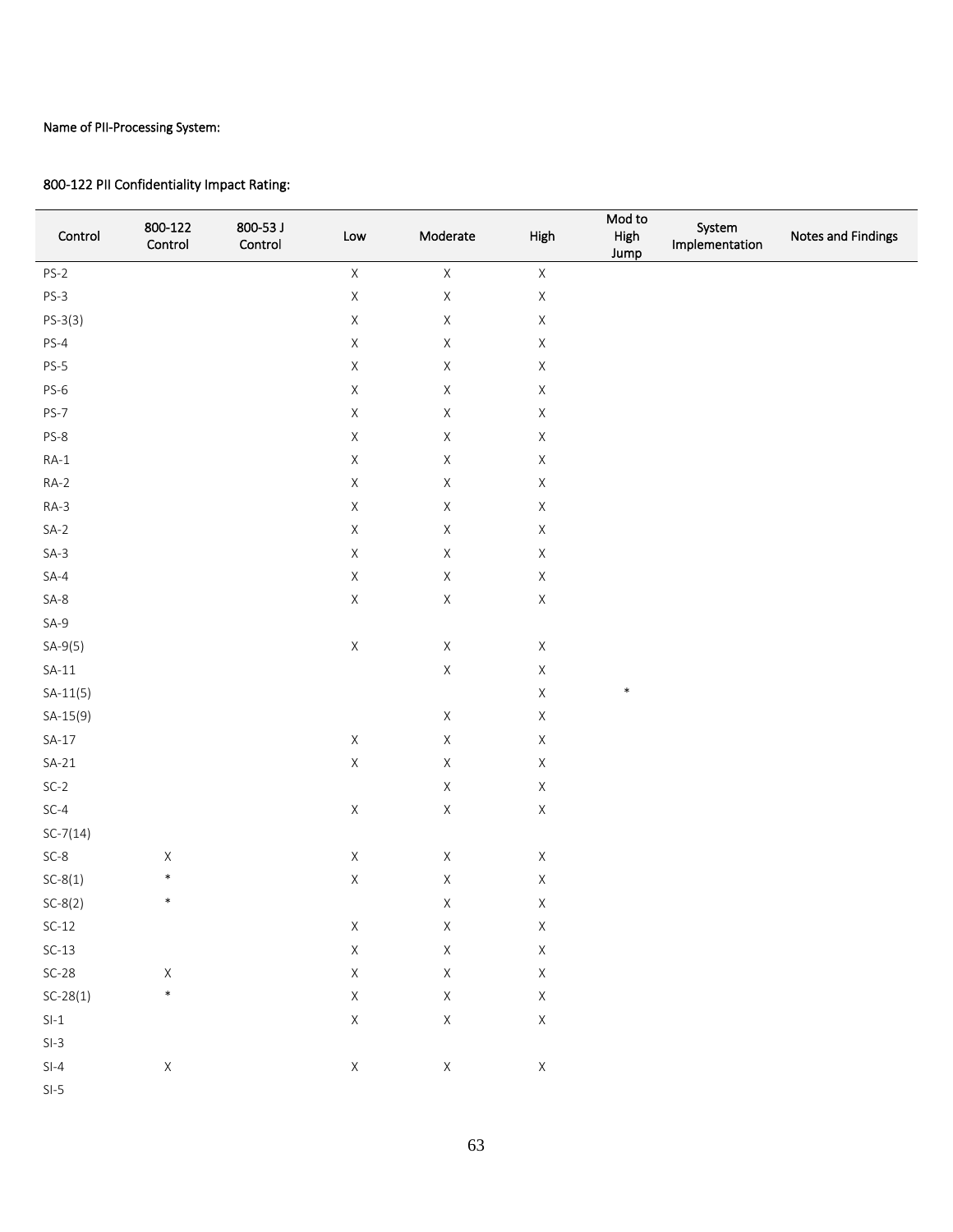| Control   | 800-122<br>Control | 800-53 J<br>Control | $\mathsf{Low}$ | Moderate    | High        | Mod to<br>High<br>Jump | System<br>Implementation | Notes and Findings |
|-----------|--------------------|---------------------|----------------|-------------|-------------|------------------------|--------------------------|--------------------|
| $SI-7$    |                    |                     | $\mathsf X$    | $\mathsf X$ | $\mathsf X$ |                        |                          |                    |
| $SI-7(6)$ |                    |                     | $\mathsf X$    | $\mathsf X$ | $\mathsf X$ |                        |                          |                    |
| $SI-8$    |                    |                     |                |             |             |                        |                          |                    |
| $SI-10$   |                    |                     |                | $\mathsf X$ | $\mathsf X$ |                        |                          |                    |
| $SI-11$   |                    |                     |                |             |             |                        |                          |                    |
| $SI-12$   |                    |                     | $\mathsf X$    | $\mathsf X$ | $\mathsf X$ |                        |                          |                    |
| $PM-1$    |                    |                     | $\mathsf X$    | $\mathsf X$ | $\mathsf X$ |                        |                          |                    |
| $PM-2$    |                    |                     |                | $\ast$      | $\ast$      |                        |                          |                    |
| $PM-3$    |                    |                     | $\mathsf X$    | $\mathsf X$ | $\mathsf X$ |                        |                          |                    |
| $PM-5$    |                    |                     | $\mathsf X$    | $\mathsf X$ | $\mathsf X$ |                        |                          |                    |
| PM-7      |                    |                     | $\mathsf X$    | $\mathsf X$ | $\mathsf X$ |                        |                          |                    |
| $PM-9$    |                    |                     | $\mathsf X$    | $\mathsf X$ | $\mathsf X$ |                        |                          |                    |
| $PM-10$   |                    |                     | $\mathsf X$    | $\mathsf X$ | $\mathsf X$ |                        |                          |                    |
| $PM-11$   |                    |                     | $\mathsf X$    | $\mathsf X$ | $\mathsf X$ |                        |                          |                    |
| $PM-12$   |                    |                     | $\mathsf X$    | $\mathsf X$ | $\mathsf X$ |                        |                          |                    |
| $PM-13$   |                    |                     |                | $\ast$      | $\ast$      |                        |                          |                    |
| $PM-14$   |                    |                     | $\mathsf X$    | $\mathsf X$ | $\mathsf X$ |                        |                          |                    |
| $PM-15$   |                    |                     | $\mathsf X$    | $\mathsf X$ | $\mathsf X$ |                        |                          |                    |
| $AP-1$    |                    | $\mathsf X$         | $\mathsf X$    | $\mathsf X$ | $\mathsf X$ |                        |                          |                    |
| $AP-2$    |                    | $\mathsf X$         | $\mathsf X$    | $\mathsf X$ | $\mathsf X$ |                        |                          |                    |
| $AR-1$    |                    | $\mathsf X$         | $\mathsf X$    | $\mathsf X$ | $\mathsf X$ |                        |                          |                    |
| $AR-2$    |                    | $\mathsf X$         | $\mathsf X$    | $\mathsf X$ | $\mathsf X$ |                        |                          |                    |
| $AR-3$    |                    | $\mathsf X$         | $\mathsf X$    | $\mathsf X$ | $\mathsf X$ |                        |                          |                    |
| AR-4      |                    | $\mathsf X$         | $\mathsf X$    | $\mathsf X$ | $\mathsf X$ |                        |                          |                    |
| $AR-5$    |                    | $\mathsf X$         | $\mathsf X$    | $\mathsf X$ | $\mathsf X$ |                        |                          |                    |
| AR-6      |                    | $\mathsf X$         | $\mathsf X$    | $\mathsf X$ | $\mathsf X$ |                        |                          |                    |
| $AR-7$    |                    | $\mathsf X$         | $\mathsf X$    | $\mathsf X$ | $\mathsf X$ |                        |                          |                    |
| AR-8      |                    | X                   | X              | X           | X           |                        |                          |                    |
| $DI-1$    |                    | $\mathsf X$         | $\mathsf X$    | $\mathsf X$ | $\mathsf X$ |                        |                          |                    |
| $DI-1(1)$ |                    | $\ast$              |                | $\mathsf X$ | $\mathsf X$ |                        |                          |                    |
| $DI-1(2)$ |                    | $\ast$              |                | $\mathsf X$ | $\mathsf X$ |                        |                          |                    |
| $DI-2$    |                    | $\mathsf X$         |                | $\ast$      | $\ast$      |                        |                          |                    |
| $DI-2(1)$ |                    | $\ast$              |                | $\ast$      | $\ast$      |                        |                          |                    |
| $DM-1$    |                    | $\mathsf X$         | $\mathsf X$    | $\mathsf X$ | $\mathsf X$ |                        |                          |                    |
| $DM-2$    |                    | $\mathsf X$         | $\mathsf X$    | $\mathsf X$ | $\mathsf X$ |                        |                          |                    |
| $DM-2(1)$ |                    | $\ast$              |                |             |             |                        |                          |                    |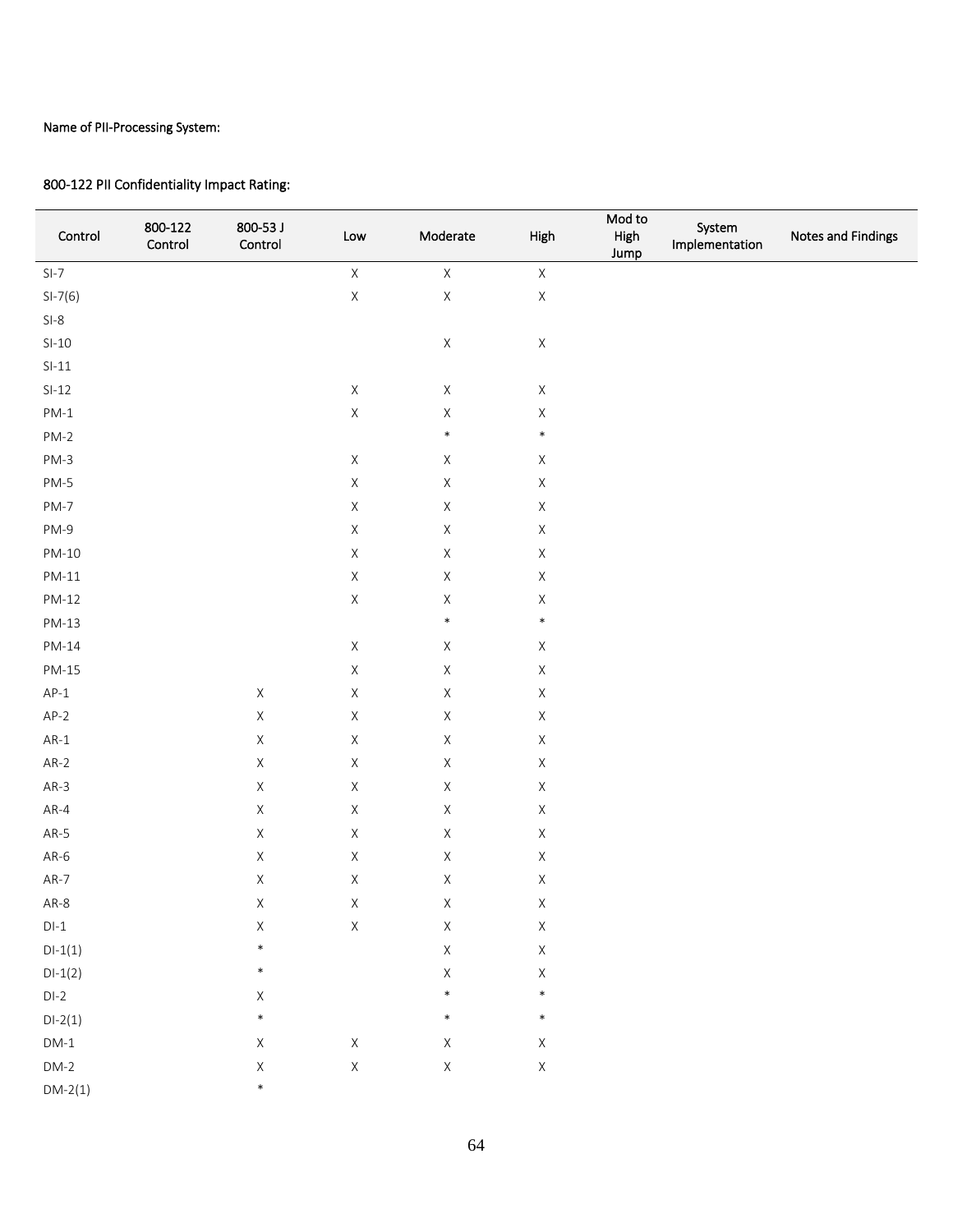#### 800-122 PII Confidentiality Impact Rating:

| Control   | 800-122<br>Control | 800-53 J<br>Control | Low         | Moderate     | High        | Mod to<br>High<br>Jump | System<br>Implementation | Notes and Findings |
|-----------|--------------------|---------------------|-------------|--------------|-------------|------------------------|--------------------------|--------------------|
| $DM-3$    |                    | $\mathsf X$         | $\mathsf X$ | $\mathsf X$  | $\mathsf X$ |                        |                          |                    |
| $DM-3(1)$ |                    | $\ast$              |             | $\ast$       | $\ast$      |                        |                          |                    |
| $IP-1$    |                    | Χ                   | $\mathsf X$ | $\mathsf X$  | Χ           |                        |                          |                    |
| $IP-1(1)$ |                    | $\ast$              |             |              |             |                        |                          |                    |
| $IP-2$    |                    | Χ                   | $\mathsf X$ | $\mathsf X$  | $\mathsf X$ |                        |                          |                    |
| $IP-3$    |                    | $\mathsf X$         | $\mathsf X$ | $\mathsf X$  | $\mathsf X$ |                        |                          |                    |
| $IP-4$    |                    | $\mathsf X$         | $\mathsf X$ | $\mathsf X$  | Χ           |                        |                          |                    |
| $IP-4(1)$ |                    | $\ast$              |             | $\ast$       | $\ast$      |                        |                          |                    |
| $SE-1$    |                    | $\mathsf X$         | $\mathsf X$ | $\mathsf X$  | $\mathsf X$ |                        |                          |                    |
| $SE-2$    |                    | Χ                   | $\mathsf X$ | $\mathsf X$  | $\mathsf X$ |                        |                          |                    |
| $TR-1$    |                    | $\mathsf X$         | $\times$    | $\mathsf{X}$ | X           |                        |                          |                    |
| $TR-1(1)$ |                    | $\ast$              |             | $\ast$       | $\ast$      |                        |                          |                    |
| $TR-2$    |                    | X                   | $\mathsf X$ | $\mathsf X$  | Χ           |                        |                          |                    |
| $TR-2(1)$ |                    | $\ast$              | X           | X            | $\mathsf X$ |                        |                          |                    |
| $TR-3$    |                    | Χ                   | $\mathsf X$ | $\mathsf X$  | $\mathsf X$ |                        |                          |                    |
| $UL-1$    |                    | Χ                   | $\mathsf X$ | $\mathsf X$  | $\mathsf X$ |                        |                          |                    |
| $UL-2$    |                    | Χ                   | $\mathsf X$ | $\mathsf X$  | Χ           |                        |                          |                    |

#### References:

| Implemented                       |
|-----------------------------------|
| Partially Implemented             |
| Planned                           |
| <b>Alternative Implementation</b> |
| Not Applicable                    |
| <b>Not Selected</b>               |
| Not Implemented - Risk            |
| Accepted                          |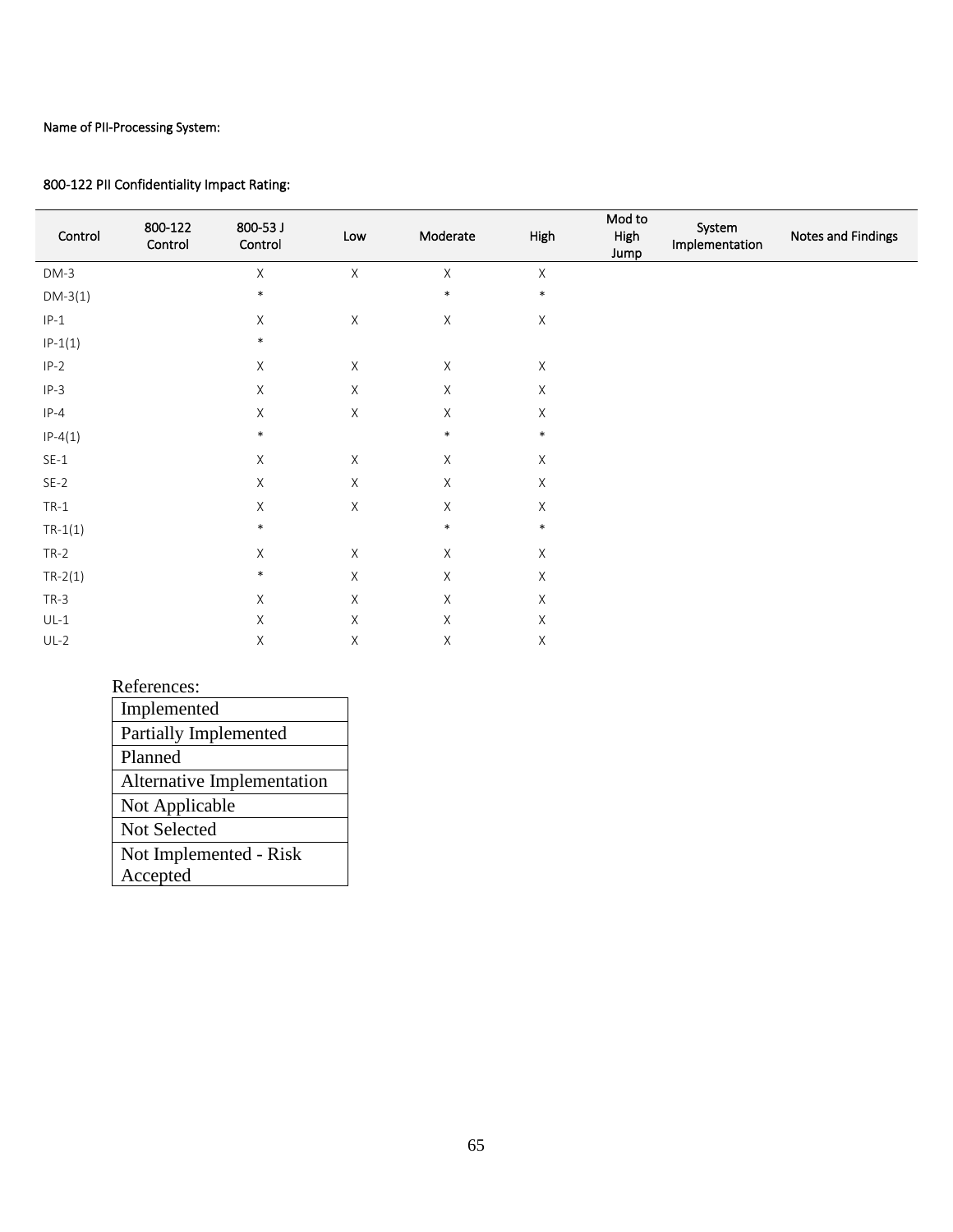## <span id="page-65-0"></span>**Appendix G: PIA CRB Risk Analysis Guide**

Privacy Impact Assessment Compliance Review Board Risk Analysis Guide *(Date of Meeting)*

Name of IT System: Authorization to Operate (ATO) date: ATO expiration date:

A Privacy Threshold Analysis (PTA) must be completed for a system processing PII/BII in order to determine if a Privacy Impact Assessment (PIA) is required. The purposes of a PIA are to ensure effective compliance with the Privacy Act for notice and disclosure and to confirm appropriate privacy protections are in place. The following critical areas will be discussed during this meeting:

- System/Data characterization
	- System location/Status
	- **Type/Sources of information**
	- **Purpose/Use of information**
	- **Retention of information**
	- **Legal authority**
	- **FIPS 199 security impact category**
	- Notice and consent
	- Records retrieval
	- System of records notice $(s)$
	- NIST SP 800-122 PII confidentiality impact level
- Information Sharing Practices
	- **Access**
	- **Computer Matching Program**
	- Connection with other IT systems
- Website/Mobile application processes
	- $\blacksquare$  Website(s)
	- **Website privacy policy/Privacy Act statement**
	- $\blacksquare$  Mobile application(s)
	- **Tracking technologies**
- Status of privacy controls
	- Plan of Action and Milestones
	- **IT Security controls**
- Risk Assessment Review
	- **Threats and vulnerabilities**
	- **Summary risk**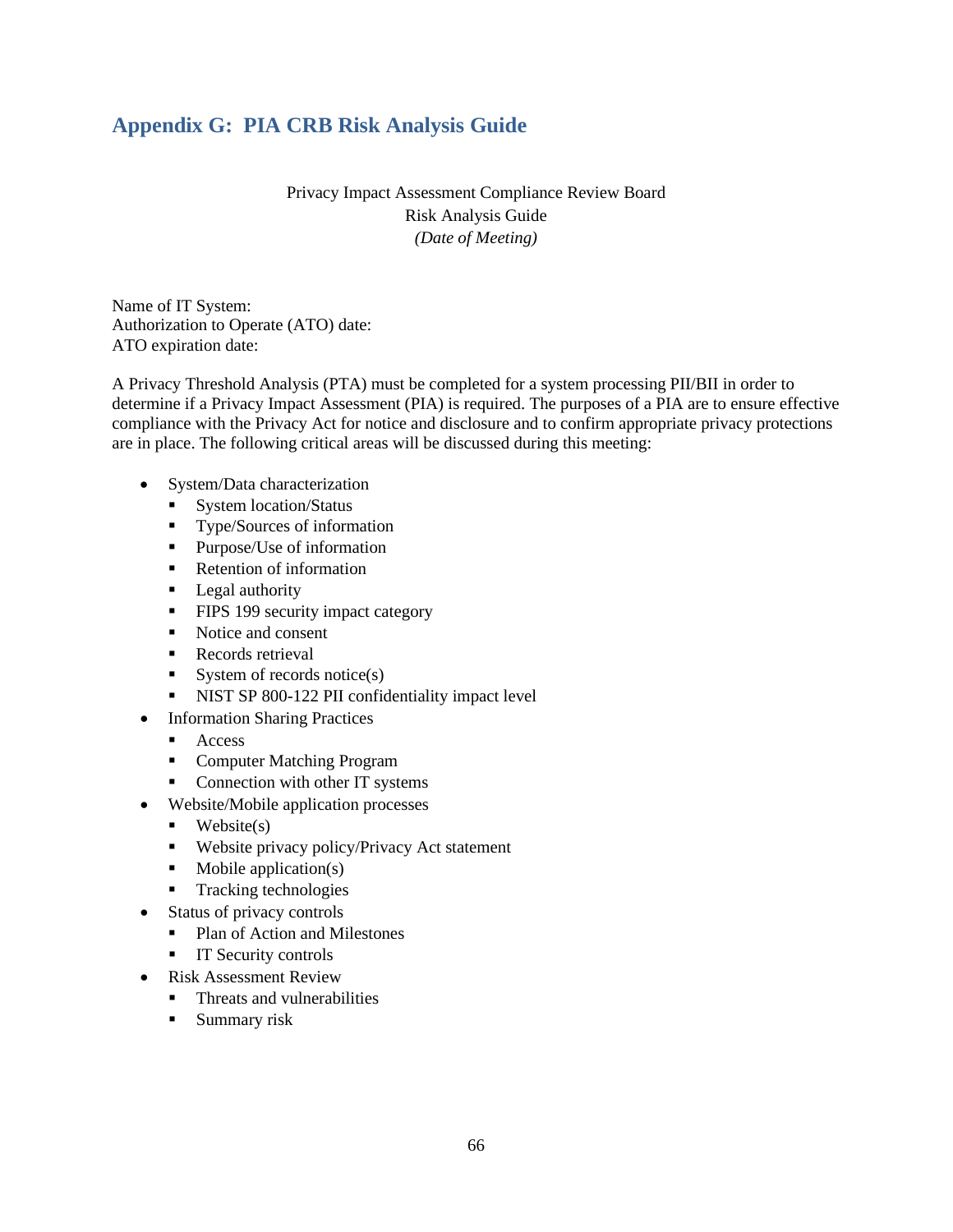## <span id="page-66-0"></span>**Appendix H: PIA Annual Review Certification Form**

# **PRIVACY IMPACT ASSESSMENT (PIA) ANNUAL REVIEW CERTIFICATION FORM**

*(Last SAOP approved PIA with updated signatures must accompany this form)*

| FISMA Name/ID (if different):                                                                                                                                                                                                                                                                                                                            |                                             |  |
|----------------------------------------------------------------------------------------------------------------------------------------------------------------------------------------------------------------------------------------------------------------------------------------------------------------------------------------------------------|---------------------------------------------|--|
|                                                                                                                                                                                                                                                                                                                                                          |                                             |  |
|                                                                                                                                                                                                                                                                                                                                                          |                                             |  |
|                                                                                                                                                                                                                                                                                                                                                          |                                             |  |
| Date of Last PIA Compliance Review Board (CRB): ________________________________                                                                                                                                                                                                                                                                         |                                             |  |
|                                                                                                                                                                                                                                                                                                                                                          | (This date must be within three (3) years.) |  |
|                                                                                                                                                                                                                                                                                                                                                          |                                             |  |
|                                                                                                                                                                                                                                                                                                                                                          |                                             |  |
| REVIEWER CERTIFICATION - I certify that on the PIA Review date identified above, I have<br>reviewed the IT system/program and have confirmed that there have been no changes to the<br>system/program which require revising the last SAOP approved version of the PIA which is<br>currently posted on the Commerce website at commerce.doc.gov/privacy. |                                             |  |
|                                                                                                                                                                                                                                                                                                                                                          |                                             |  |
|                                                                                                                                                                                                                                                                                                                                                          |                                             |  |
|                                                                                                                                                                                                                                                                                                                                                          |                                             |  |
| PAO CERTIFICATION - I certify that on the Privacy Act Review date identified above, I have<br>reviewed all Privacy Act related issues cited in this PIA, such as, the legal authorities, SORNs,<br>privacy act statements, etc. and have confirmed that there have been no changes to the                                                                |                                             |  |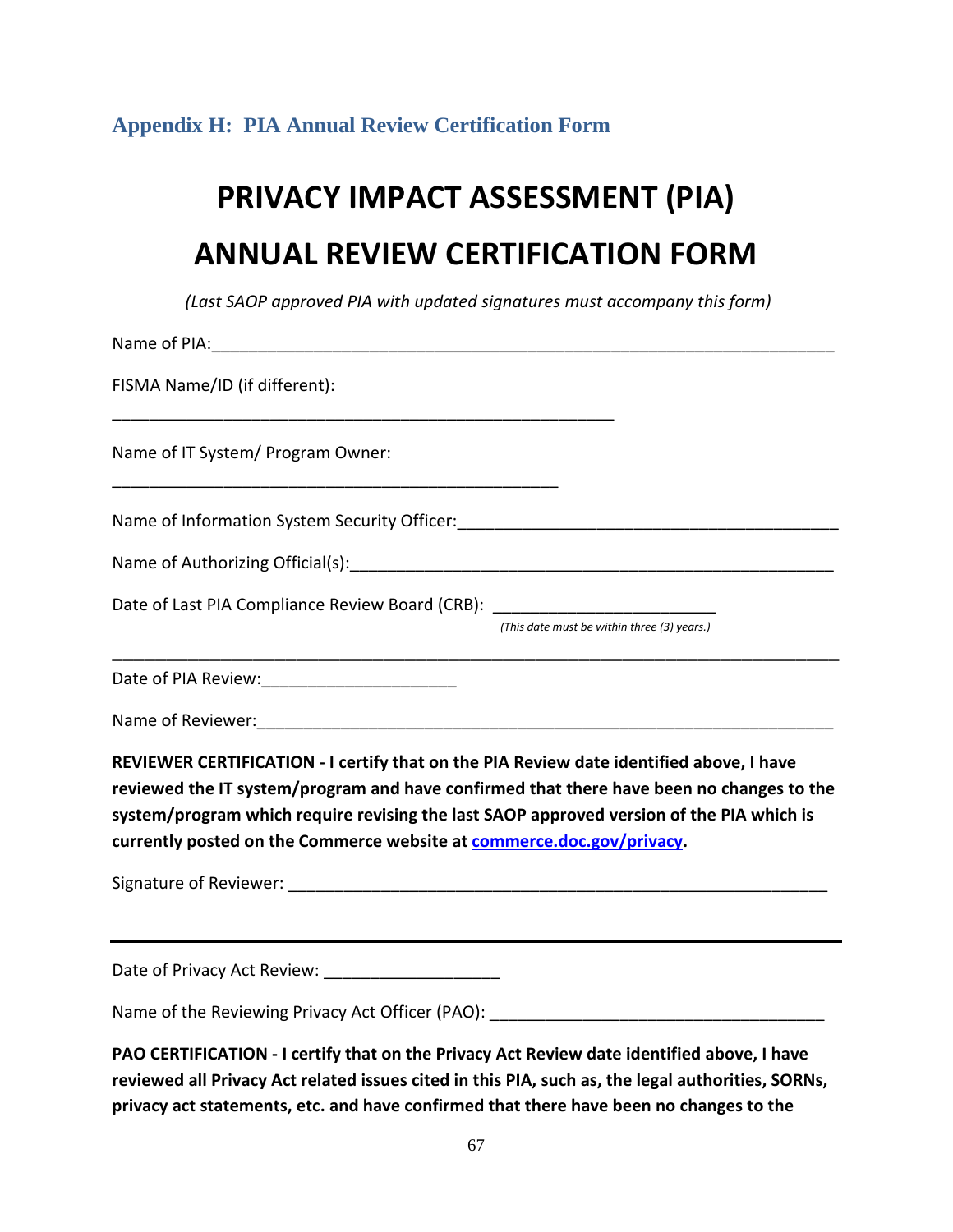**system/program which require revising the last SAOP approved version of the PIA which is currently posted on the Commerce website at commerce.doc.gov/privacy.**

| Signature of the PAO: |  |
|-----------------------|--|
|                       |  |

**\_\_\_\_\_\_\_\_\_\_\_\_\_\_\_\_\_\_\_\_\_\_\_\_\_\_\_\_\_\_\_\_\_\_\_\_\_\_\_\_\_\_\_\_\_\_\_\_\_\_\_\_\_\_\_\_\_\_\_\_\_\_\_\_\_\_\_**

Date of Bureau Chief Privacy Officer (BCPO) Review:

Name of the Reviewing BCPO:

**BCPO CERTIFICATION - I certify that on the BCPO Review date identified above, I have reviewed the security and privacy risks presented by the collection, processing, storage, maintenance, and/or dissemination of business or personally identifiable information (B/PII) on this system/ program in the context of the current threat environment, along with any open Plans of Action and Milestones (POA&Ms) and have confirmed that there has been no increase in privacy risks since the date that the PIA was last approved by the DOC SAOP.**

Signature of the BCPO: **with the set of the set of the BCPO**: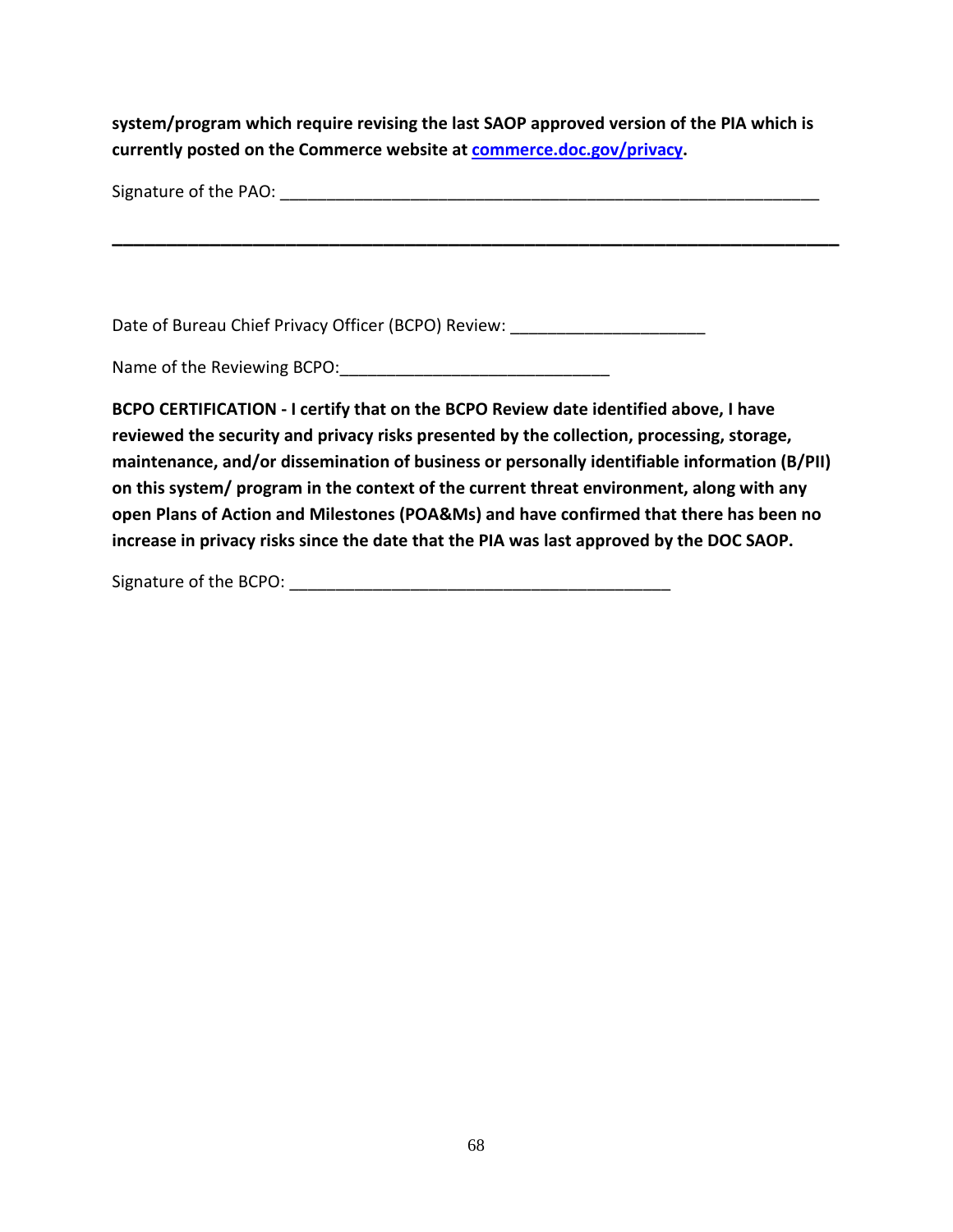## <span id="page-68-0"></span>**Appendix I: Privacy Impact Assessment Exemptions**

In accordance with guidance outlined in OMB-M-03-22, certain types of IT systems may be exempt from the PIA requirement. These include any system "where information relates to internal government operations, has been previously assessed under an evaluation similar to a PIA, or where privacy issues are unchanged, as in the following circumstances:"

- for government-run websites, IT systems or collections of information to the extent that they do not collect or maintain PII about members of the general public (this includes government personnel and government contractors and consultants);
- for government-run public websites where the user is given the option of contacting the site operator for the limited purposes of providing feedback (e.g., questions or comments) or obtaining additional information;
- for national security systems defined at 40 U.S.C. 11103 as exempt from the definition of information technology (see section 202(i) of the E-Government Act);
- when all elements of a PIA are addressed in a matching agreement governed by the computer matching provisions of the Privacy Act (see 5 U.S.C.  $\S$  552a(8-10), (e)(12), (o), (p), (q), (r), (u)), which specifically provide privacy protection for matched information;
- when all elements of a PIA are addressed in an interagency agreement permitting the merging of data for strictly statistical purposes and where the resulting data are protected from improper disclosure and use under Title V of the E-Government Act of 2002;
- if agencies are developing IT systems or collecting non-identifiable information for a discrete purpose, not involving matching with or retrieval from other databases that generates information in identifiable form; or
- for minor changes to a system or collection that do not create new privacy risks.

Consult your BCPO to determine if a system is exempt from the PIA requirement under DOC policy.